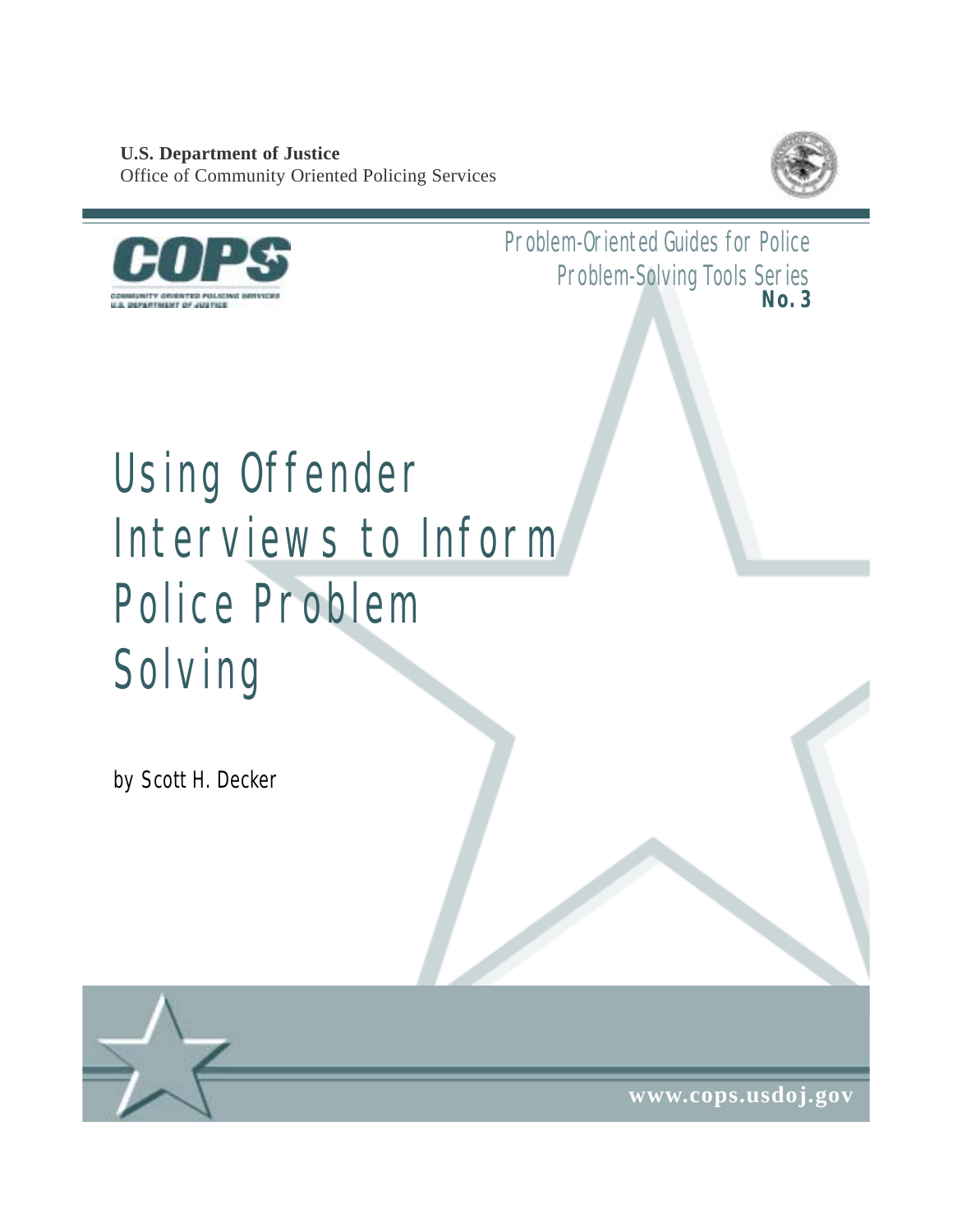

**www.PopCenter.org**

### **Center for Problem-Oriented Policing**

#### **Got a Problem? We've got answers!**

Log on to the Center for Problem-Oriented Policing website at www.popcenter.org for a wealth of information to help you deal more effectively with crime and disorder in your community, including:

- Web-enhanced versions of all currently available Guides
- Interactive training exercises
- Online access to research and police practices
- Online problem analysis module

Designed for police and those who work with them to address community problems, www.popcenter.org is a great resource in problem-oriented policing.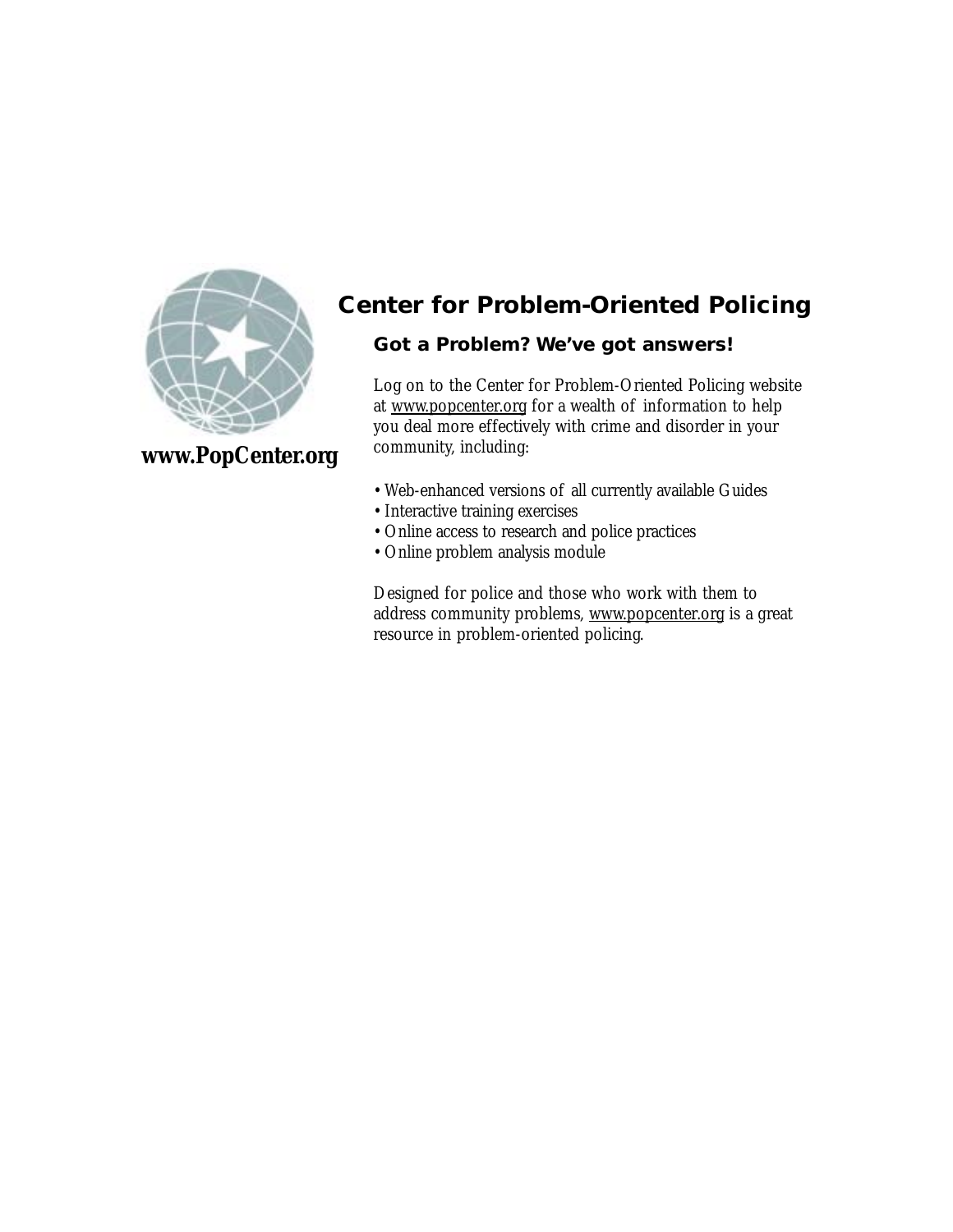Problem-Oriented Guides for Police Problem-Solving Tools Series Guide No. 3

## Using Offender Interviews to Inform Police Problem Solving

Scott H. Decker

This project was supported by cooperative agreement #2003CKWXK087 by the Office of Community Oriented Policing Services, U.S. Department of Justice. The opinions contained herein are those of the author(s) and do not necessarily represent the official position of the U.S. Department of Justice. References to specific companies, products, or services should not be considered an endorsement of the product by the author or the U.S. Department of Justice. Rather, the references are illustrations to supplement discussion of the issues.

ISBN: 1-932582-49-5

April 2005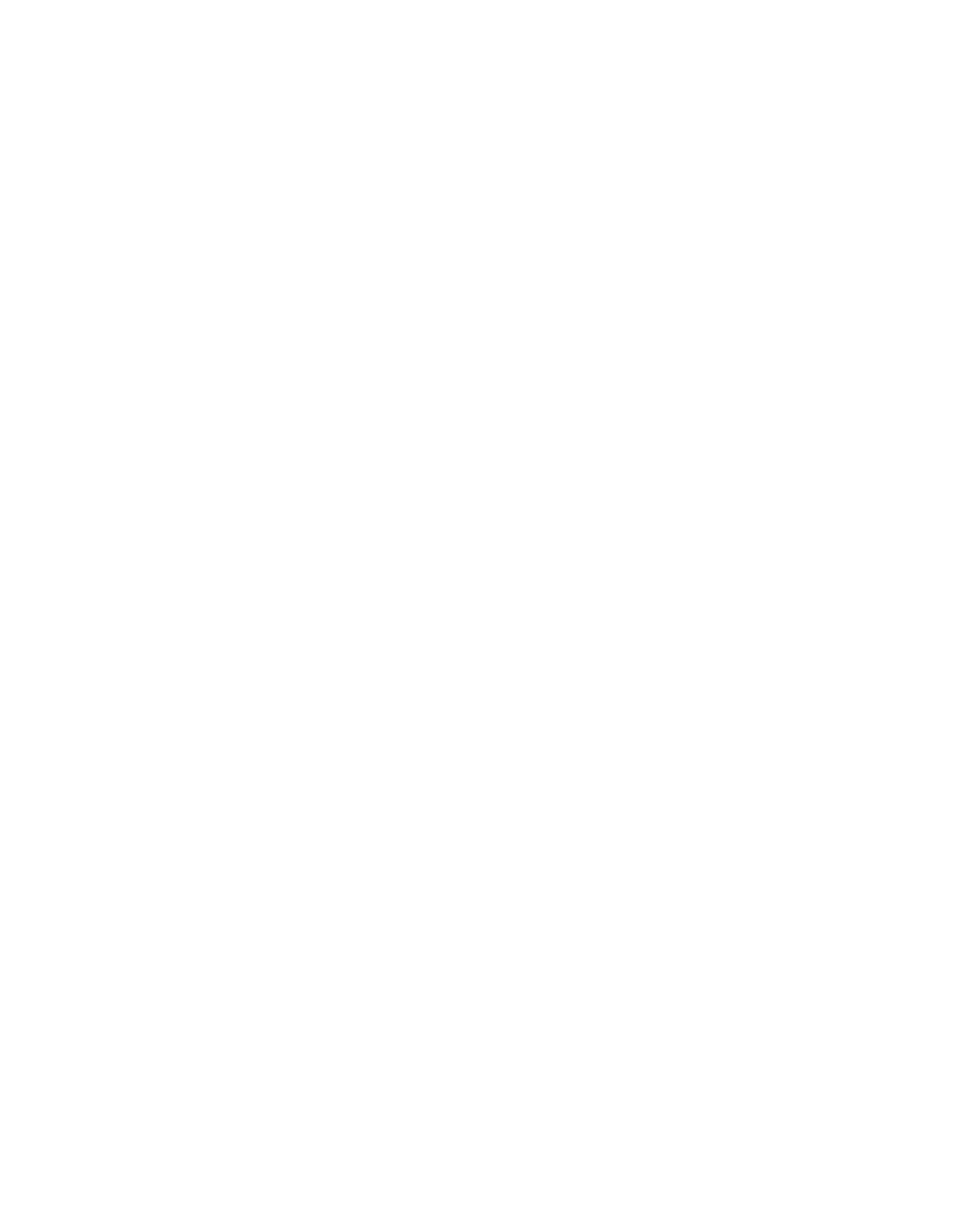#### **About the Problem-Solving Tools Series**

The problem-solving tool guides are one of three series of the *Problem-Oriented Guides for Police*. The other two are the problem-specific guides and response guides.

The *Problem-Oriented Guides for Police* summarize knowledge about how police can reduce the harm caused by specific crime and disorder problems. They are guides to preventing problems and improving overall incident response, not to investigating offenses or handling specific incidents. The guides are written for police–of whatever rank or assignment–who must address the specific problems the guides cover. The guides will be most useful to officers who

- understand basic problem-oriented policing principles and methods,
- can look at problems in depth,
- are willing to consider new ways of doing police business,
- understand the value and the limits of research knowledge, and
- are willing to work with other community agencies to find effective solutions to problems.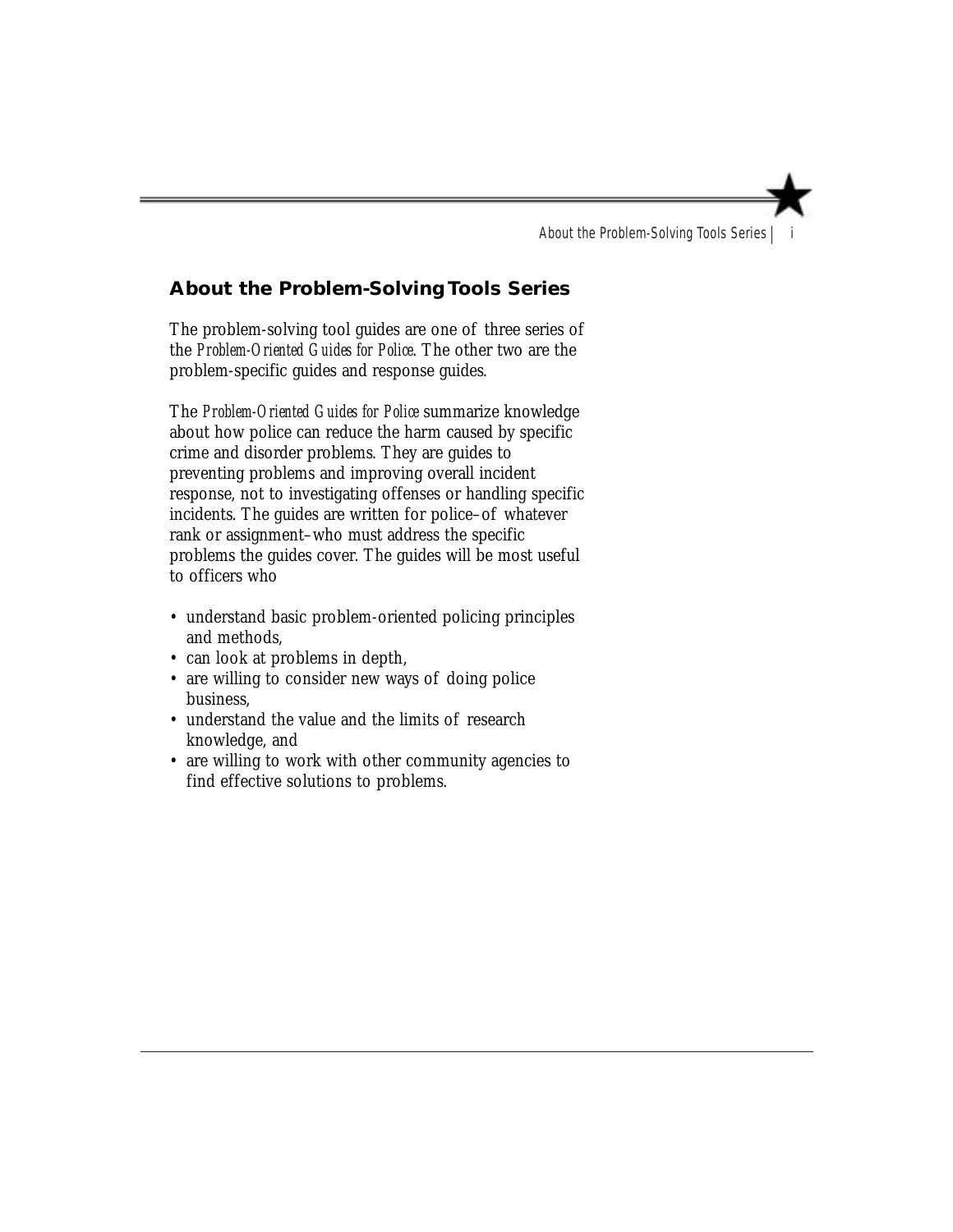The tool guides summarize knowledge about information gathering and analysis techniques that might assist police at any of the four main stages of a problem-oriented project: scanning, analysis, response and assessment. Each guide

- describes the kind of information produced by each technique.
- discusses how this information could be useful in problem solving,
- gives examples of the previous use of the technique,
- provides practical guidance about adapting the technique to the specific problem being addressed,
- provides templates of data collection instruments (where this is appropriate),
- suggests how to analyze data gathered by using the technique,
- shows how to interpret the information correctly and present it effectively,
- • warns about any ethical problems in using the technique,
- discusses the limitations of the technique when used by police in a problem-oriented project,
- provides reference sources of more detailed information about the technique, and
- indicates when expert help in using the technique should be sought.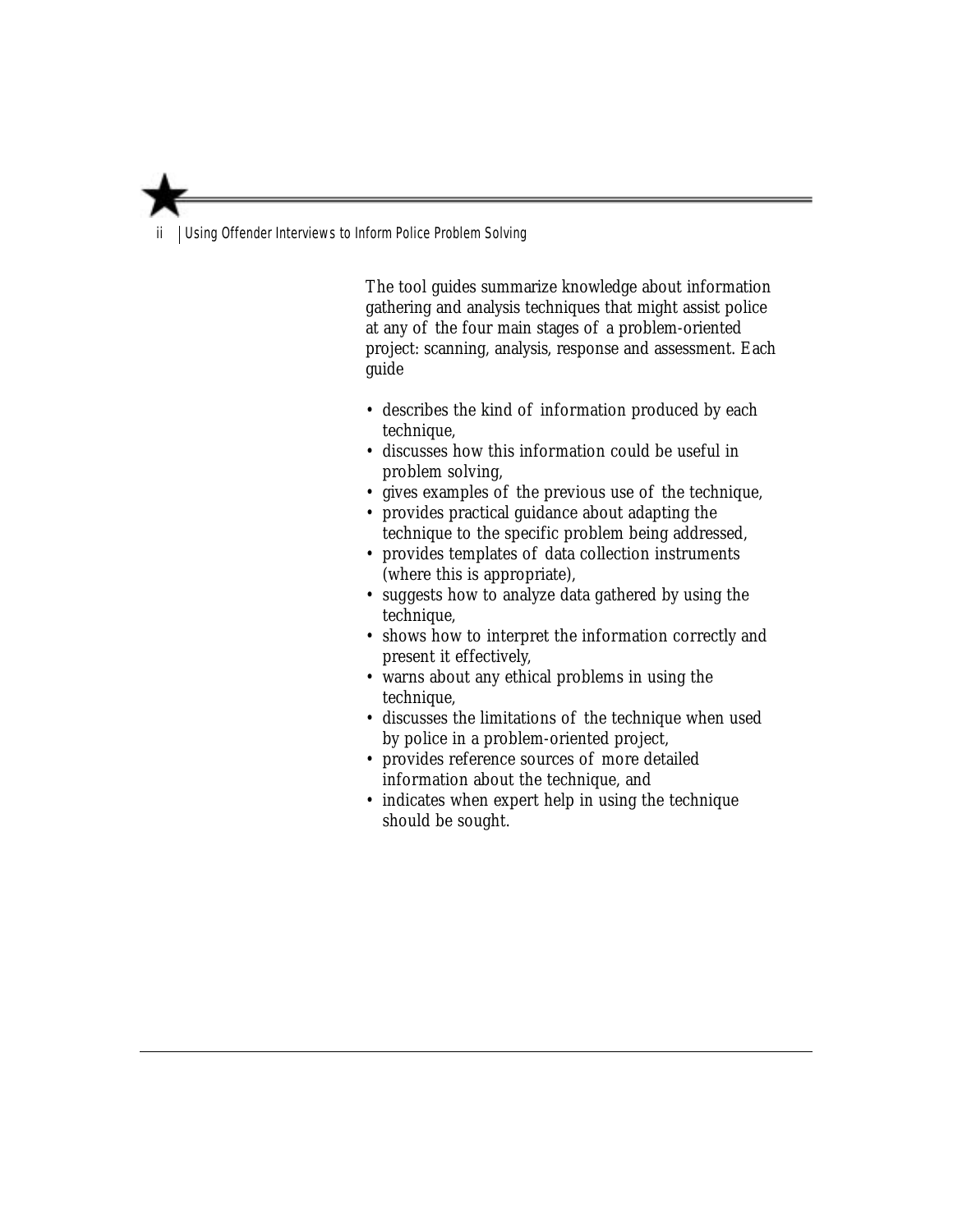About the Problem-Solving Tools Series | iii

Extensive technical and scientific literatures cover each of the techniques dealt with in the tool guides. The tool guides aim to provide only enough information about each technique to enable police and others to use it in the course of problem-solving. In most cases, the information gathered in the course of a problem-solving project does not have to withstand rigorous scientific scrutiny. Where greater confidence is needed in the data, police might need expert help in using the technique. This can often be found in local university departments of sociology, psychology and criminal justice.

The information needs for any single project can be quite diverse and it will often be necessary to employ a variety of data collection techniques in meeting these needs. Similarly, a variety of different analytic techniques may be needed to analyze the data. Some of the techniques may be unfamiliar to police and crime analysts, but the effort invested in learning to use them can make all the difference to the success of a project.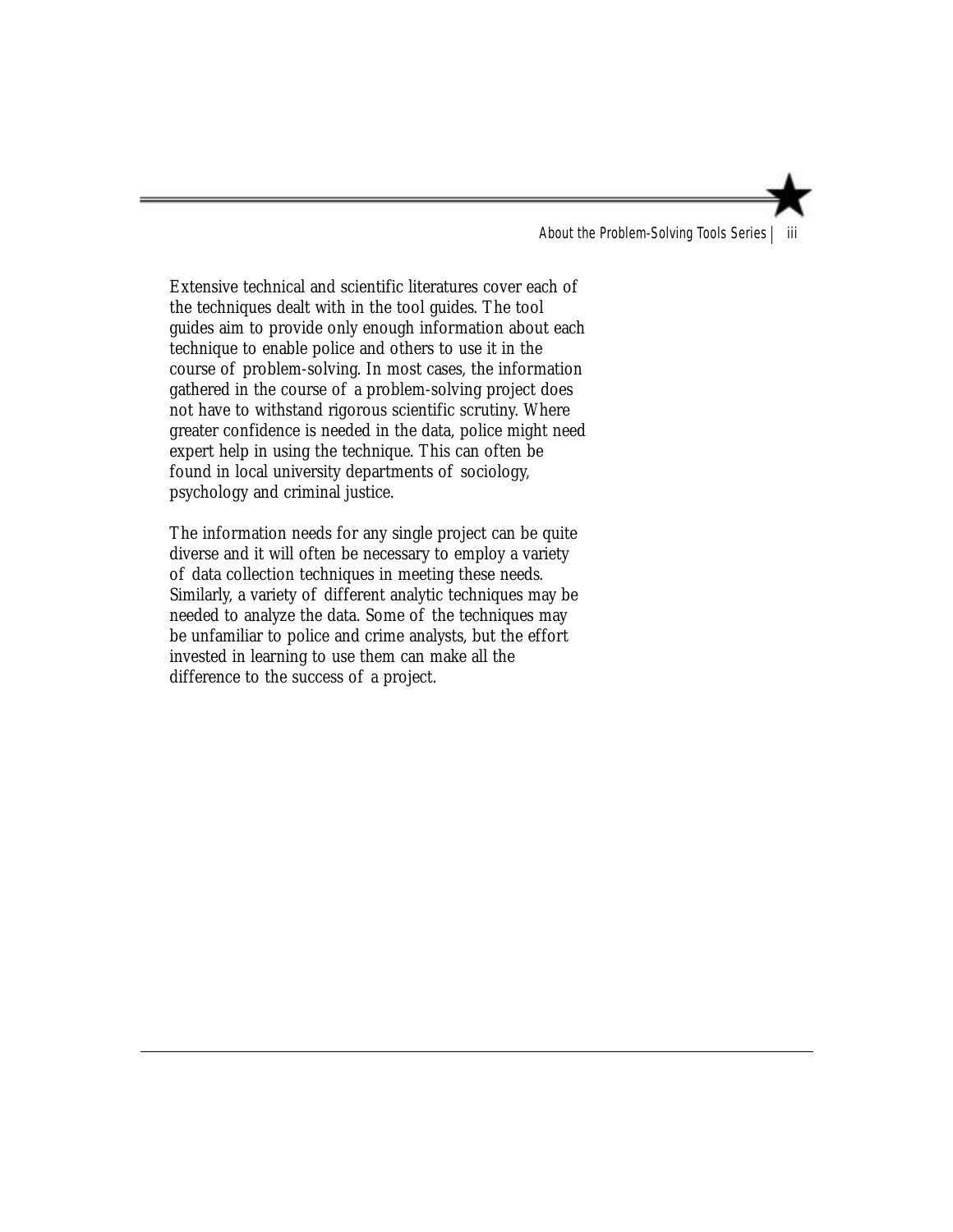For more information about problem-oriented policing, visit the Center for Problem-Oriented Policing online at www.popcenter.org or via the COPS website at www.cops.usdoj.gov. This website offers free online access to:

- the *Problem-Specific Guides* series,
- the companion *Response Guides* and *Problem-Solving Tools*  series,
- instructional information about problem-oriented policing and related topics,
- an interactive training exercise,
- an online access to important police research and practices, and
- an online problem analysis module.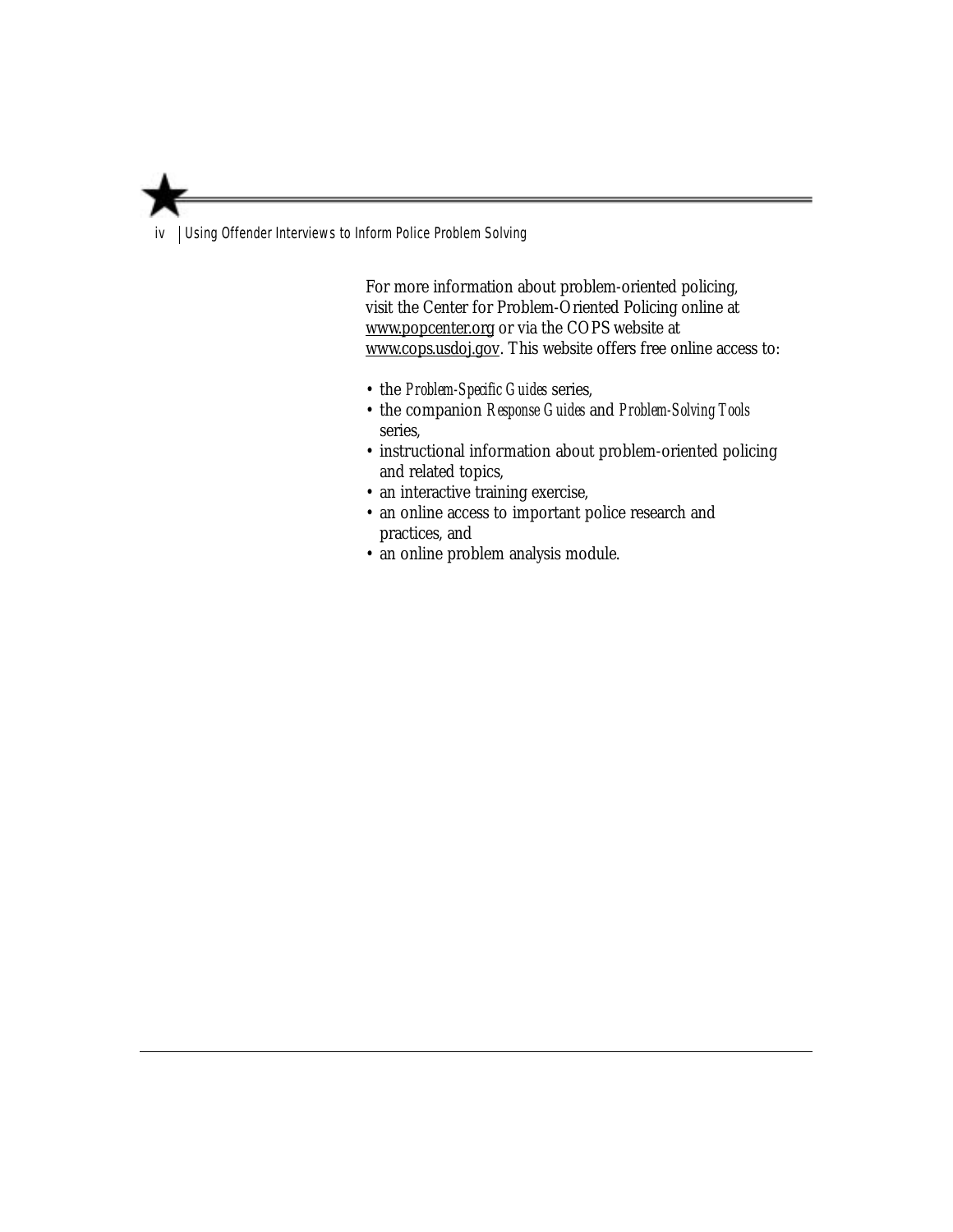Acknowledgments |

#### **Acknowledgments**

The *Problem-Oriented Guides for Police* series is very much a collaborative effort. While each guide has a primary author, other project team members, COPS Office staff and anonymous peer reviewers contributed to each guide by proposing text, recommending research and offering suggestions on matters of format and style.

The principal project team developing the guide series comprised Herman Goldstein, professor emeritus, University of Wisconsin Law School; Ronald V. Clarke, professor of criminal justice, Rutgers University; John E. Eck, professor of criminal justice, University of Cincinnati; Michael S. Scott, clinical assistant professor, University of Wisconsin Law School; Rana Sampson, police consultant, San Diego; and Deborah Lamm Weisel, director of police research, North Carolina State University.

Nancy Leach and Cynthia Pappas oversaw the project for the COPS Office. Rebecca Kanable edited the guide. Research for the guides was conducted at the Criminal Justice Library at Rutgers University under the direction of Phyllis Schultze.

The project team also wishes to acknowledge the members of the San Diego, National City and Savannah police departments who provided feedback on the guides' format and style in the early stages of the project, as well as the line police officers, police executives and researchers who peer reviewed each guide.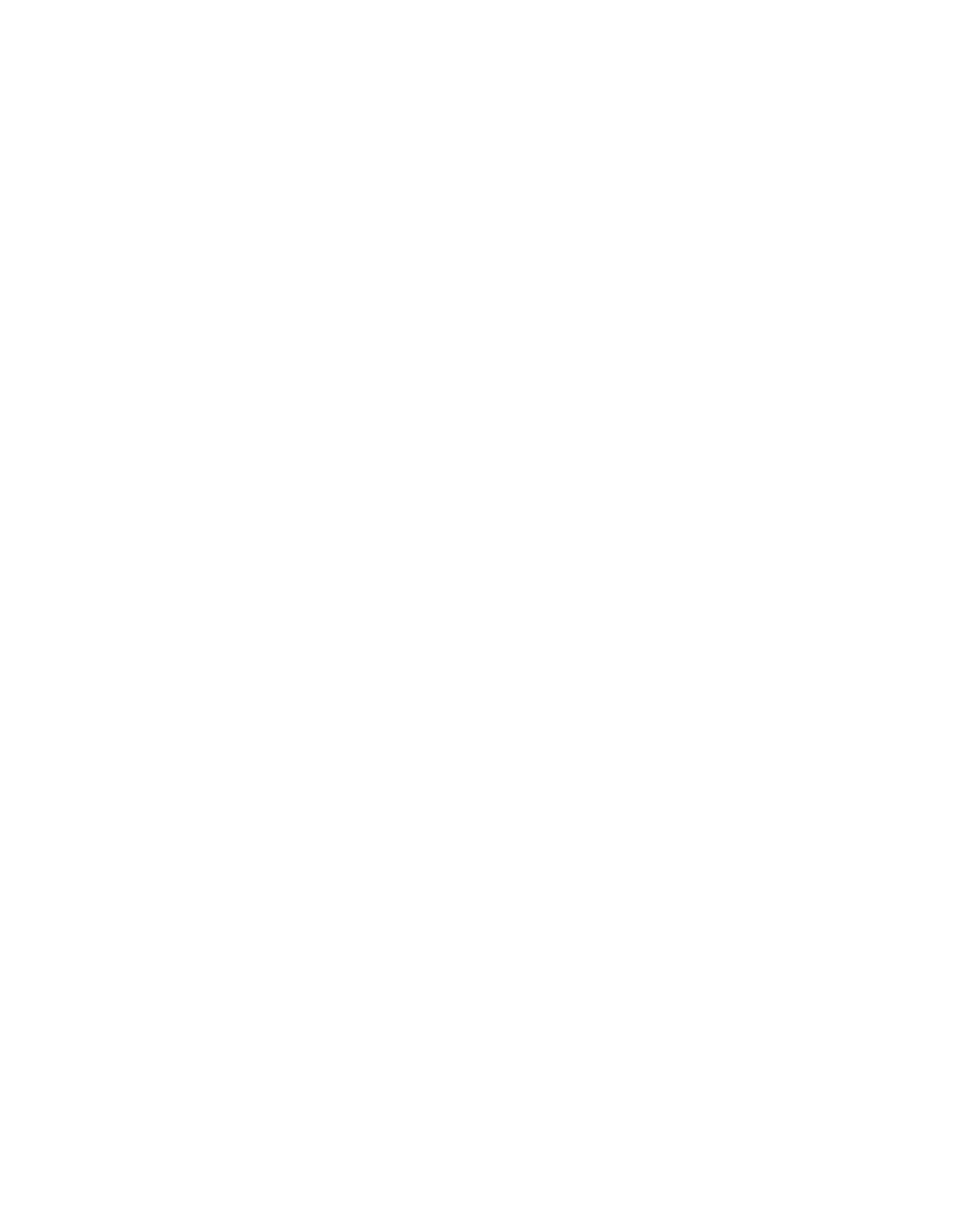Contents | vii

### **Contents**

| Gun Offenders (and all and all and all and all and all and all and all and all and all and all and all and all |
|----------------------------------------------------------------------------------------------------------------|
|                                                                                                                |
|                                                                                                                |
|                                                                                                                |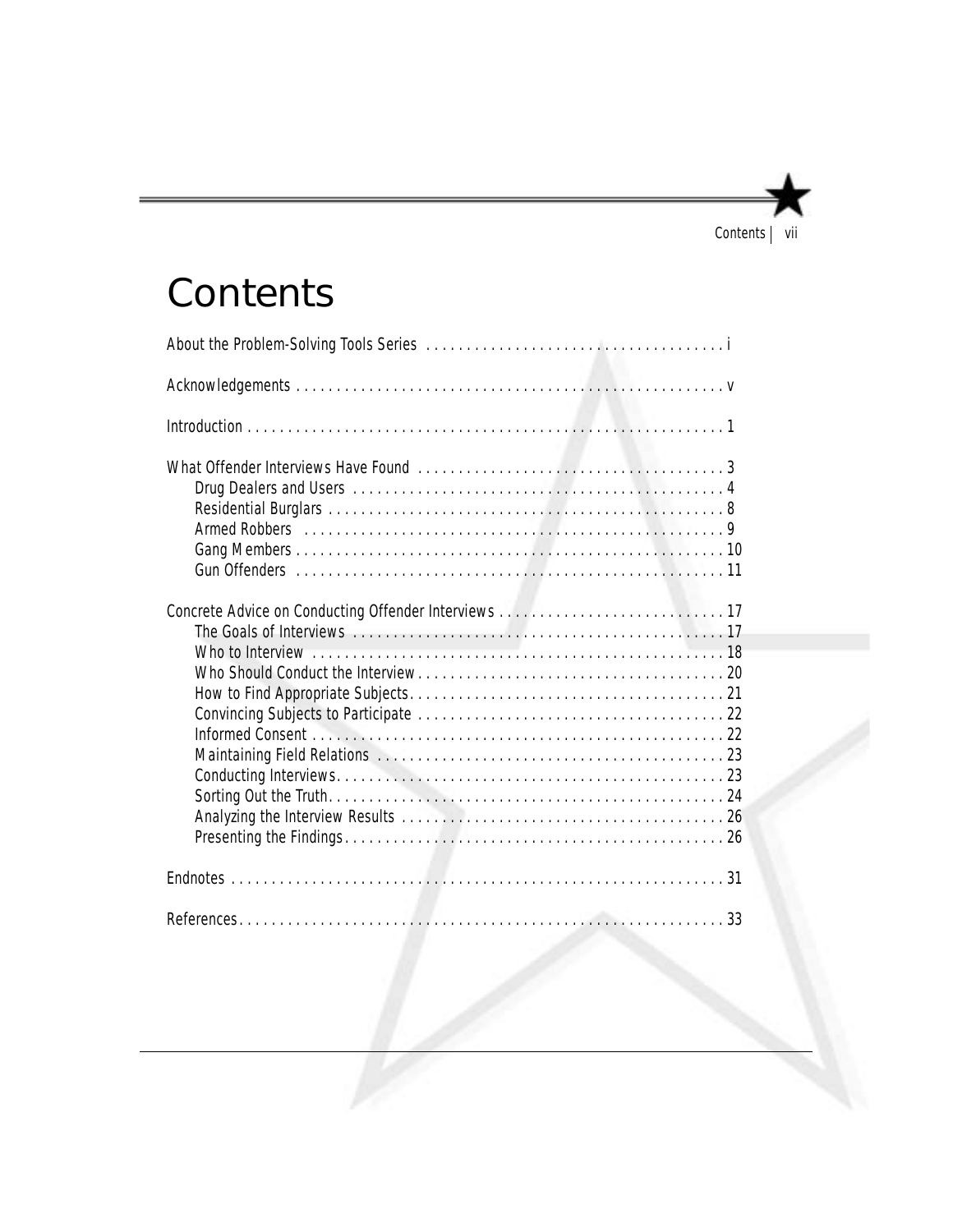| About the Author experience is a series of the contract of the contract of the contract of the contract of the contract of the contract of the contract of the contract of the contract of the contract of the contract of the |  |
|--------------------------------------------------------------------------------------------------------------------------------------------------------------------------------------------------------------------------------|--|
|                                                                                                                                                                                                                                |  |
|                                                                                                                                                                                                                                |  |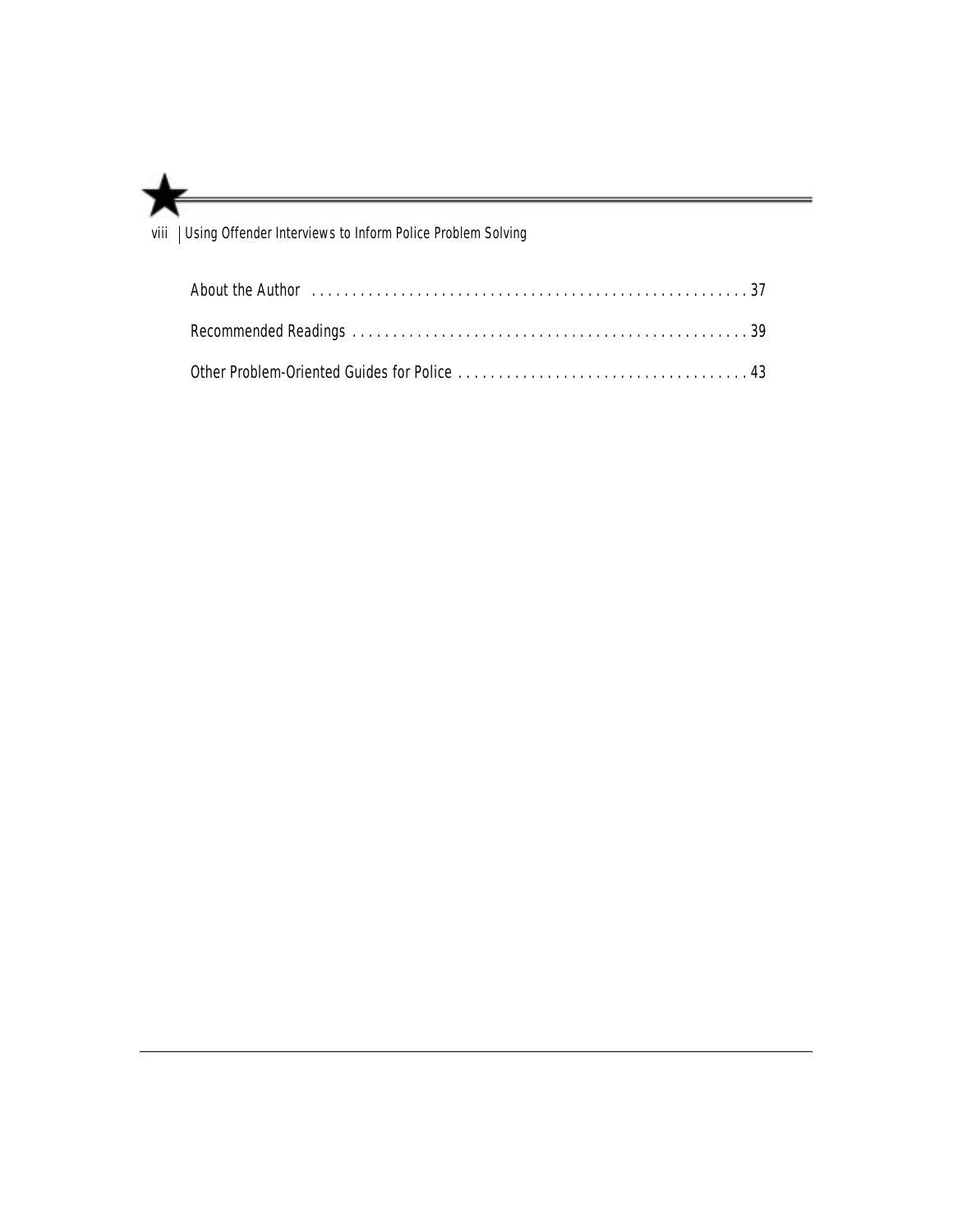Introduction |

#### **Introduction**

There is a long tradition in criminal justice research of interviewing active offenders, but very little of this research has focused specifically on police problem solving. This is unfortunate because active offenders provide substantial amounts of information about each of the elements of the crime triangle: victims, offenders, and places. Such information should prove useful for strategic problem-solving interventions, because it yields information about crime patterns in general that may not be obvious when examining one case at a time. The information from such interviews may enhance existing problem-solving projects or generate new ones. The information can also improve officer safety.

The distinction between offenses and offenders is important because it highlights the two different kinds of knowledge–strategic and tactical–that can be gleaned from interviews of active offenders. You can learn about one important leg of the crime triangle by studying *offenders*. Information from such interviews provides important tactical information for responding to one specific individual or specific patterns of behavior. Such information is useful in responding to that individual and others who may behave like this person. Studying *offenses*  provides information of strategic value for responding to patterns and trends in general. This guide attempts to bridge the gap between police and researchers by underscoring the common purposes both groups have, and pointing out the problem-solving value to be gained from interviewing active offenders.

Information from active offenders is particularly important because in some cases, it comes from offenders who have not been caught. In other cases, information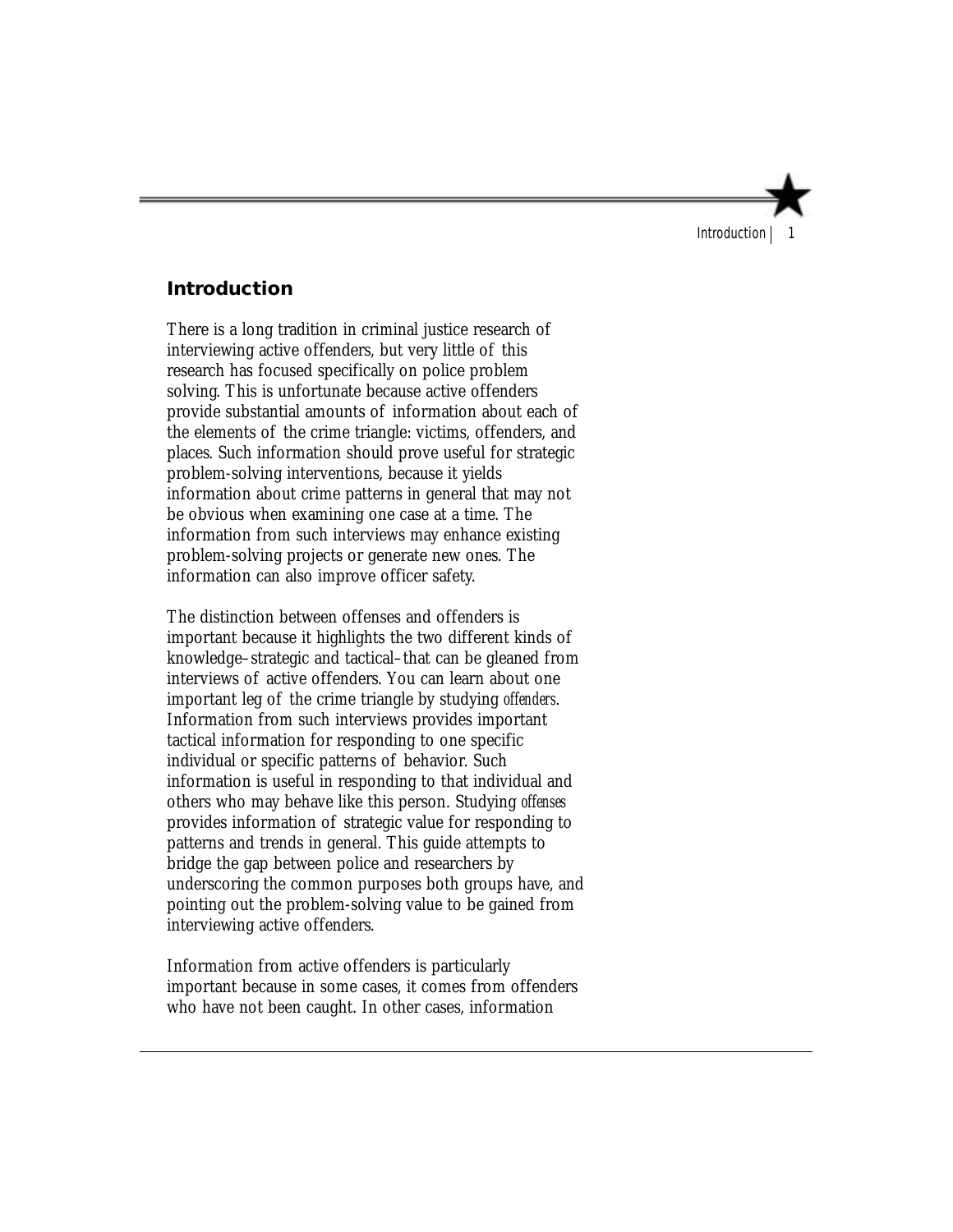from active offenders can inform you about offenses other than those for which the offender was arrested. Robbery provides an excellent example. Interviews with active armed robbers revealed that these offenders experienced a large number of victimizations that they did not report to the police.1 Often these victimizations were retaliation for earlier robberies and sometimes produced an escalating series of crime sprees. However, these victimizations have implications for the broader community because these offenders often "take matters into their own hands" and retaliate for their victimization, harming innocent members of the community, making the community less safe in general, and greatly increasing fear of crime. This is a key element of the SARA model as it more fully elaborates on the nature of crime problems and their genesis.

Active offenders can provide a wealth of information about crimes, motives, and techniques. This information extends well beyond the crimes for which offenders are arrested or under investigation. Such information can be valuable to the police in problem-solving approaches to crime.

This guide falls into two parts. The first part provides a summary of the most important findings from offender interviews, while the second provides concrete recommendations on how to set about conducting offender interviews for problem-oriented policing projects.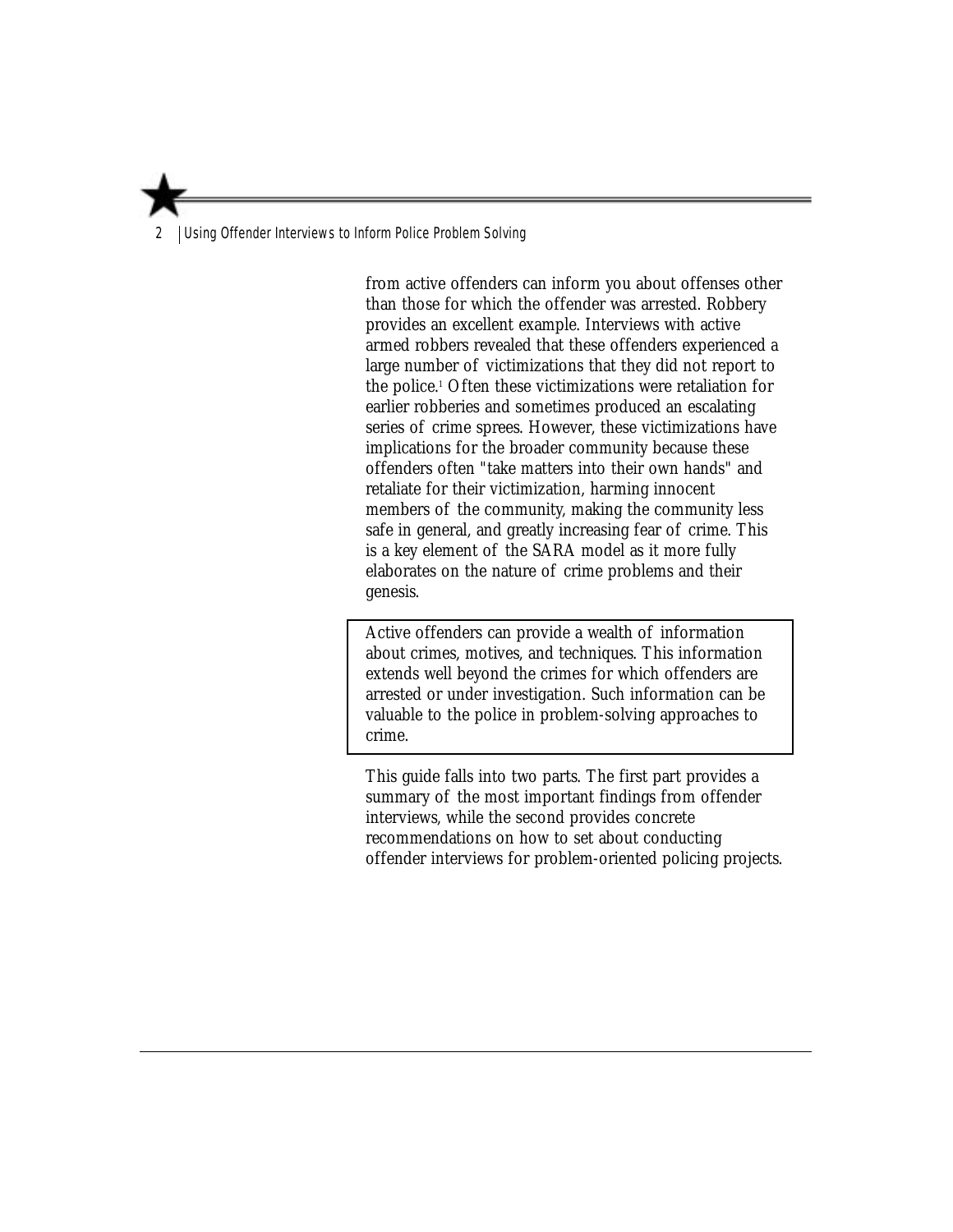What Offender Interviews Have Found | 3

#### **What Offender Interviews Have Found**

Much is known from offender interviews conducted in prison. There is some evidence that active offenders have different patterns of offending and different perceptions; they may be more forthright and provide more valid information than offenders in prison or jail.<sup>2</sup> There is a large and growing body of evidence regarding how active offenders perceive their tactics, motives, targets, and offense patterns.

Research with active offenders has focused on five categories of offenders:

- 1. drug dealers and users,
- 2. residential burglars,
- 3. armed robbers,
- 4. gang members, and
- 5. gun offenders.

This guide highlights key findings from these interviews that apply directly to problem-solving. The central finding from this work is that the context of offenders' lives–their lifestyles–are important to understand their offending. Interviews with active offenders consistently underscore the role that their values, relationships, and activities play in their involvement in crime. These key findings provide a foundation for implementing strategies to interview active offenders.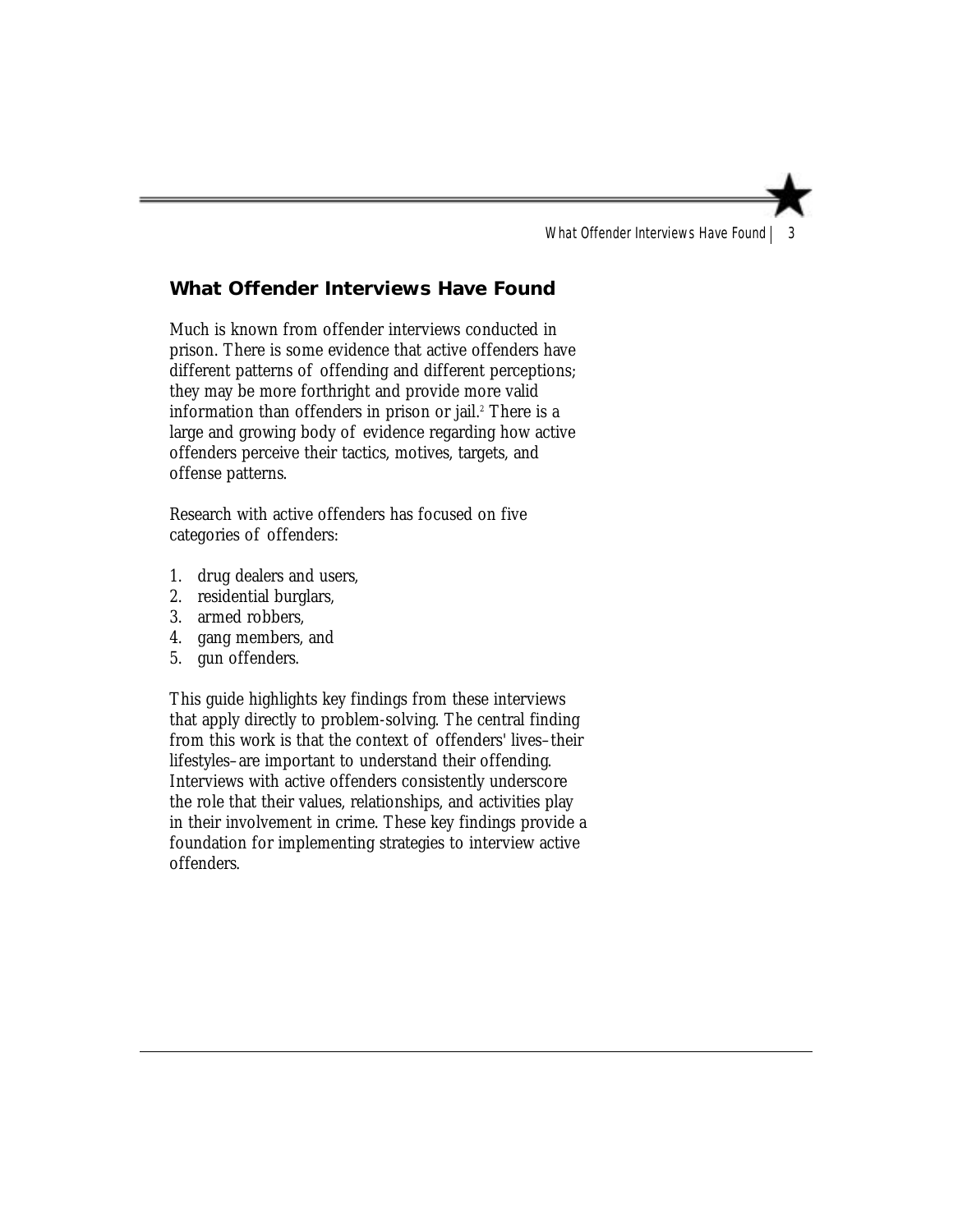#### **Drug Dealers and Users**

There is a large body of research with drug users and drug dealers. One study focused on serious heroin drug users in New York City.3 The researchers interviewed and observed heroin users in flophouses, street corners, cars, and treatment centers in an effort to put the users and their lifestyles into a broader context. They examined the reasons for drug use, the search for drugs, and the experience of being "high." Many of the heavy heroin users held jobs, kept relationships together, and met a variety of social obligations. This broader context of lifestyles and values can yield clues about behavior and associations that can help you better understand how offenders structure their lives and mix offending with more conventional lifestyles. Such understanding can lead to more effective policing, through Crime Prevention Through Environmental Design (CPTED) as well as problem-solving.

Two examples illustrate this important point:

• First, even the most serious drug users have significant involvement in other activities, many of which are lawabiding. Interviews with heavy (powder) cocaine users in San Francisco found significant involvement in legitimate activities including careers, families, and neighborhood activities.4 Even among the most serious of drug users, patterns of "normal" life could be found. You can use information such as this to look beyond apparently law-abiding lifestyles, as well as to leverage relationships and reduce drug use by paying more attention to middle and upper-middle class drug use. Most "down and out" drug users retain some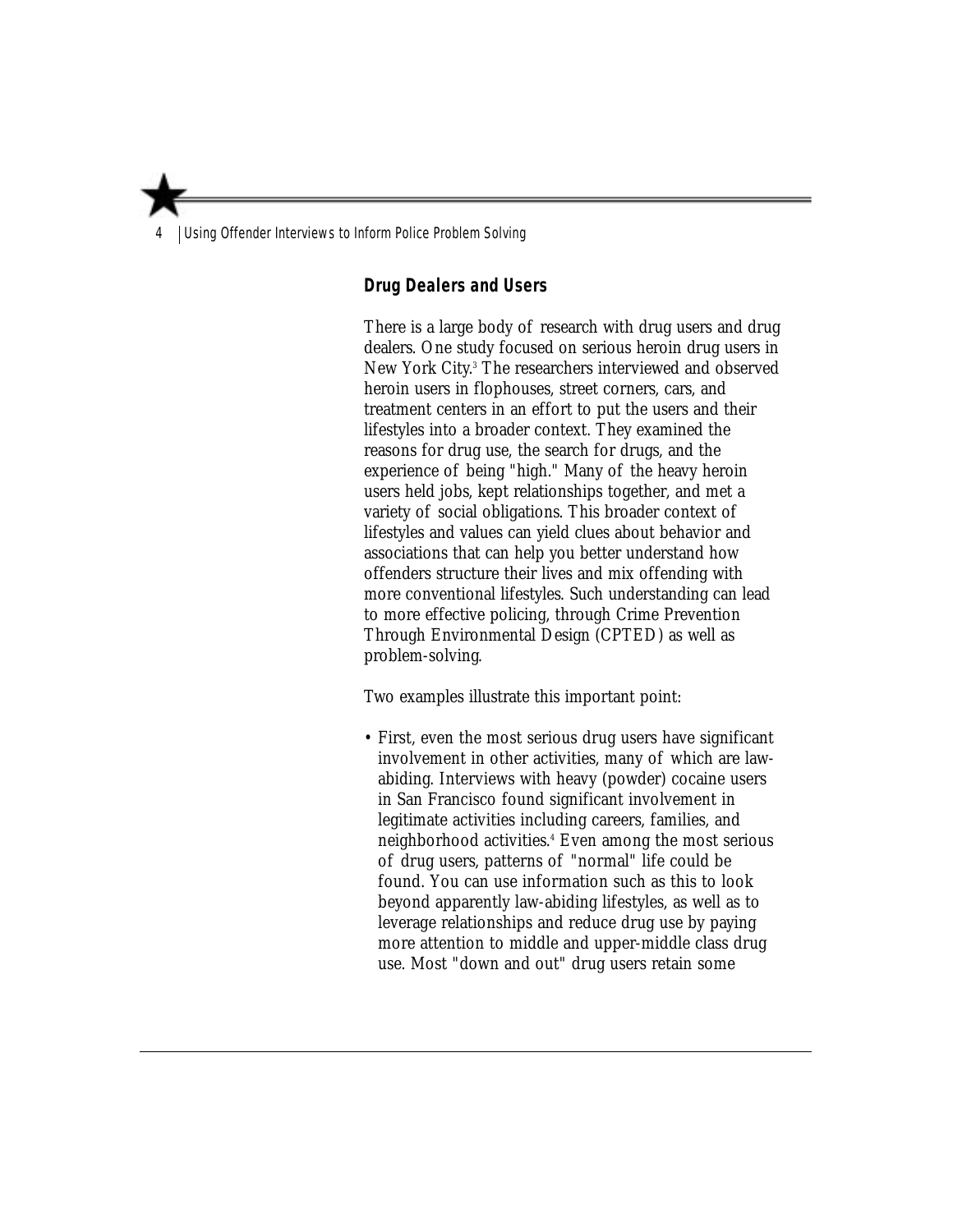What Offender Interviews Have Found | 5

commitments to family, neighborhood, or employment. These are important links for problem-solving.

• Even serious drug users go through periods of abstinence. Drug markets that have dried up, or become too expensive or too uncertain because of violence or police presence often impose these periods of abstinence externally. Nearly as often, however, serious drug users impose abstinence upon themselves, refraining from drug use because they know that they have "hit bottom" or are close to the edge.<sup>5</sup> These periods of abstinence–regardless of the source–are opportunities for you to link offenders to services, as well as to use additional problem-solving techniques such as the involvement of probation and parole, drug treatment, and community services. These findings also point to the positive results from drug crackdowns that produce temporary reductions in drug availability. During these periods you–and others–must be willing to link offenders to services.

A researcher working in Harlem interviewed hundreds of Puerto Rican drug dealers.<sup>6</sup> He identified extreme poverty, rapid social change, and political and cultural isolation as key forces that lead to drug selling. Many of the drug users and sellers he interviewed shared values consistent with the American Dream: they were highly motivated, ambitious, and enterprising. Officers committed to problem-solving can find ways to involve nongovernmental organizations (including faith-based groups), families, and other groups such as drug treatment organizations, job placement services, and community resources to address these issues. These interviews underscore the extremely high levels of victimization experienced by individuals involved in drug dealing, and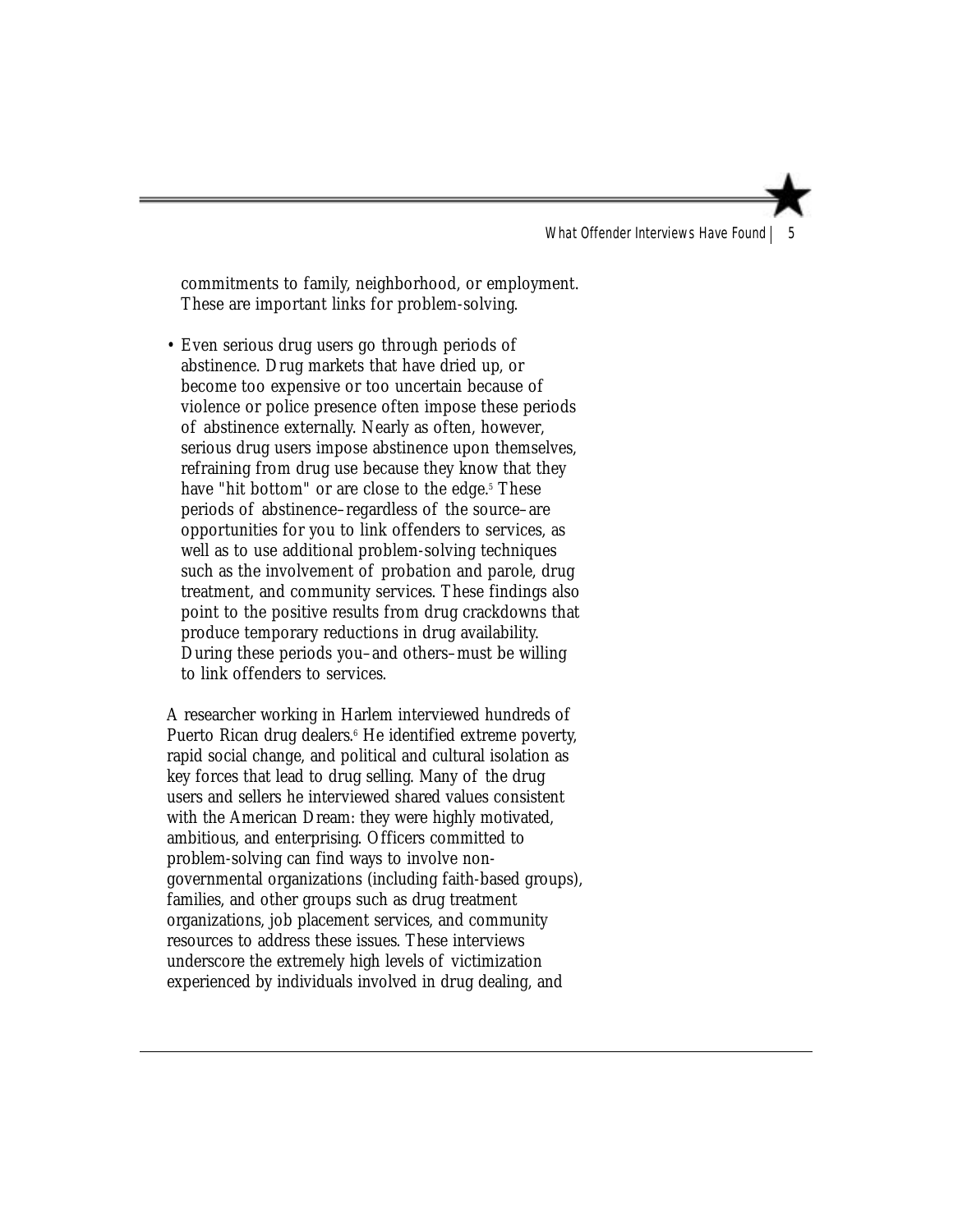how that victimization further isolates them from lawabiding roles and relationships. This is the sort of information that you can employ to good advantage.

An important question to emerge from this research is how can police officers engage community services or involve other agencies in the effort to solve these community problems. Here are four suggestions:

- • **Work through existing coalitions and task forces.**  Weed and Seed,<sup>7</sup> the Juvenile Accountability Incentive Block Grant (JAIBG) program,<sup>8</sup> and Project Safe Neighborhoods  $(PSN)^9$  are three initiatives that exist in most communities. These initiatives provide both resources and contacts that police committed to problem-solving can employ. Other coalitions may include faith-based and non-governmental organizations currently partnering with police.
- • **Engage city, state, and county offices.** The use of additional public services (trash, nuisance abatement, code enforcement, social services, child welfare, EMS, fire protection) is an obvious choice here.
- • **Involve the family.** Decades of research have documented that the family is the single most important institution in preventing and responding to crime. The extent to which you engage families in problem-solving is a measure of the extent to which you have engaged their most important allies in solving problems.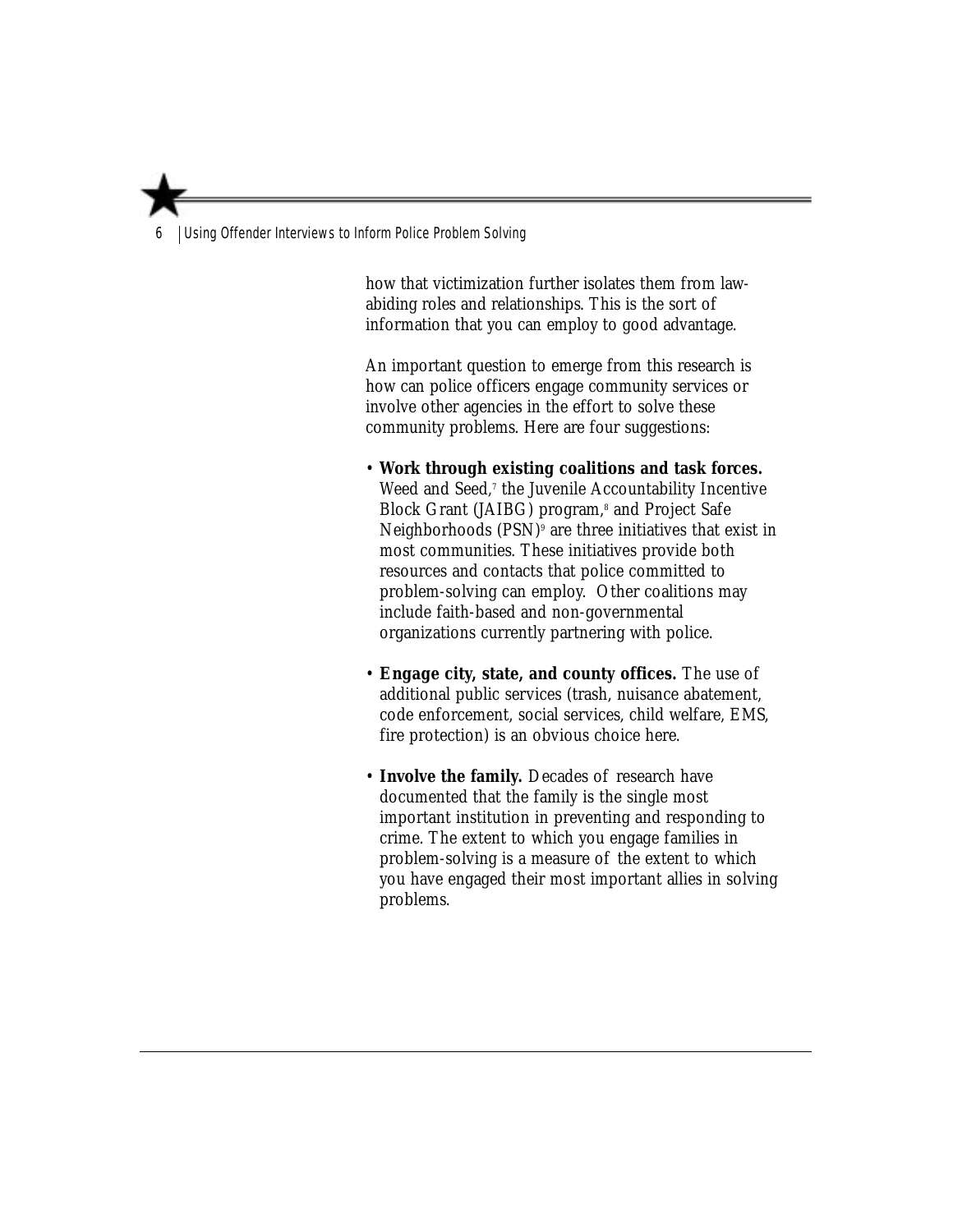What Offender Interviews Have Found | 7

• Involve the juvenile court. It is well understood that the conditions that create involvement in crime among one family member are likely to be replicated among other family members. By engaging in problem-solving activities with older male siblings in families you may find that such activities pay dividends with younger brothers and sisters.

Interviews with active offenders have been supported by the U.S. Justice Department since the mid-1980s. The National Institute of Justice implemented the Arrestee Drug Abuse Monitoring system<sup>10</sup> in the jails and pre-trial detention facilities of the largest cities in America. In this program, recent arrestees provided urine samples for drug analysis, and were interviewed and asked about their drug use, drug treatment, and participation in gangs and drug sales. These data reveal a variety of important findings. First, the interviews offer insights into the diversity of offenses and risky behaviors–including unprotected sex and shared needle use–that arrestees engage in. Second, arrestees are generally truthful about their drug use, particularly when self-reports are compared to urinalysis. Third, these interviews dispel the myths that offenders use a single drug and that drug abuse is confined to a specific category of offenders. In many cities, more than half of all arrestees–regardless of charge–test positive for drugs. Finally, these data reveal that arrestees have a large volume of contacts with the criminal justice system, few of which result in more formal processing. These are lost opportunities for problem-solving and intervention.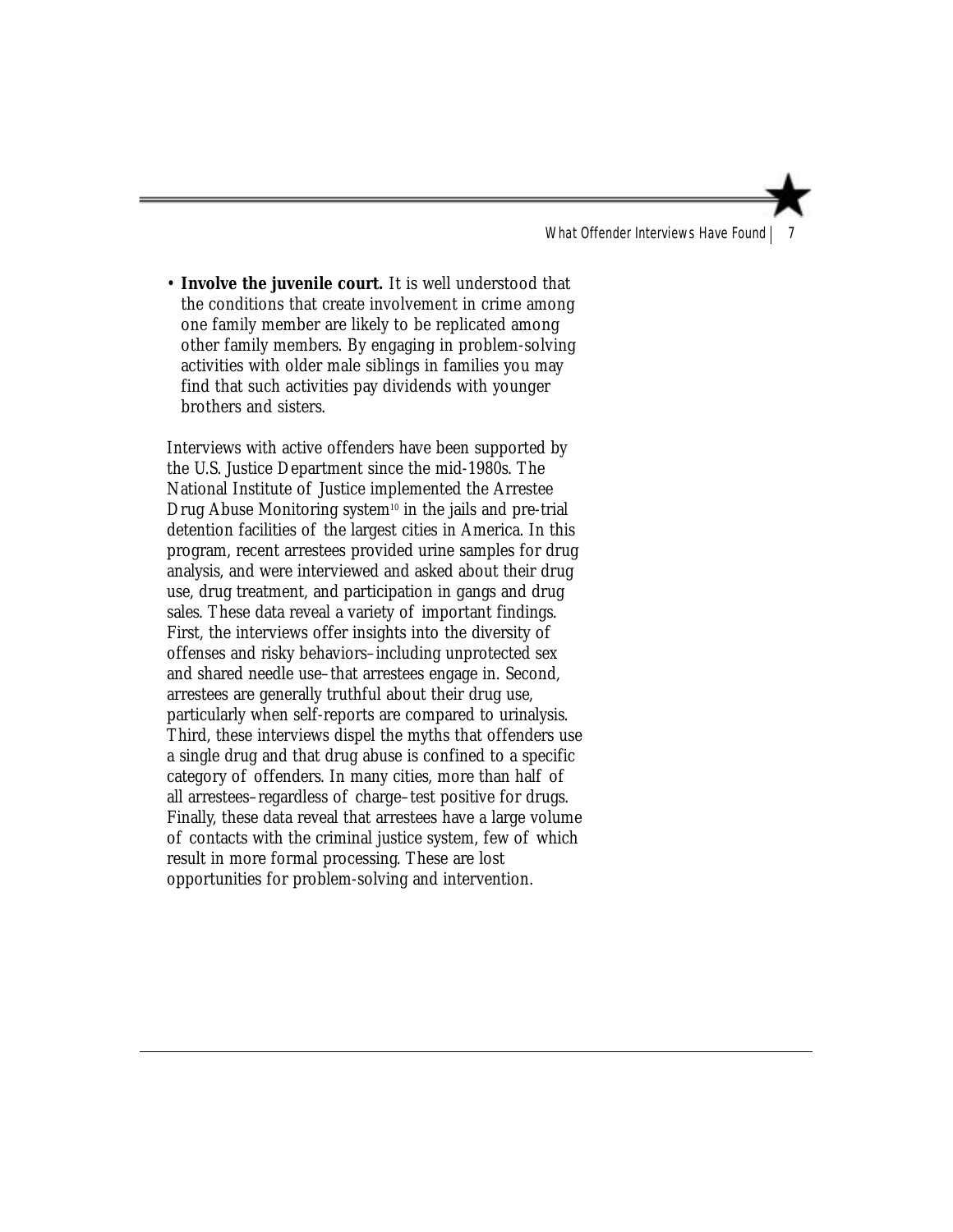#### **Residential Burglars**

Research with active residential burglars may offer the most provocative lessons for policing. Three key projects, funded by the U.S. Department of Justice, were conducted in Odessa (Texas),<sup>11</sup> Delaware,<sup>12</sup> and St. Louis<sup>13</sup> using active residential burglars for their source of information. These studies document that residential burglars have a variety of motivations, most of which are linked to their desires to engage in a lifestyle focused on partying and keeping up appearances. These offenders maintain a focus on shortterm goals and engage in behaviors that entrap them in more offending.

Residential burglars are both victims and offenders. Their victimization is related to their involvement in offending and is more generally related to their lifestyle. Lifestyle issues have proven important in a number of different cultural and comparative contexts.14 As a consequence, these victimizations should be of interest to you. Few offenders report their victimization to the police. Fear of reprisal, fear of detection, or fear of not being taken seriously all lead to under-reporting of victimization among active offenders. Such under-reporting is often treated with a "wink and a nod" by police, because offenders "got what they deserved." Yet in the case of residential burglars (and other offenders), these victimizations create the motives for new offenses. Some of these crimes are the obvious result of their own offending, as their victims (many of whom are offenders themselves) seek redress outside the legal system to right the wrong that was done to them. By engaging in such behavior, offenders circumvent the criminal justice system and invoke punishment themselves.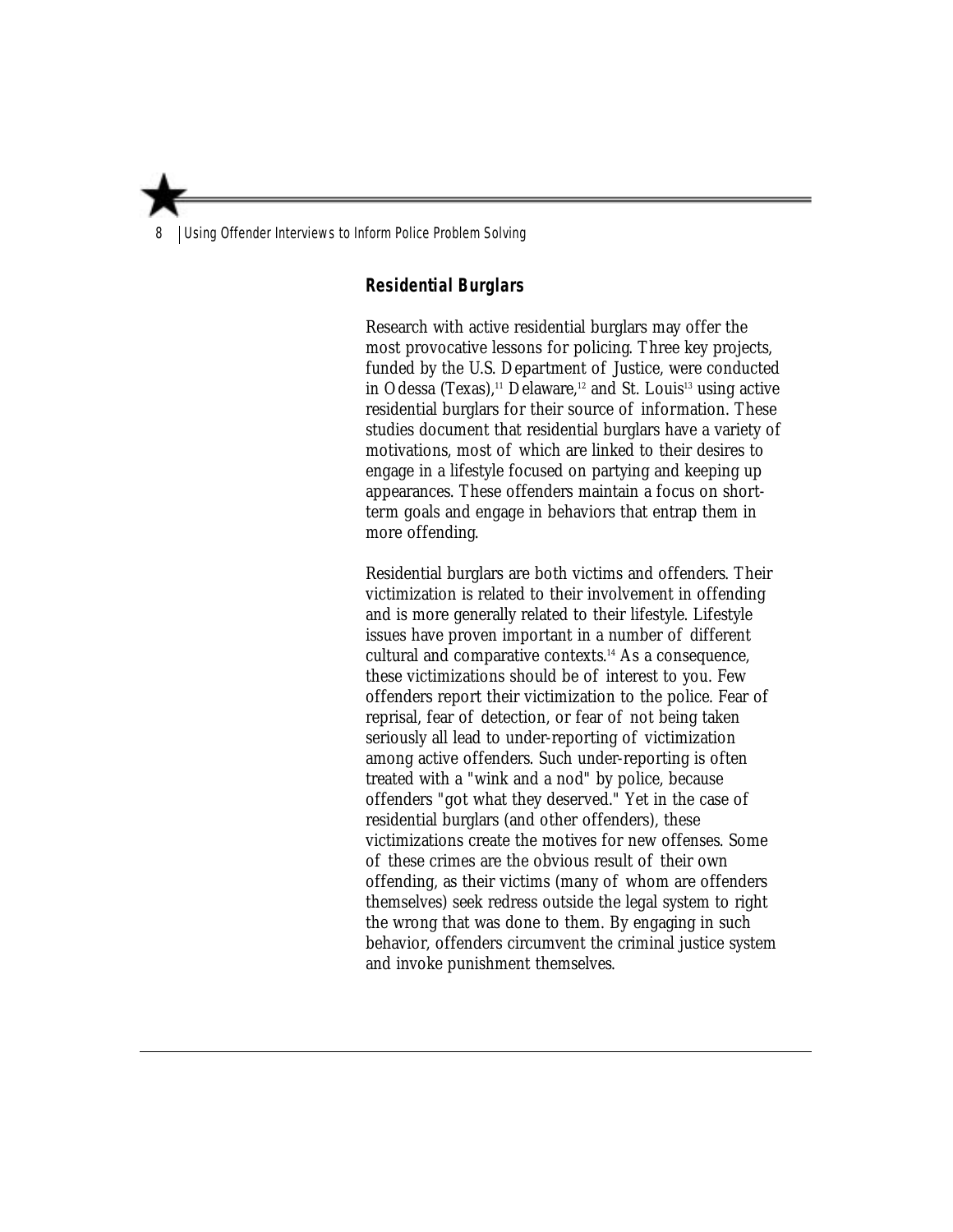What Offender Interviews Have Found |

Why should anyone care about the victimization of one offender by another offender? One answer to this question would be that such victimizations and the mayhem they create add considerably to community disorder. These studies underscore the diversity of offending that burglars engage in. While each of these studies was focused on burglars, they all found that their subjects were not strictly burglars. These "burglars" also engaged in robbery, drug sales, car theft, and a variety of other offenses. If you see arrested burglars strictly as burglars, you may miss key features of the broader context of offending and lifestyle that may lead you to find the burglar in a drug investigation or a gun case.

#### **Armed Robbers**

The findings from research with armed robbers underscore the versatility of offending patterns among robbers, the high levels of victimization among armed robbers, and the role of lifestyle pressures among this group of offenders.

In one study conducted in St. Louis, individuals who robbed drug dealers were interviewed.15 It was found that while robbery is the "purest" of offenses with regard to motive and intent (cash), robbers engage in a variety of other offenses. The robbers interviewed engaged in a number of activities–legal and otherwise–that enmeshed them in a lifestyle that they have difficulty leaving. These individuals also had very high rates of victimization, a pattern similar to that for residential burglars and drug sellers.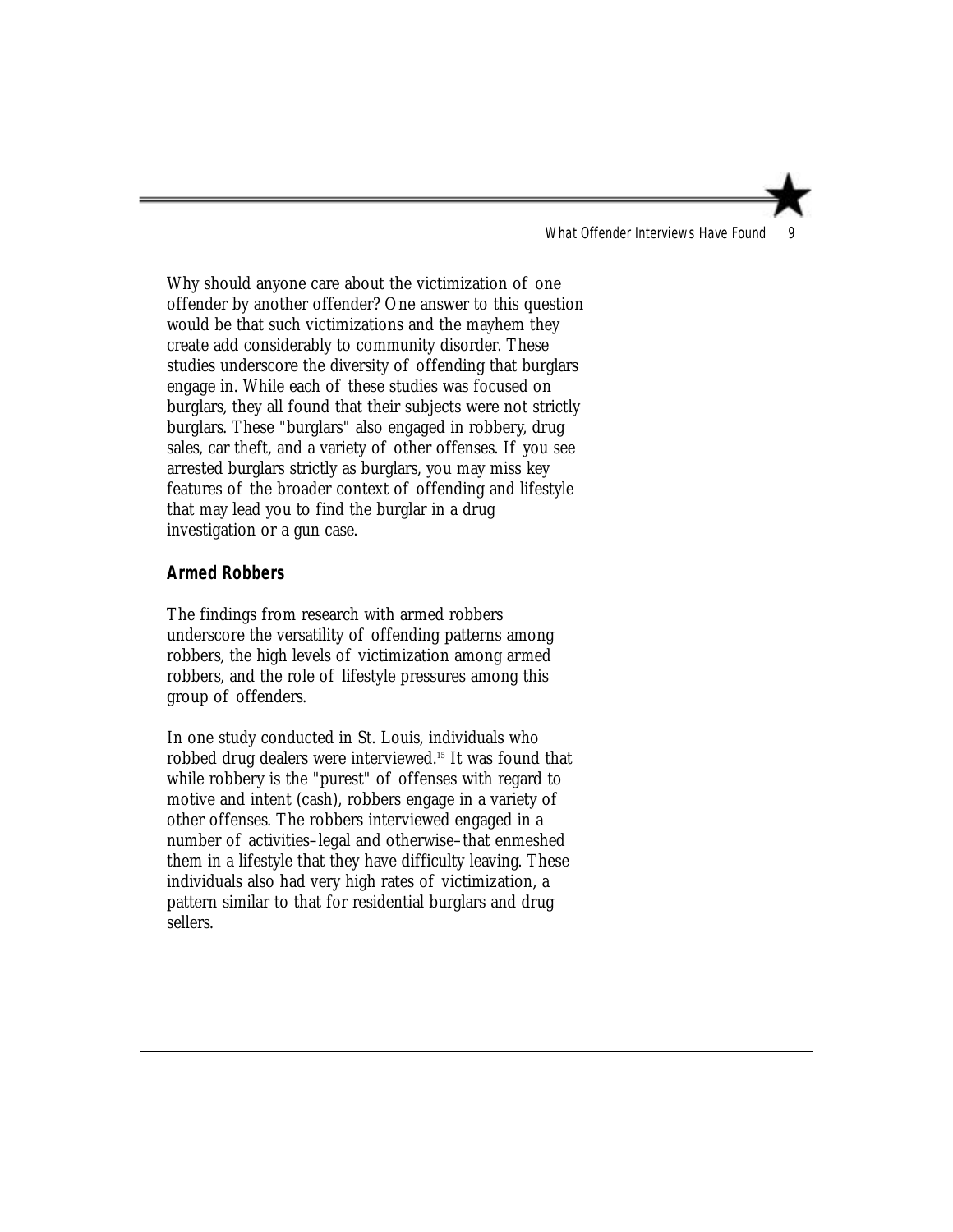In another St. Louis study, it was found that armed robbers also engaged in a number of other offenses including burglary, drug sales, auto theft, and assault.16 A pattern was observed whereby offenders would engage in a minor form of offending, be victimized, and retaliate by engaging in a robbery. This pattern increased their level of offending, both in terms of frequency and seriousness.

Few of these offenders chose to report their victimization to the authorities. The failure to report victimizations clearly was linked to involvement in offending. The conclusions indicate that encouraging offenders to report their victimization is a key to preventing future offending. Lacking legal recourse, many offenders take the law into their own hands, circumventing legal means, and thereby increasing the odds of engaging in additional crime.

#### **Gang Members**

Interviews with active gang members have been conducted since the start of the  $20<sup>th</sup>$  century. Federal funding resulted in a number of studies looking at the impact of policies, the motivations for joining and offending, and potential solutions to the gang problem. These interviews provide a picture of gang members that reinforces that of the drug users and dealers, burglars, and armed robbers.

Gang members engage in a variety of offenses-a phenomenon that researchers call "cafeteria-style offending."17 Cafeteria-style offenders pick and choose from the wide variety of offending options. One week, these offenders may be burglars, the next day they may be robbers, and that afternoon they may steal a car. It is a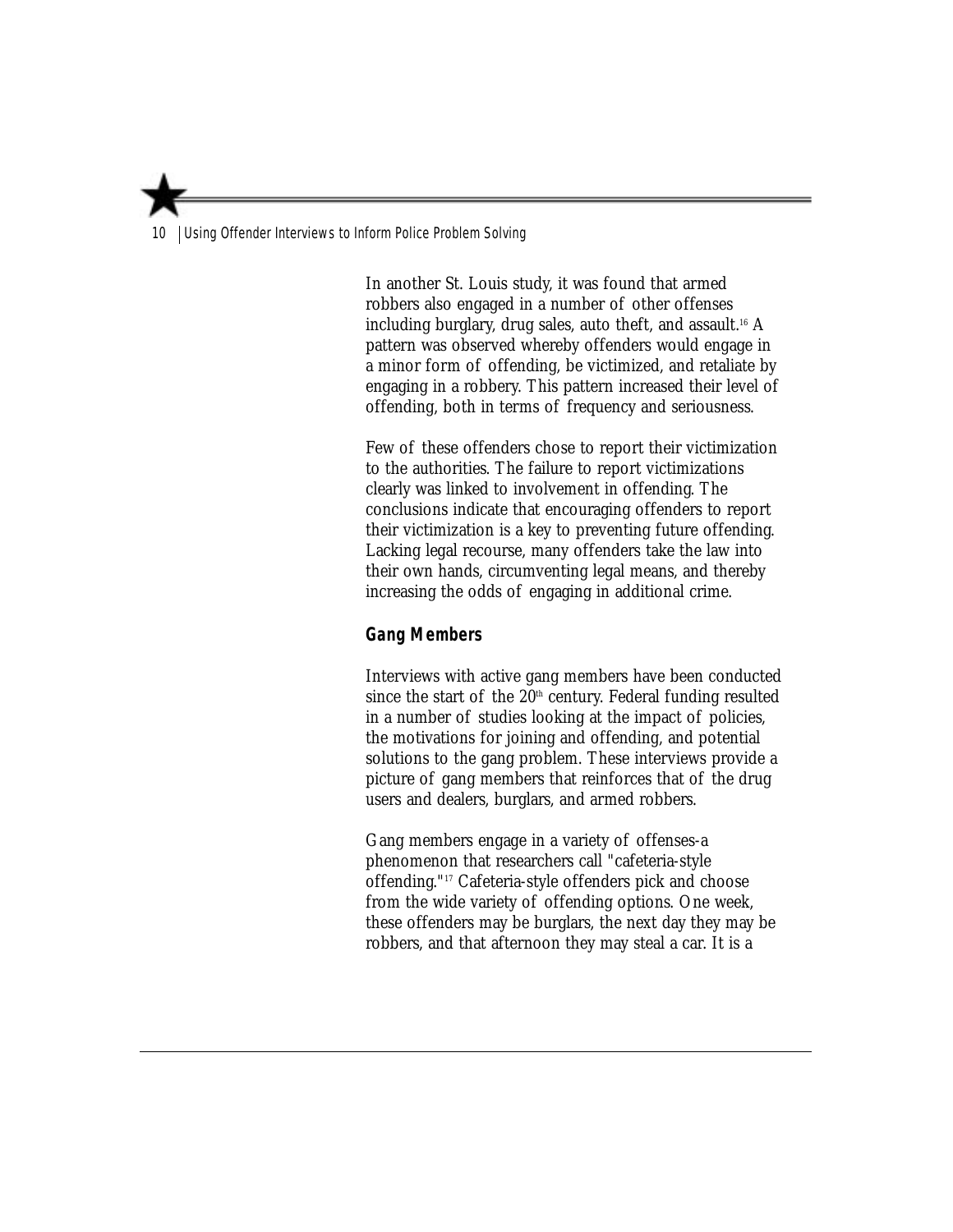What Offender Interviews Have Found | 11

mistake to regard such individuals as specialists, yet such perceptions are understandable as you typically see these individuals only with regard to the offense for which they were arrested. It is also clear from this research that gang members experience a large volume of victimizations. Gang membership is also transient. Most youth who join a gang tend to do so for relatively short periods of time. During the periods of time that they are active gang members, their levels of offending and victimization were elevated compared to both their time before joining the gang as well as after leaving the gang.

One of the notable features of gang membership is the level of bragging about gang membership. As stories are told over and over again, they attain "mythic" status. Sorting through the talk and bluster about gang activity becomes an important issue because so much of it is simply that, talk. One way to do this is to bring multiple sources of data to bear on the same issue. In this regard, you would bring as much information to bear on an investigation involving a gang member as possible. This would include school records, parental interviews, juvenile court information, field interrogation cards, division of youth service records, and interviews with family and associates.

#### **Gun Offenders**

There have been a number of interviews with offenders involved in firearm use. These studies reinforce what was learned in earlier studies including the versatility of offenders, high levels of victimization, and easy access to firearms.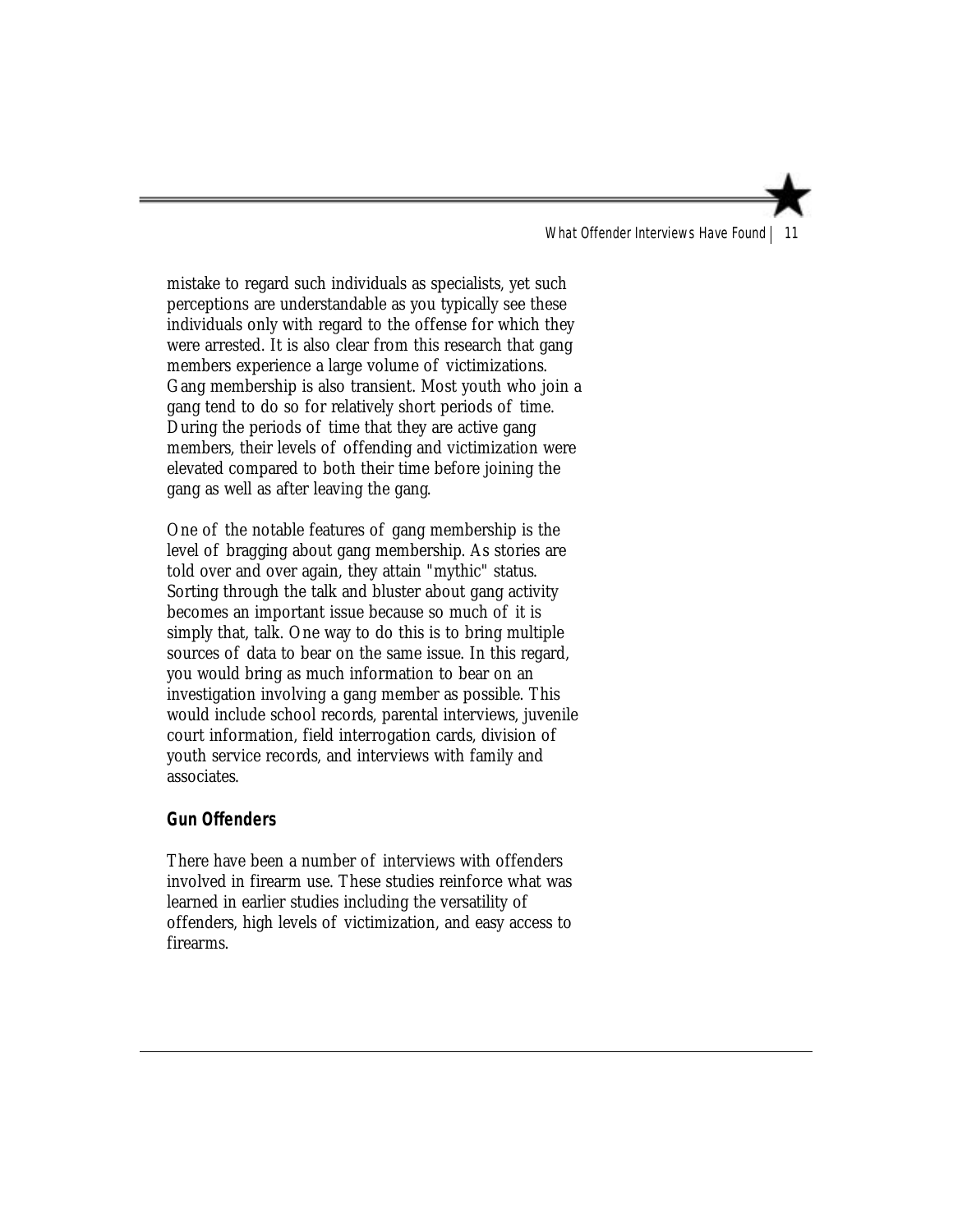In one study, nearly 1,900 prisoners were interviewed in 10 state prison facilities.<sup>18</sup> Fifty percent of the prisoners were classified as gun criminals. Three-quarters of the people interviewed owned at least one gun, and of that group, three-quarters owned handguns. Not surprisingly, a majority of the prisoners had used a gun in the commission of a crime. Most inmates reported that they owned a gun for protection, owned small, inexpensive weapons, and had a preference for large caliber, high quality firearms. It is important to note that informal and illegal means dominated the methods by which inmates obtained guns, and most reported that a gun could be obtained within a matter of hours. This picture of the illegal firearms market is consistent with a view of the street gun scene as very informal, word-of-mouth, and easy to access for offenders. It also reinforces the view that offenders are not easily deterred by the chance of arrest and penalties for illegal possession of firearms.

Interviews of incarcerated male juveniles and inner city males showed that gun possession was common among these groups.19 Not surprisingly, involvement in drug sales had important effects in increasing gun carrying. Selfreports of gun carrying were also high among those not involved in drug sales. Taken together, these reports suggest the importance of monitoring gun acquisition by those at risk for involvement in gun violence either as victims or offenders, even at a young age. Other research supports the conclusion that there are strong relationships between being involved in drug sales, gang membership, and gun ownership and use.

The Bureau of Alcohol, Tobacco and Firearms (now the Bureau of Alcohol, Tobacco, Firearms and Explosives) initiated a 17-city program several years ago. This program was designed to comprehensively trace all crime guns, and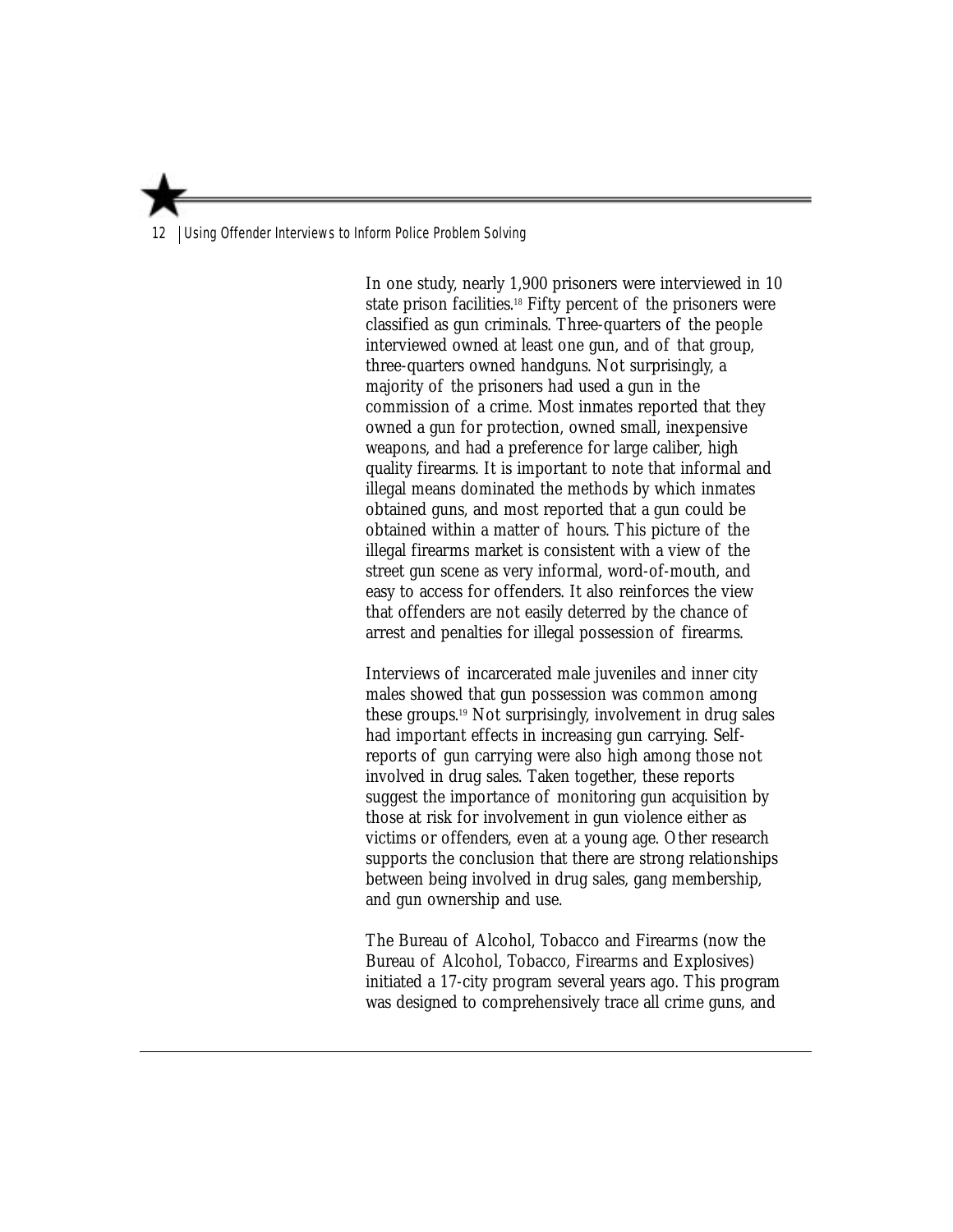What Offender Interviews Have Found | 13

provide the results of those traces to local law enforcement officials for better prosecution and enforcement activities. A major part of the initiative was to conduct interviews with all offenders illegally possessing a firearm, as well as their associates. This information was to serve both as background for future investigations, as well as to form a backbone of knowledge for police problem-solving efforts. Interviews revealed that females made many straw purchases for felons who could not purchase a gun, and ATF now includes multiple purchases of firearms made by females as a category of concern.

The Strategic Approaches to Community Safety Initiative (SACSI) was a problem-solving initiative funded by the National Institute of Justice in 10 cities to address a local problem of their choice. Based loosely on the approach in the Boston Gun Project, these cities formed task forces, identified gun problems, and formulated strategies to address problems. The majority of cities did choose gun crime as their problem. In Detroit, simple gun possession became a focus for the intervention as problem-solving research demonstrated that individuals charged with carrying a concealed weapon or unlawful use (typically charged as city ordinance violations) often were arrested in more serious assaults as well. Rochester, N.Y. focus group interviews documented the easy availability of guns coupled with the knowledge that gun prosecutions were increasing. Despite this, few offenders reported a willingness to give up their guns, owing to the danger on the streets. Detention interviews conducted in Indianapolis demonstrated that arrestees were familiar with several of the initiatives that had been put in place and were in some ways amenable to the messages about reducing gun carrying. St. Louis detention interviews documented a high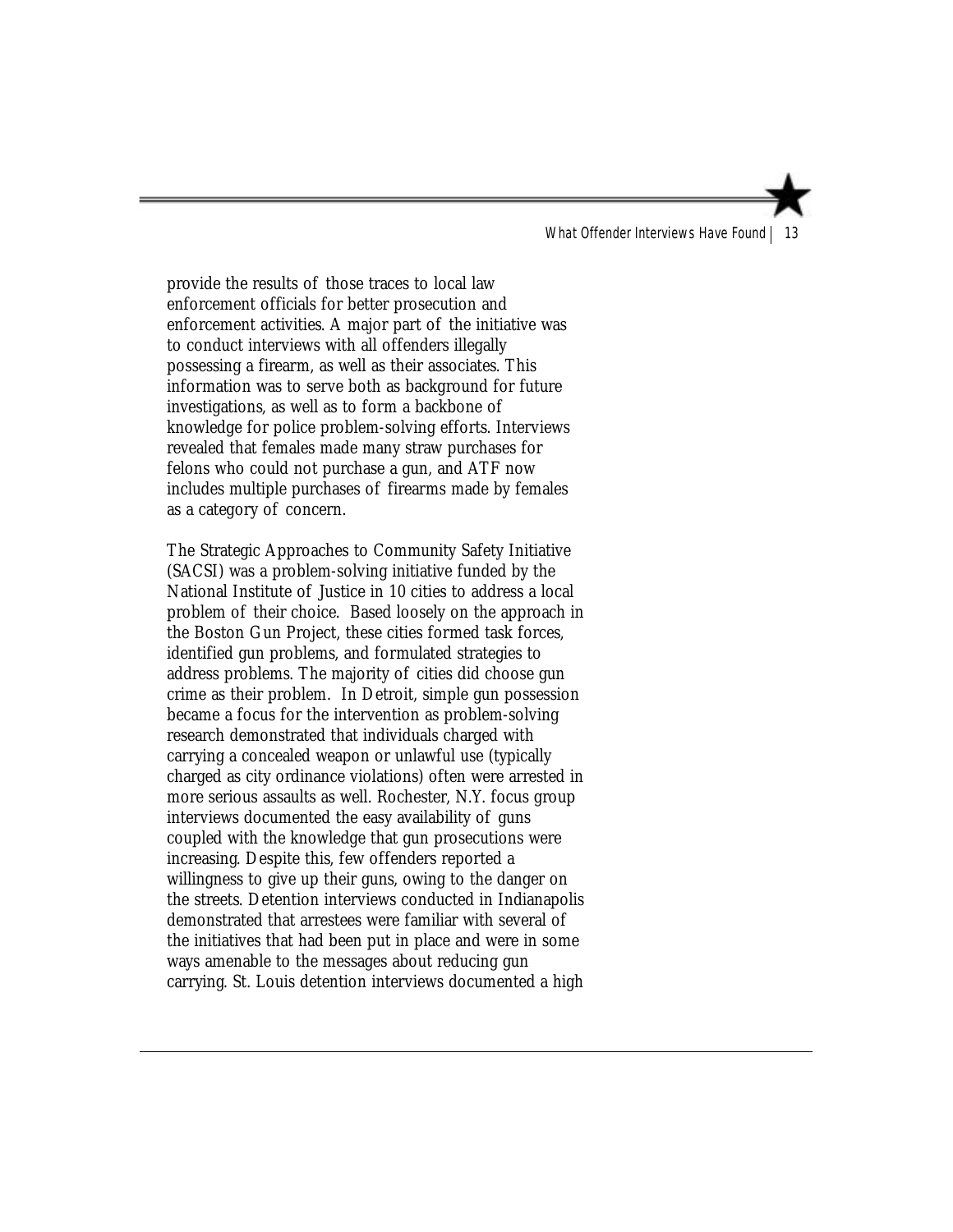level of knowledge regarding gun penalties, particularly the higher penalties imposed by federal prosecution compared to the state of Missouri. When asked whether they feared punishment from the criminal justice system or being caught without their guns on the street, arrestees were evenly split. This finding indicates the need to increase the credibility of the threat of arrest, prosecution, and imprisonment among offenders.

#### **Summary of Findings From Interviewing Offenders**

What are the key findings learned from this approach?

- • **Offenders are versatile.** There are few specialists out there. Most offenders employ a cafeteria-style approach to offending, that is, offenders engage in a variety of offenses and are opportunists. This is particularly important for narcotics investigations where interviews with active offenders have demonstrated that drug offenders are involved in multiple offenses. Indeed, there may be no group that is more versatile than druginvolved offenders.
- • **Offending has peaks and valleys.** Even the most active offender takes periods of time away from offending. In addition, there are cycles in the offending careers of individual offenders as well as in the overall patterns of offending. These patterns vary by day of week, time of day, nature of companionship, age, gender, and economic conditions.
- • **There are several keys to understanding the motives of active offenders.** These include partying, keeping up outward appearances, group processes, selfprotection and retaliation. Few crimes are committed to meet pressing economic needs such as rent or car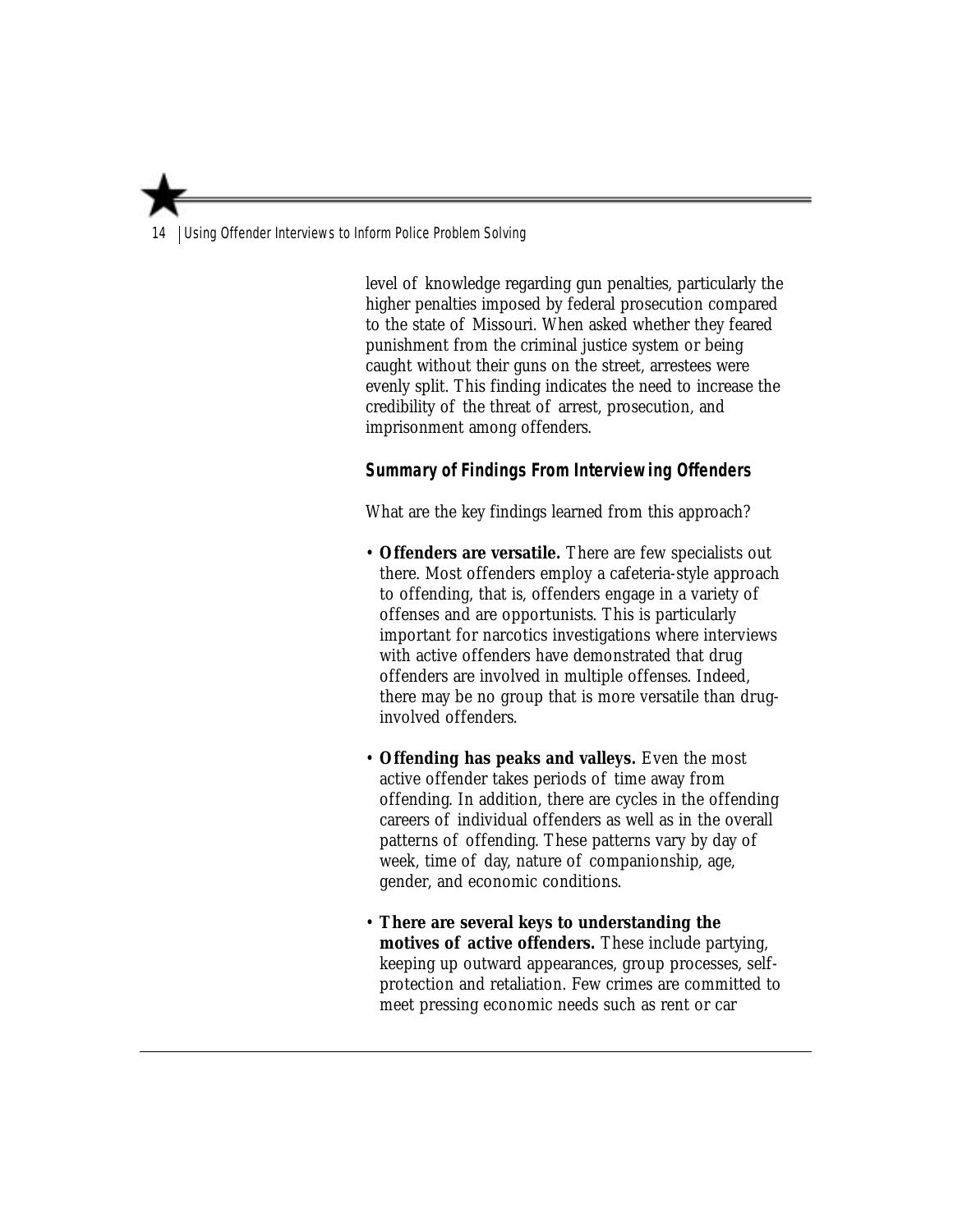What Offender Interviews Have Found | 15

payments. Co-offending is a constant to most offending, particularly among youth whose crimes are overwhelmingly committed in a group context.

• **Lifestyle plays an important role in offending.**  Interviews and observations with active offenders hold the promise of uncovering more of that lifestyle than simply interviewing offenders in prison. In particular, the "code of the street,"20 a set of values about being tough, not backing down, and protecting one's reputation; is much more evident in interviews with active offenders than it is in interviews conducted in prison, or in reviewing police and court records.

- • **Victimization among offenders is very high and motivates much offending.** There is little loyalty among offenders, many of whom victimize each other or don't partner well with each other for the long term.
- • **Offenders do respond to sanctions or the threat of sanctions, but only in a limited way and under certain circumstances.** The viability of threats is linked to lifestyle issues and limited rationality. Traditional methods of deterrence rarely work among committed offenders, and innovative techniques such as those used in the Boston Gun Project or the Indianapolis VIPER initiative are necessary.
- • **Offender careers have a beginning and an end.**  Hastening the end, postponing the beginning, and reducing the peaks each require different strategies but each will pay dividends. The age-crime curve comes in to play here, and understanding the lifecycle of offenders is important.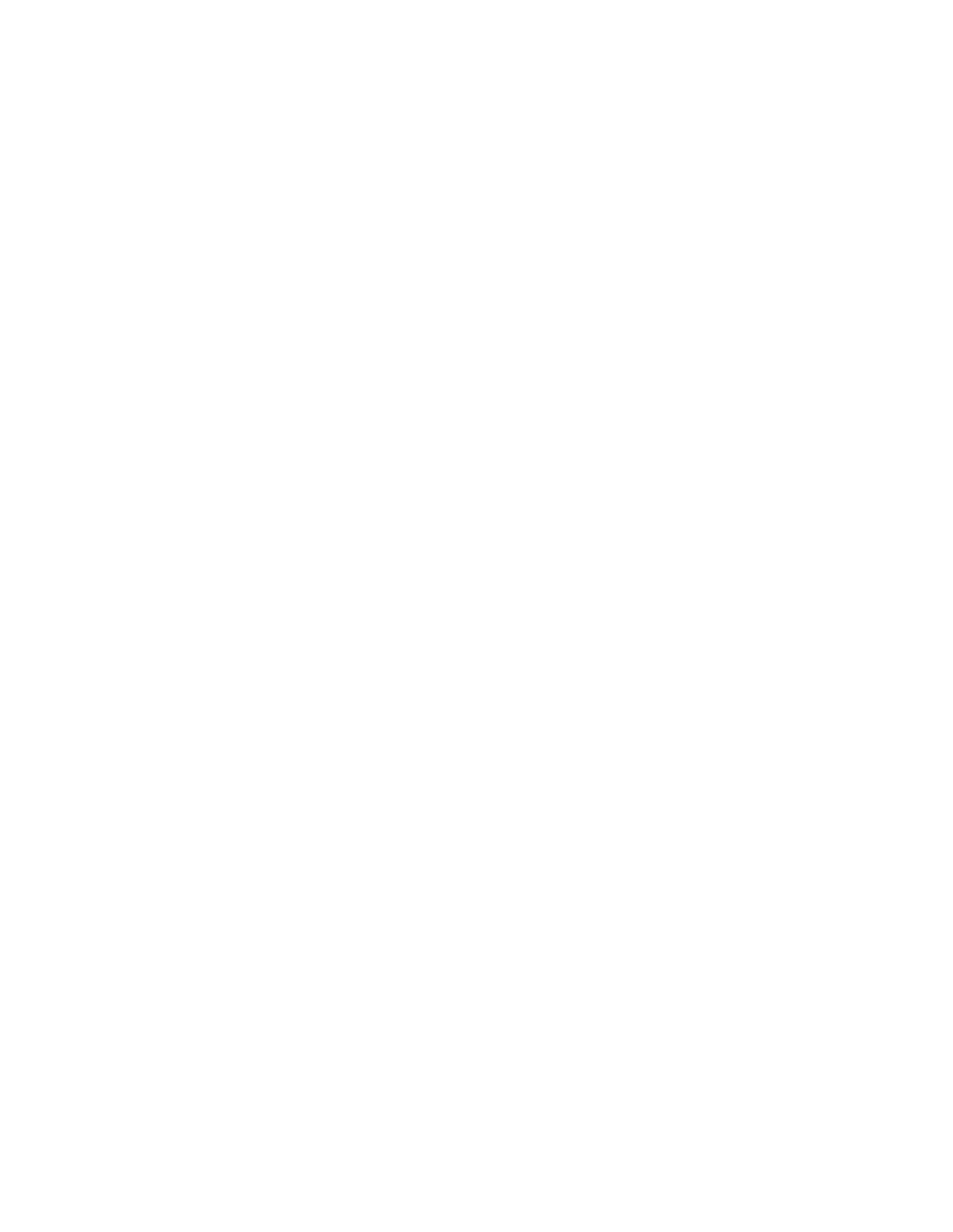Concrete Advice on Conducting Offender Interviews | 17

#### **Concrete Advice on Conducting Offender Interviews**

The tradition of interviewing offenders has a long history in research and potentially strong application in policing. Really, police use interviews every day in investigations, custody, and on the street. What this guide provides is a set of procedures for you to utilize. We have identified 11 specific areas of concern:

- 1. Establishing the goals of interviews.
- 2. Choosing offenders to interview.
- 3. Determining who should conduct the interview.
- 4. Finding appropriate subjects.
- 5. Convincing subjects to participate.
- 6. Maintaining field relations.
- 7. Conducting interviews.
- 8. Sorting out the truth.
- 9. Analyzing the interview results.
- 10. Presenting the findings.
- 11. Applying the interview results to tactical and strategic problem-solving.

#### **The Goals of Interviews**

The goal of interviewing active offenders seems obvious: gain information that can help solve or prevent crimes. Things are not always as straightforward as they seem. The first decision to make is whether the goal of the interviews is to provide either tactical or strategic information. In tactical situations, information is gathered to meet short-term needs or ongoing investigations or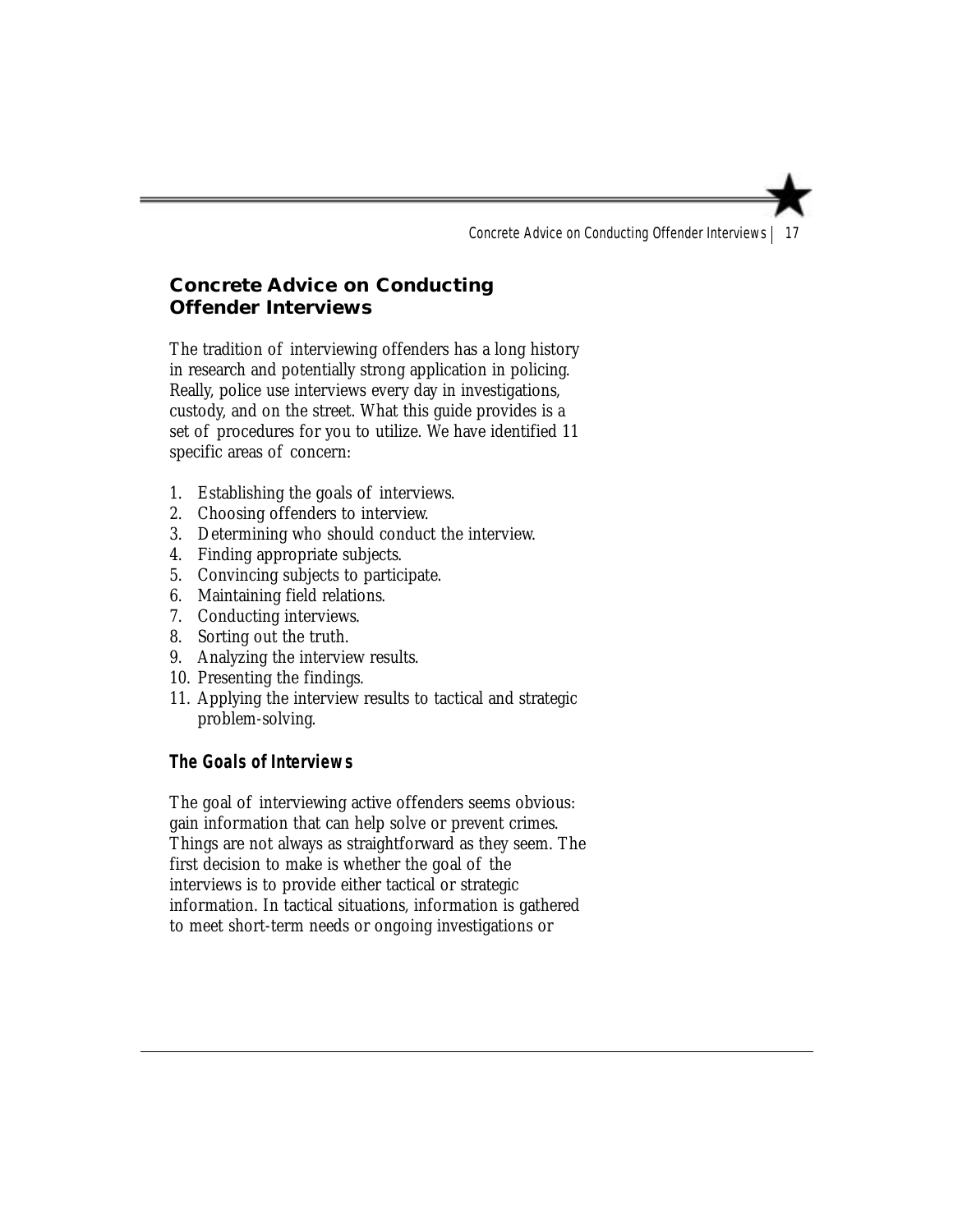activities. For strategic purposes, information from active offenders can be most useful in understanding motives, target selection, co-offending, or disposing of stolen goods. Using the knowledge gained through interviews with active offenders can function much like strategic intelligence in military settings. In addition, such information can play a useful role in planning and training.

Identifying what to ask can be the most important part of the process. The first place to start is with questionnaires that may have been used for a similar purpose. Most researchers are willing to share their questionnaires. It is important to consult someone experienced in making up such a questionnaire for advice on ordering of questions, how to ask questions, how to use "probes," and follow-up questions. It is also important to pre-test the questionnaire with several subjects before it is used for real.

#### **Who to Interview**

Determining who to interview is important as well. Not every suspect, person of interest, or arrestee can be interviewed; there simply isn't enough time or personnel available. High-rate offenders, particularly when they are not in a custody situation, can be among the most useful sources of information for strategic purposes. The field is an excellent site to conduct such interviews. Some custody situations, particularly shortly before release on bond or on municipal warrants, can also be productive. Just as the military debriefs captured enemy soldiers, you need to gather information from active offenders when they are in vulnerable situations and likely to talk, such as while recovering in the hospital, and facing sentencing or trial.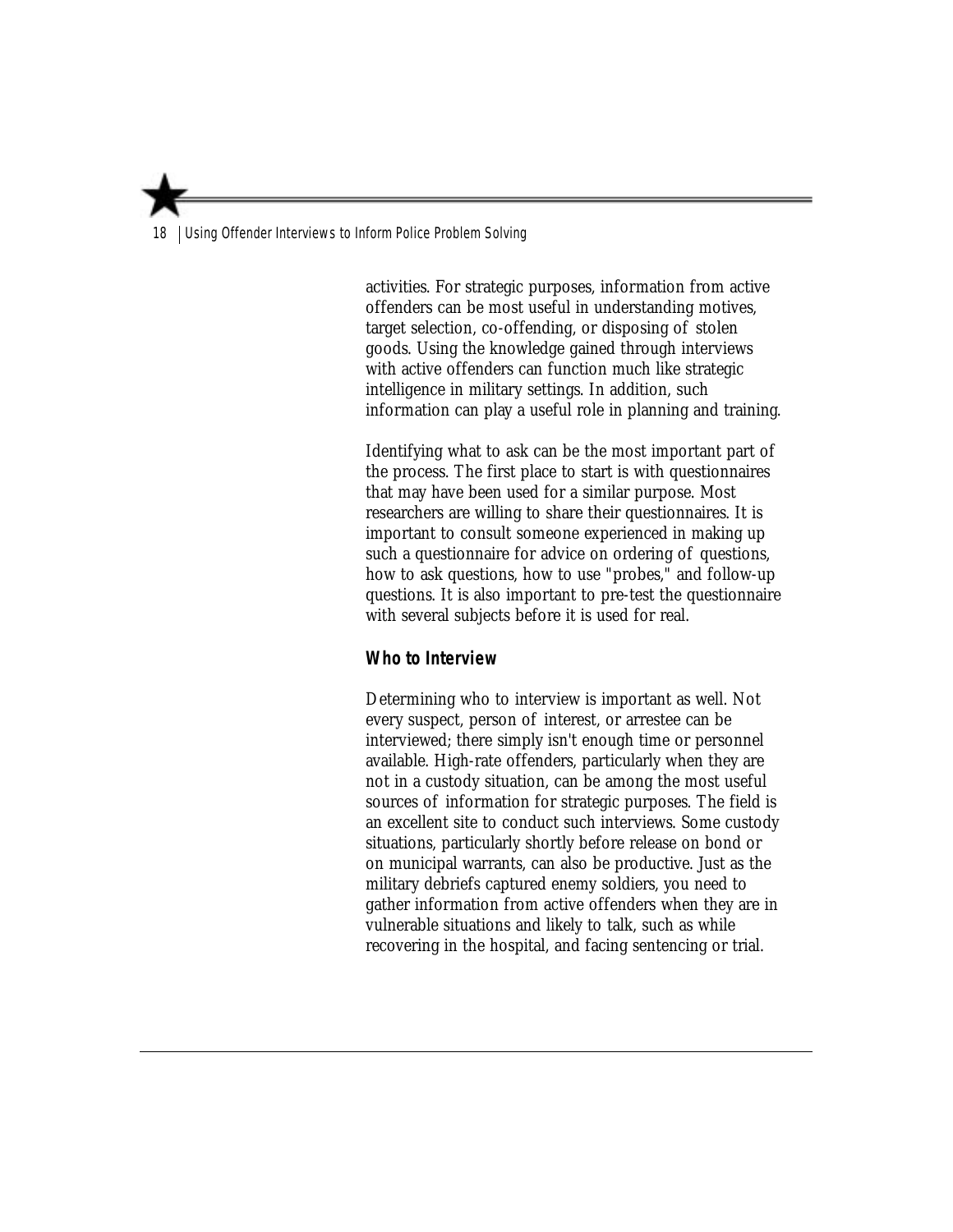Concrete Advice on Conducting Offender Interviews |

Many offenders may offer more information postconviction, perhaps under conditions of community supervision, regarding other offenses than prior to conviction. It is important that interviews not focus simply on the characteristics of the current offense. Many burglars know a good deal about drug markets, the fencing of goods, and other forms of street crime. It is important to glean this information from them before they are released. In many cases, offenders are more willing to talk about offenses other than those that they are in custody for.

Interviewing active offenders provides a much closer look at offending than prison interviews. The offenders who end up in prison are a selective group, in a sense they are the "failures," the criminals who get caught. Interviewing active offenders makes it much more likely that the information about motives, techniques, and associations will be closer to the offense, and therefore more valid. Research has documented that active residential burglars who have not been caught go about the business of burglary differently than individuals who have been arrested and convicted. Having a routine and sticking to it was seen in interviews as the key to being successful. Such interviews and observations are important because they paint a different picture of offending than emerges from solely relying on police sources. Police respond to the most serious of offenses and offenders, often missing individuals at the earlier stages of their involvement in crime and with the criminal justice system.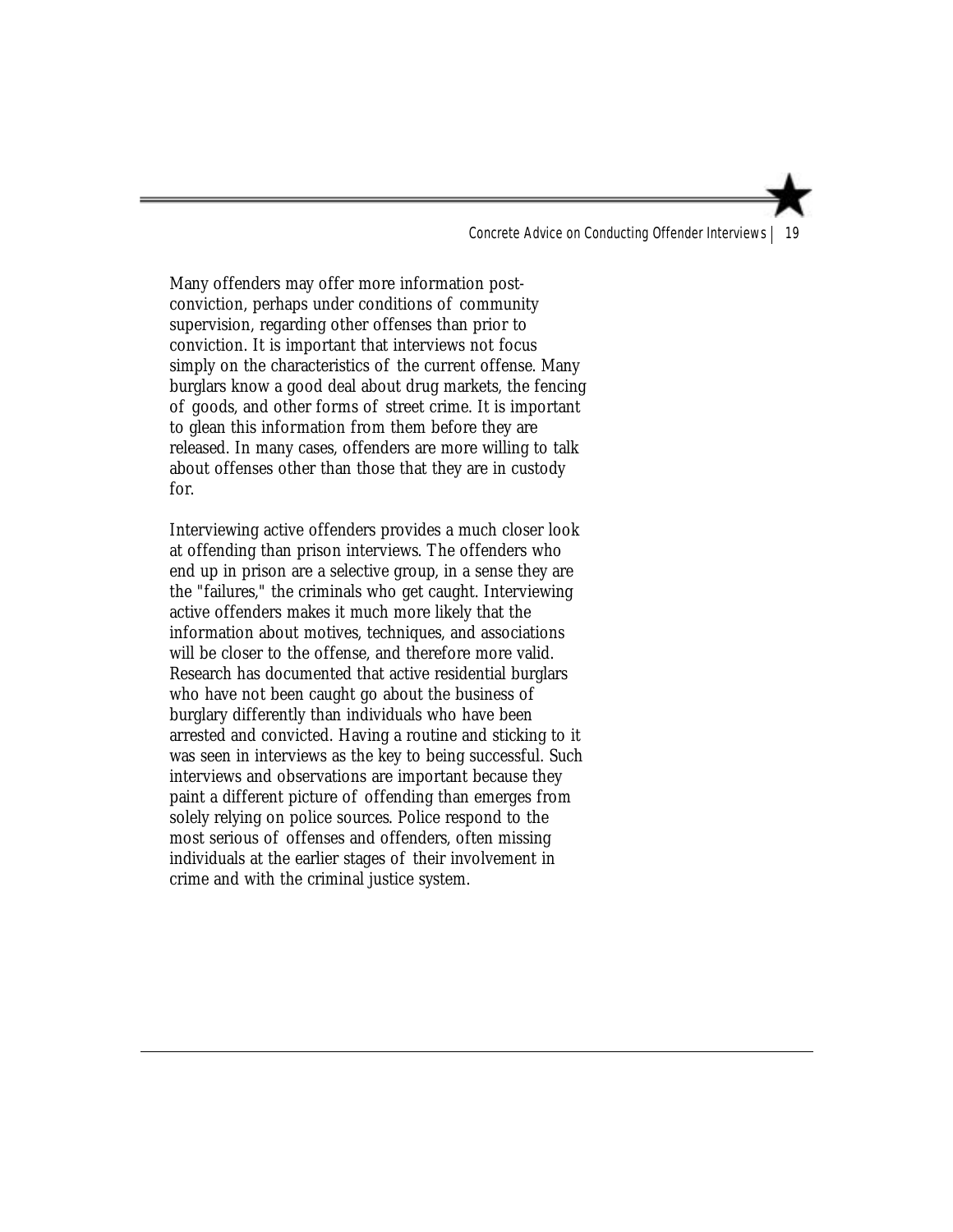$\uparrow$  As a general proposition, in the United States police may interview offenders about their general offending patterns and habits without triggering the requirements to notify suspects of their constitutional privileges against selfincrimination and access to legal counsel. You should seek local legal advice if you have questions about the legality of your interview plan.

#### **Who Should Conduct the Interview**

Much of the research that has been conducted with active offenders has shown that the choice of interviewers is very important. The two primary choices are to have police conduct the interviews in-house and contract with another group to conduct the interviews. There are advantages to both. For example, the police may be skilled at interviewing and have knowledge of details that could lead them to probe offenders in more detail.† On the other hand, skilled outsiders may present less of a threat to offenders and gain more information. If you contract the interviews to a research firm or university-based team, clear and specific instructions regarding what is expected should be provided, and a questionnaire should be negotiated between the parties. The advantages of partnering with researchers to learn more should not be ignored. There are a lot of programs that operate in this manner such as the Arrestee Drug Abuse Monitoring system (ADAM) and Project Safe Neighborhoods. If you do commission the interviews to another group, be sure to specify the kinds of information that you are most interested in. This can be accomplished by reviewing questionnaires prior to starting the research process. Ethical concerns may dictate that non-sworn personnel conduct the interviews in cases where officers are involved in active cases that include potential interview subjects.

The choice of interviewer is as important as the choice of the subject to be interviewed. Clearly, the value of subject knowledge is critical on the part of the interviewer. Equally important is the commitment to and ability to think strategically, searching for the appropriate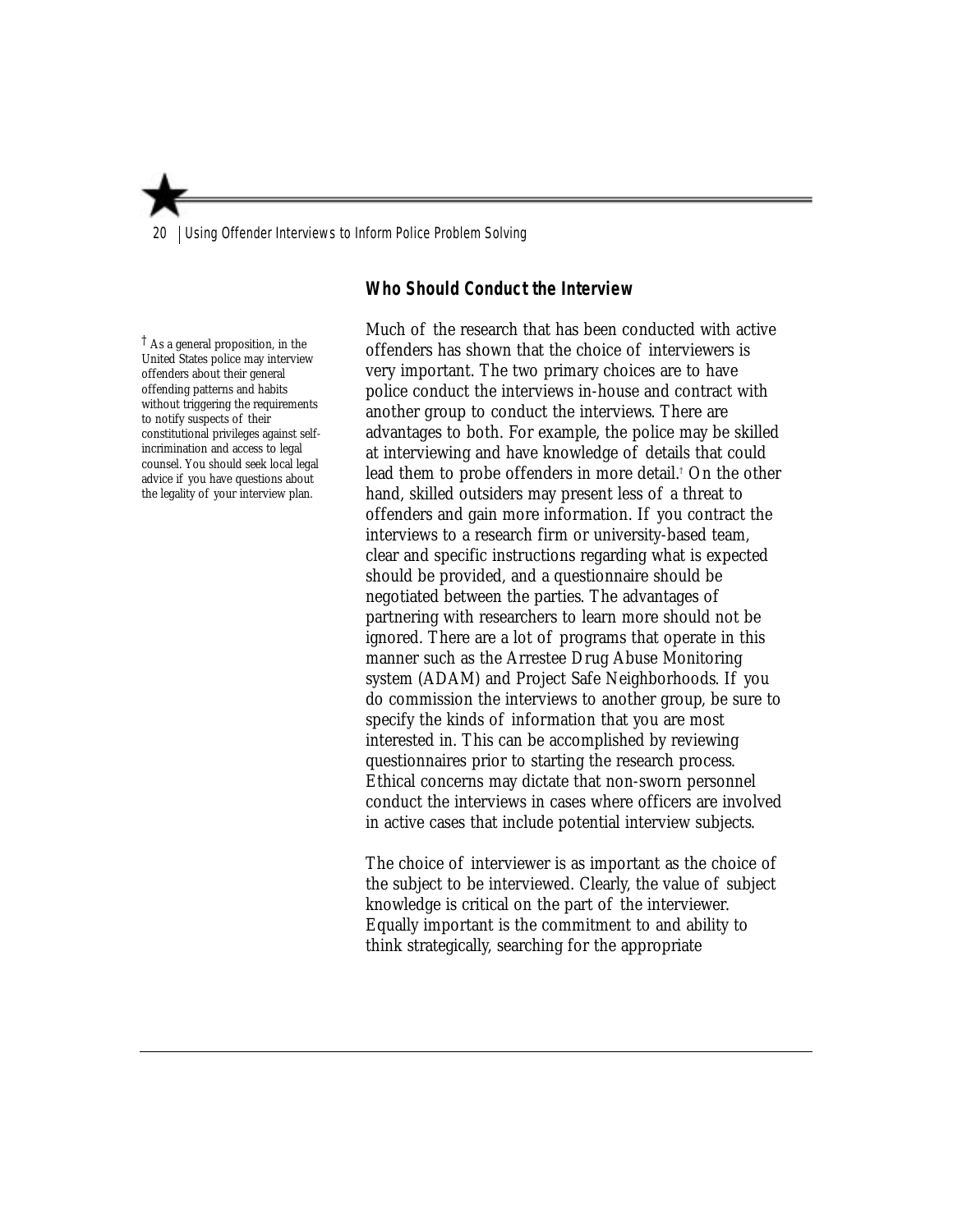Concrete Advice on Conducting Offender Interviews | 21

applications of the information gleaned in the interview. The ability to probe for in-depth information, challenge a subject on inconsistencies or apparent falsehoods, and link across different kinds of crime are important qualities in an interviewer. Typically, these qualities are found in a veteran detective, though not always. Matching the race and gender of interviewer and subject is not critical, though it is desirable.

#### **How to Find Appropriate Subjects**

The police typically have no shortage of appropriate subjects: offenders with long histories of offending or subjects who associate with such offenders. However, you may want to expand the area where you search for appropriate subjects. Bodegas, convenience stores, car washes, fast food restaurants, vacant lots, street corners, areas in and around emergency room waiting areas, probation offices, alleys, and basketball courts may be appropriate "catchment" areas for you to seek out such potential subjects. In a sense, this advice represents an exhortation to meet offenders "on their own turf," where they are likely to feel more comfortable, and more importantly, be more likely to cooperate.<sup>21</sup> Interviewing offenders while in custody can provide useful information, but even greater gains can come when the circle in which interviews are completed is widened to include their haunts.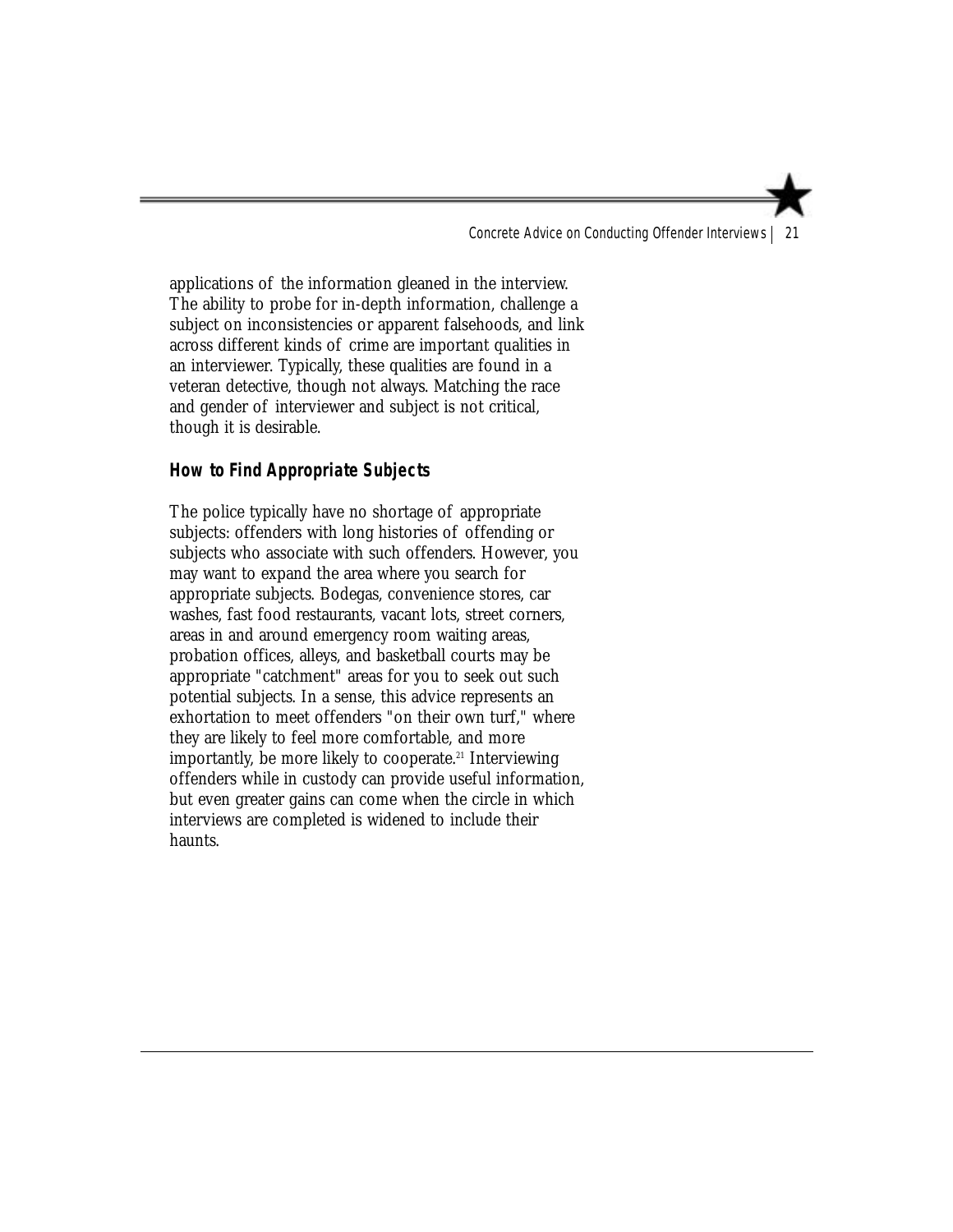† For U.S. federal guidelines on Human Subjects Protection, see the Code of Federal Regulations (28CFR46.101-124).

†† The U.S. Code of Federal Regulations (28CFR46.116) offers guidance on the requirements for informed consent.

#### **Convincing Subjects to Participate**

This is the key issue, a make or break proposition in the process of gaining useful information. Most of the successful research with active offenders has offered them incentives to participate, either in the form of cash (which seems to work best) or vouchers. In the research community, the principles of informed consent and Human Subjects Protection† must guide such activities. Typically, the police are not in a position to offer such incentives. Many researchers have found that offenders often are anxious to talk about their own feats and those of others. After all, many offenders have a tendency to brag about their exploits or things they know of, but find few vehicles they can use to do so. The tradition of offering some compensation for information has a long history in policing in the use of confidential informants, but there can be other avenues in which enticements to discuss offending can be offered. You should consult with local legal counsel to ensure that any inducements offered to offenders do not violate laws, policies, or professional ethics.

#### **Informed Consent**

Offenders interviewed should understand the purposes of the questions being put to them; the likely consequences to them for answering, refusing to answer, or answering falsely the questions; what, if anything, they will receive for their cooperation; their right to refuse to participate; and any other information that will enable them to provide informed consent to participate.††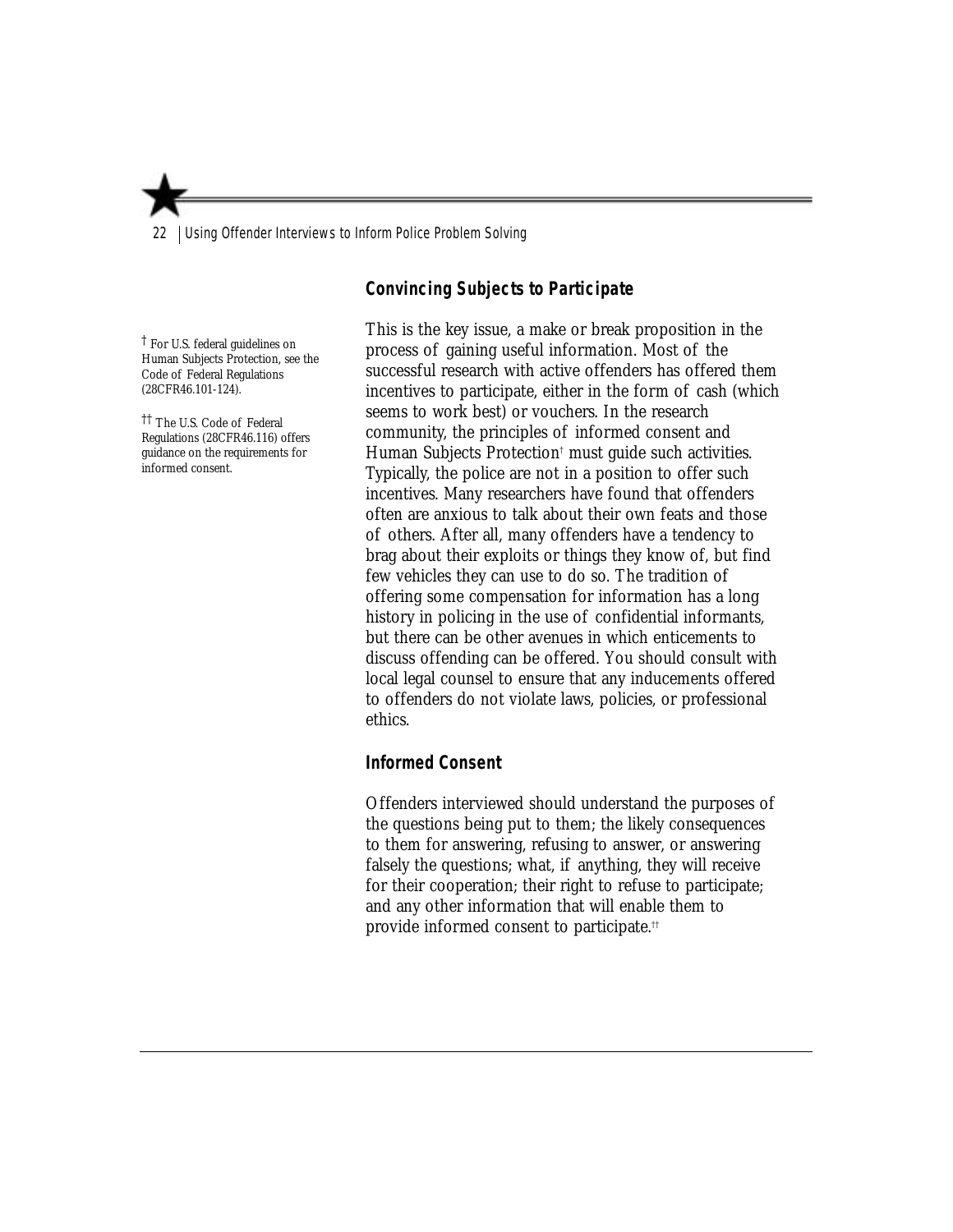Concrete Advice on Conducting Offender Interviews | 23

#### **Maintaining Field Relations**

Once offenders have agreed to talk and provide information about crime patterns and techniques, it is important that communication be kept open. Some researchers reported that offenders would show up at their university after hearing from a friend that a study of burglary, robbery, or gang members was ongoing. Keeping subjects involved in an ongoing basis can pay particular dividends when the need for tactical information regarding a specific offense arises, and such subjects can play helpful roles in such operations.

#### **Conducting Interviews**

It is important that as much information be recorded in an interview as possible. Most researchers tape record their conversations with offenders and have them transcribed for analysis at a later time. This may prove to be impossible for many interactions between police and offenders, however taking good notes with appropriate detail is important. It is also important that the location in which the full interview is conducted does not place offenders at undue risk. Conducting interviews in plainclothes may allay some offenders' fears, and it certainly will not tip off the offender to others as an informer. Most researchers have found that doing interviews in public places was counterproductive, and some degree of privacy provided a safer and more useful set of information. It is important to note that these are interviews rather than interrogations.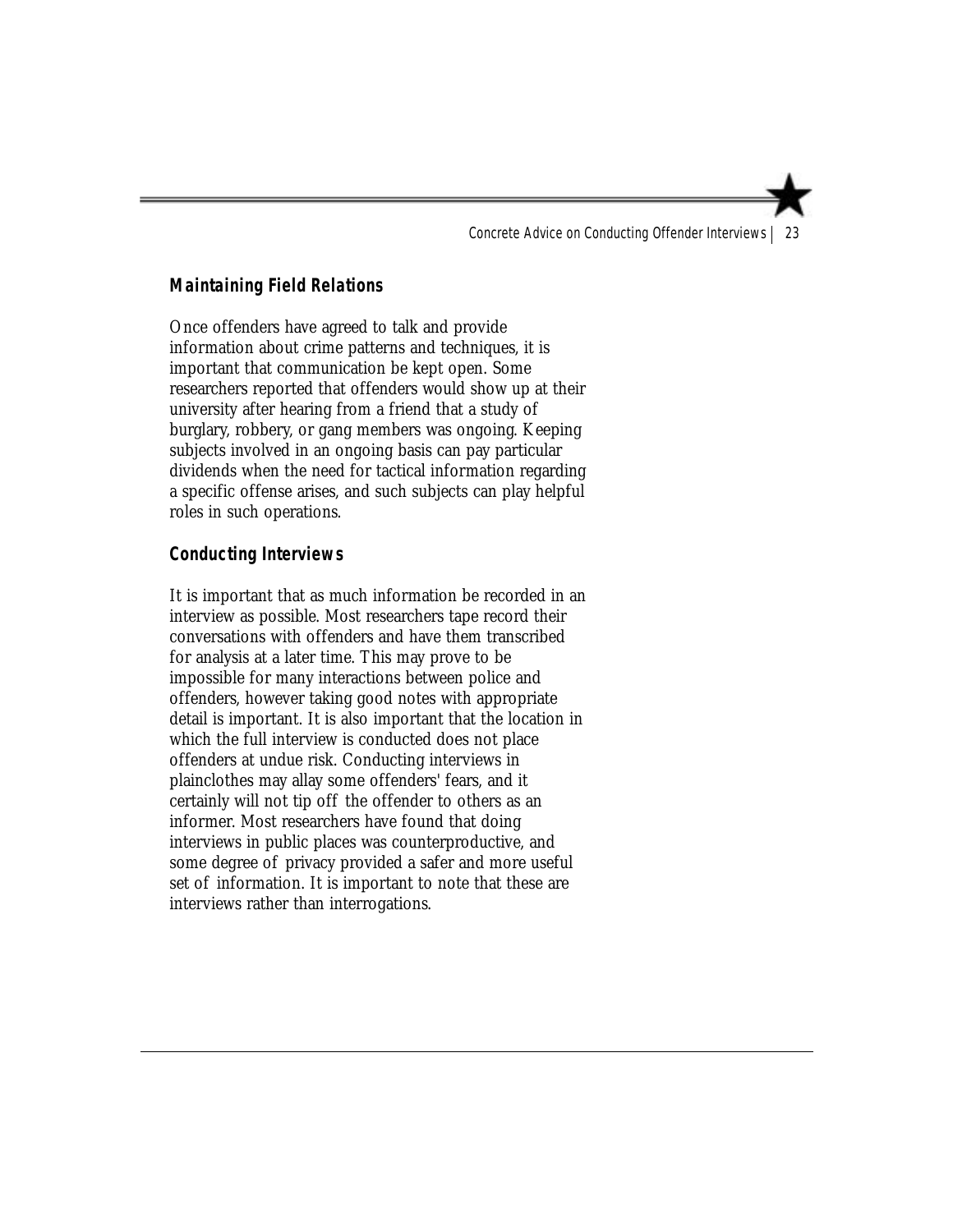Interviews can be conducted in groups, following a focus group methodology, or individually. There are some who argue that when offenders are interviewed in a group setting that there is less bragging and exaggeration, because others in the group will contradict someone who exaggerates. In addition, group interviews, particularly in a custody setting, can dispel fears about being labeled a "snitch" or a "stool pigeon." Others have found that interviewing one individual at a time is more likely to provide in-depth information and allows for a more "orderly" interview. There is no correct answer to this dilemma, however some advice can be offered. First, if the nature of questions is about group offending, such as gang activity or burglary, group interviews may make more sense. If the activity is more likely to be committed by one individual, then individual interviews may suffice.

#### **Sorting Out the Truth**

Researchers are sensitive to the claims that offenders may not always be truthful, by either bragging about offenses they did not commit or concealing offenses they did commit. Researchers generally have been careful to try and find means by which they can validate what they are told. This has been done several ways:

- Sometimes this is done through repeated interviews and observations with the same research subject to look for the consistency of what the subject has said.
- On other occasions, interviews with different individuals regarding the same event are compared to determine the extent to which they are telling the same "story."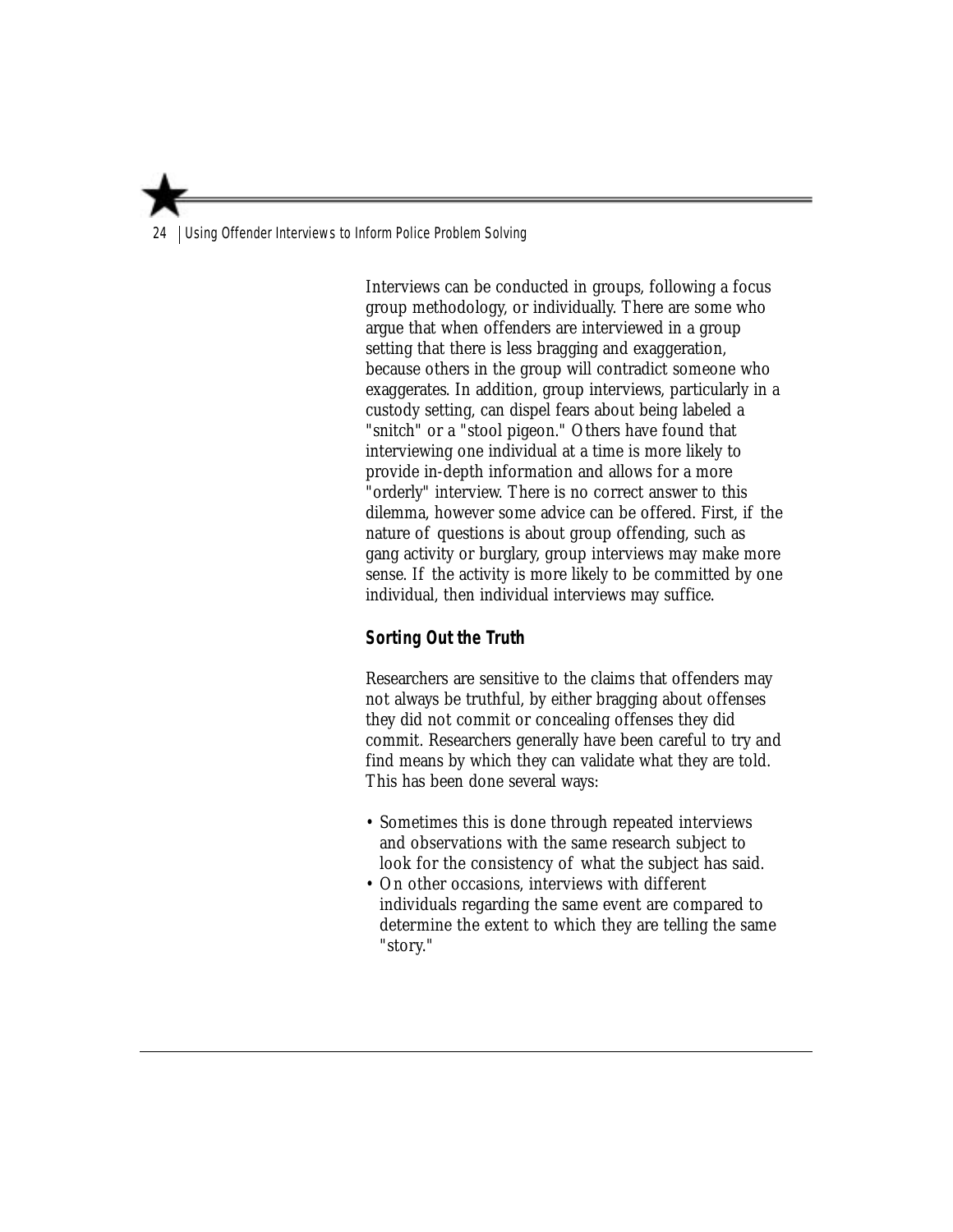Concrete Advice on Conducting Offender Interviews | 25

- A third method of validating responses is to compare offender responses to what is known from other groups regarding their behavior. Other groups can include police (using arrest records or field interview cards), schools, juvenile court workers, and other adults in the community.
- Observations can be combined with interview techniques to determine whether a set of responses corresponds to other things that the researcher learns through observation.
- In some instances, researchers have used official records, lie detectors, or urinalysis to assess the extent to which their subjects were telling them the truth. What has generally been found from such validation efforts is that like most people, offenders are not always truthful in reporting their behavior. In some instances offenders reported more crime and more arrests than official records checks revealed.<sup>22</sup>

The ability of researchers to obtain valid information is enhanced by a number of factors. The first factor is the ability to enter the interview or observation setting with some knowledge of the behavior or community that they are trying to study. A second factor that enhances the reliability of such information is the use of multiple measures of the same concept. For example, an offender may be asked about gun ownership in a number of ways and on a number of occasions. The combined information will likely yield the most valid picture of gun ownership. Researchers can also rely on what is known from other sources of information about the specific behavior of interest. In this manner, crime reports, previous research, and a broader set of interviews with associates of the individual of interest may prove fruitful.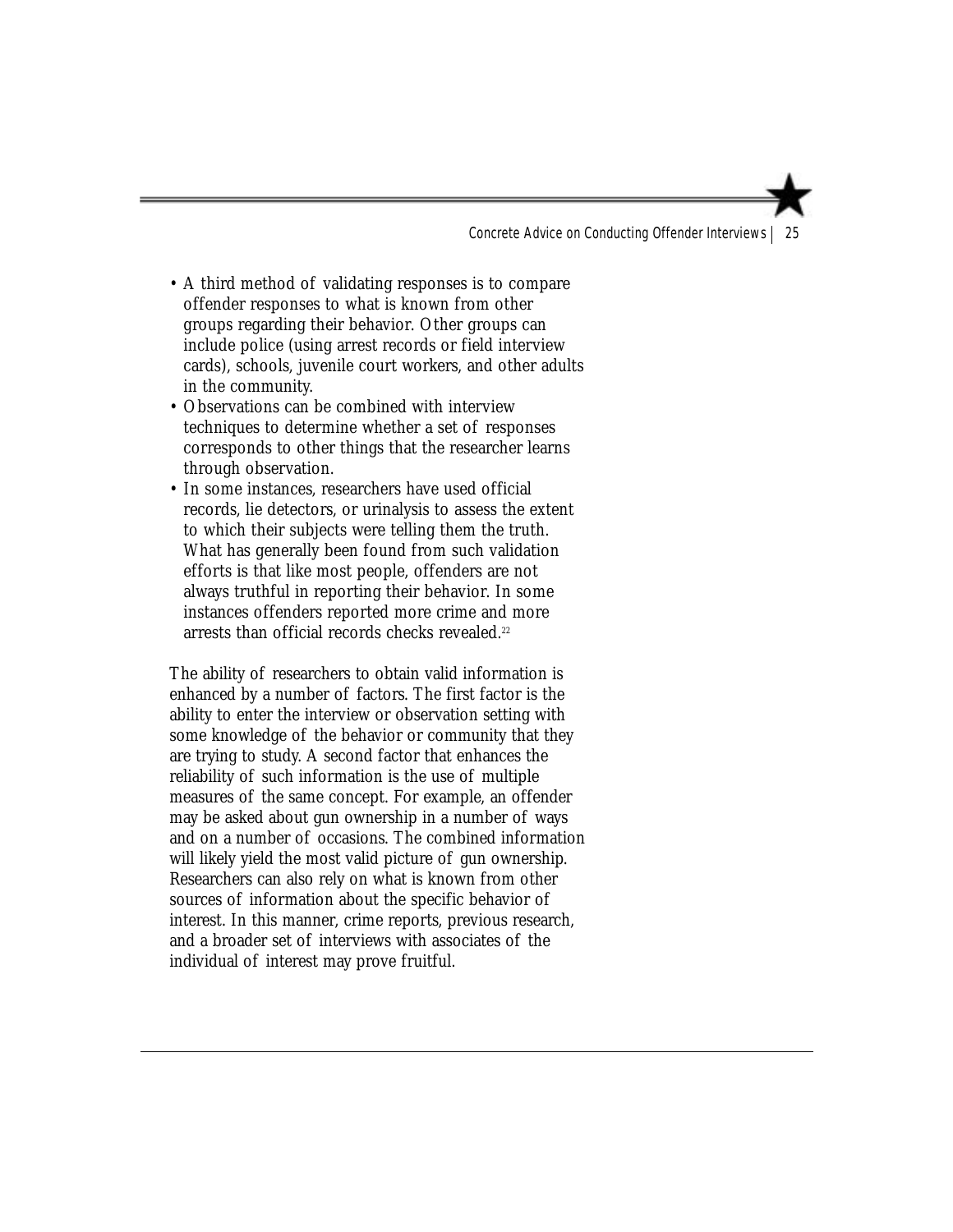#### **Analyzing the Interview Results**

Interview results from a single offender are often quite useful. The real benefit from such interviews comes when several of them can be pieced together to form a larger picture of an offense. For example, the work by Wright and Decker (1994) with active residential burglars established patterns by which burglars got rid of the proceeds of their crimes, demonstrating the main categories of action as well as the variation within those disposal types. There are a number of software packages that can be used quite easily to sort through interview results, determine patterns, and create classifications. Such software can be used to analyze the text of police reports, where such reports exist in computerized text format. Here is an area where assistance from crime analysts can greatly enhance the utility of the analysis. These tools can help you to wring the greatest utility from information that can be costly to collect.

#### **Presenting the Findings**

One of the important things to do with information collected from active offenders is to transmit it to others within the police department, as well as other police departments and agencies of the justice system. Probation, parole, and prosecution may all find some utility in such information in the monitoring of offenders or preparation of cases. It is likely that police agencies face, to a large degree, some common issues. The goal of collecting such information is to end up with a product that is useful and can be applied in a wide variety of circumstances. Nothing detracts from the utility of information like having it presented in an unintelligible or overly complicated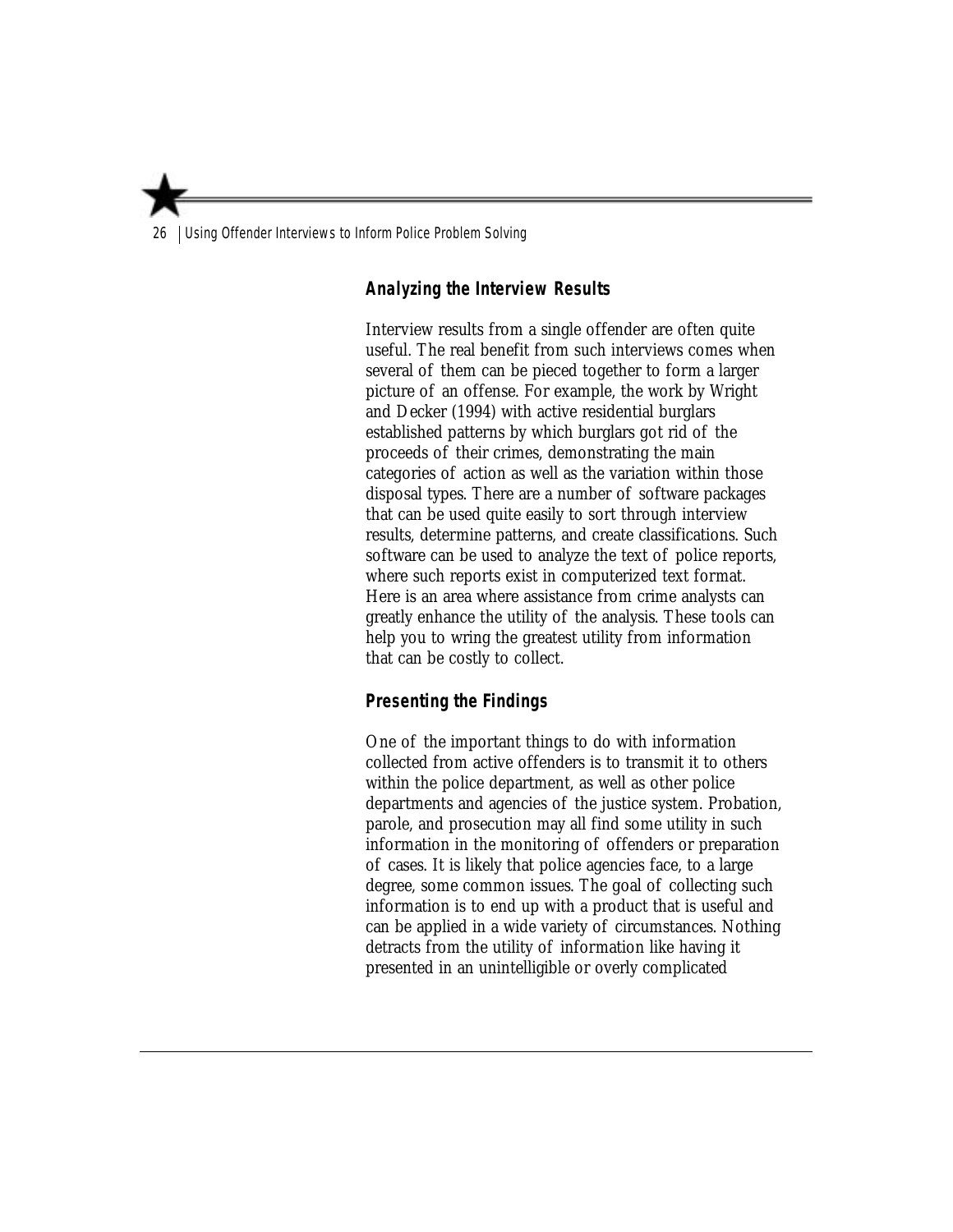Concrete Advice on Conducting Offender Interviews | 27

manner. Summaries with key points in bulleted form, a simple graph or two, and suggestions about action steps are the surest way to ensure that information becomes action.

Like any analysis, findings should be presented around key concepts and themes. These concepts and themes should be drawn from the focus of the problem-solving initiative. Summaries of what an individual subject said are generally less helpful than summaries of what all the subjects said about a particular subject. Many researchers have found that discussing their findings and conclusion among themselves, and then with their research subjects has been very productive.

#### **Applying the Interview Results to Tactical and Strategic Problem Solving**

The products of interviews with active offenders can be quite useful. As noted above, one of the key issues that has been learned from these interviews is the role that lifestyle plays in offending. Interviews and observations hold the promise of uncovering more of that lifestyle than simply interviewing offenders in prison. Such interviews and observations are important because they paint a different picture of offending than emerges from solely relying on law enforcement sources. In addition, interviews have shown that offenders do not always perceive the cues in ways that we expect. Determining their perceptions can be the key to successful interventions.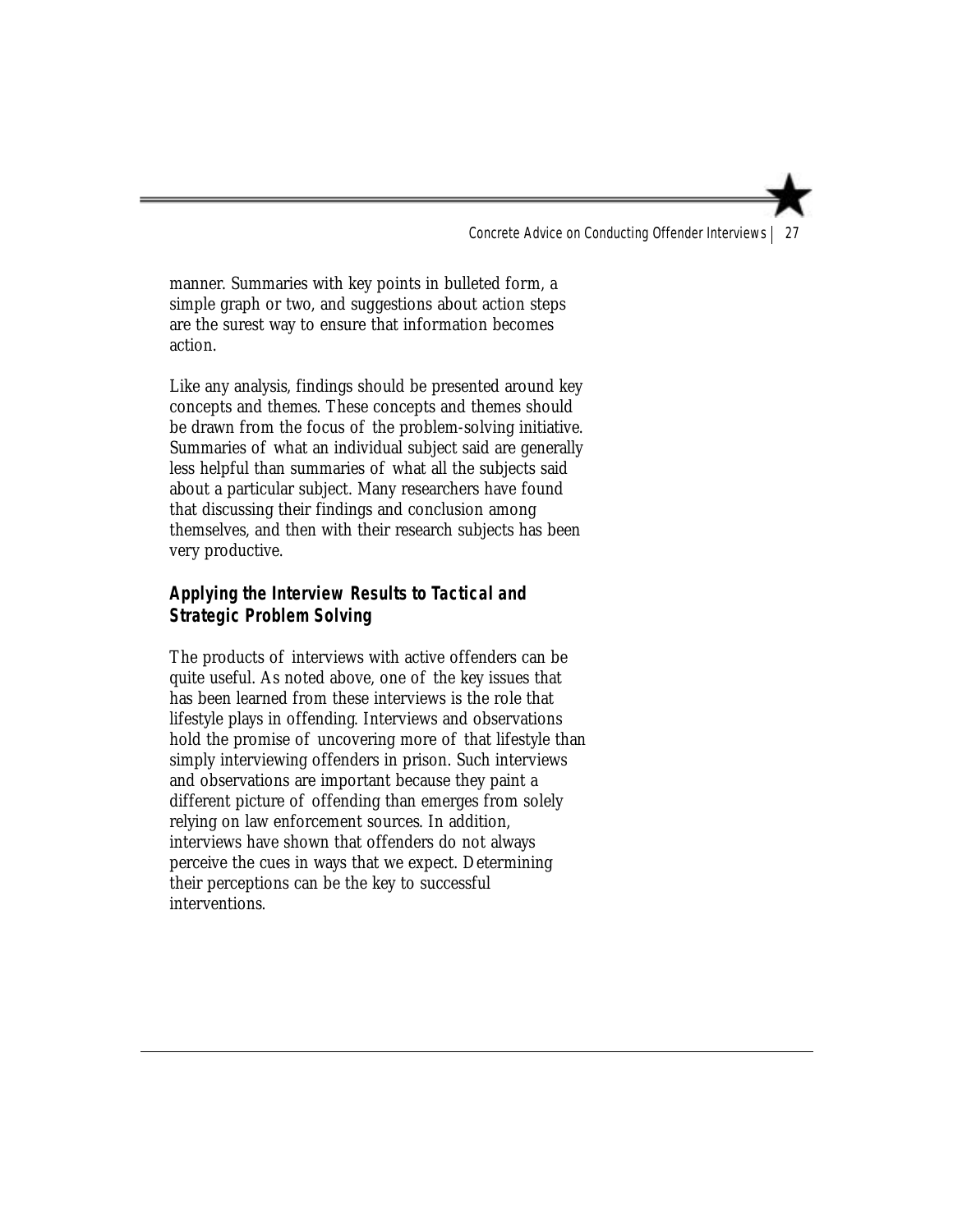There are numerous examples of differences between the picture of offending and offenders that police and field research have revealed. Paying attention to interviewing and more thorough debriefing of offenders can help counterbalance such biases, and provide information that would lay the groundwork for better problem-solving.

The work of the Plano, Texas police department is a good example of the application of these principles.<sup>23</sup> Having determined that underage drinking was a problem in Plano, an officer assigned to problem-solving conducted interviews with clerks in package stores. These interviews revealed a lack of fear of being caught for underage drinking, coupled with limited knowledge of the laws governing sale of alcohol to underage minors. This information was used to pilot an informational campaign to raise awareness of the law and penalties attached to the laws against the sale of alcohol to minors. Sales to minors decreased significantly. In Lancashire, Great Britain, police officers observed a serious problem with cocaine and crack use. Interviews were conducted with the 10 individuals most involved in such drug use and offending such as robbery, burglary, and auto crimes. These interviews determined that there was a lack of connections between offenders and treatment. As a consequence, police worked to fix the gaps in the system of linking offenders to treatment services, as well as hold these individuals accountable for their behavior. A 30 percent reduction in crime was recorded.<sup>24</sup>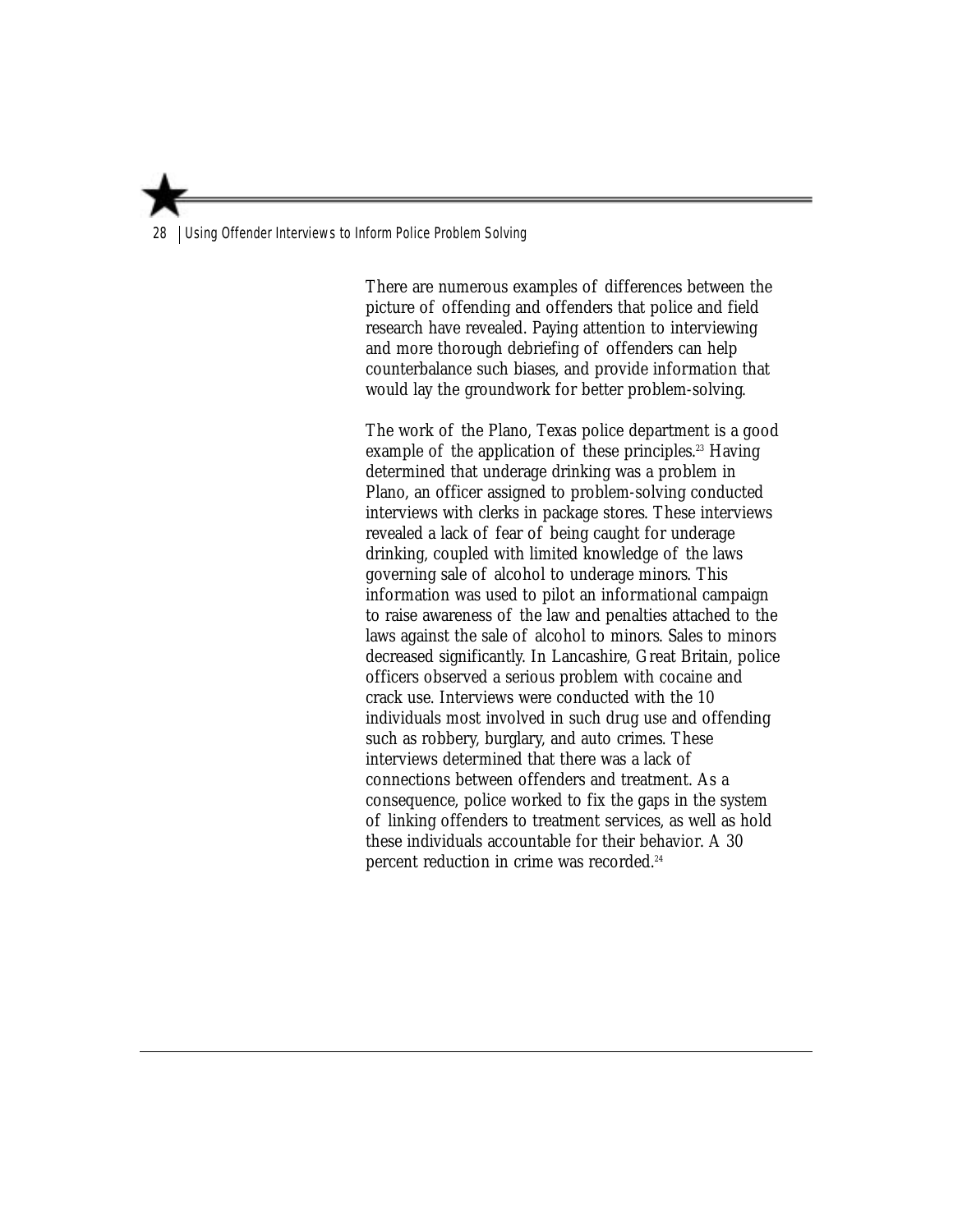Concrete Advice on Conducting Offender Interviews | 29

The successful Boston Operation Ceasefire used interviews with active gang members to determine preferences for guns and assess the role of drug dealing in gangs.25 The results from these interviews changed the focus in gun interdiction strategies and led to the use of directed patrol against gang drug sales when shootings erupted.

Numerous other examples of the successful use of interviewing active offenders by police agencies can be found. These examples include many POP projects that have received recognition for their impact. They include the use of interviews with prostitutes in the Lancashire Constabulary<sup>26</sup>, with "johns" and prostitutes in Buffalo<sup>27</sup>, and with burglars in Chula Vista, California.<sup>28</sup> In each case, these projects illustrate the feasibility as well as the impact of such an approach. Interviewing active offenders can enhance existing POP projects or generate new ones. In either case, the information gleaned from active offenders can provide important strategic information to change interventions or generate new responses.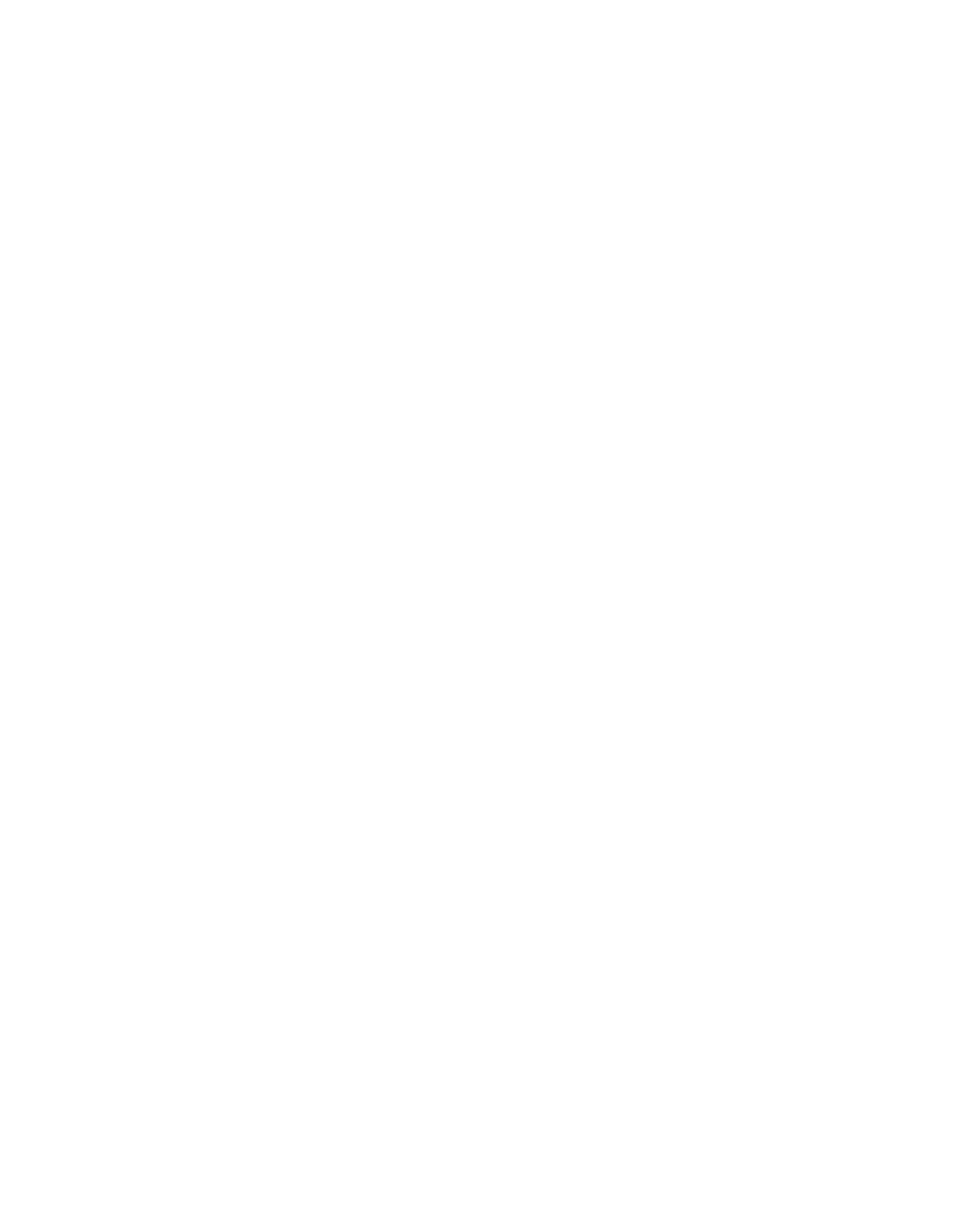Endnotes | 31

#### **Endnotes**

- <sup>1</sup> Wright and Decker (1997); Jacobs (2000).
- 2 Wright and Decker (1994, 1997); Jacobs (1999, 2000).
- <sup>3</sup> Johnson et al. (1985).
- 4 Waldorf, Reinarman, and Murphy (1991).
- 5 Johnson et al. (1985); Waldorf, Reinarman, and Murphy (1991).<br>
6 Bourgois (1995).<br>
7 <u>www.ojp.usdoj.gov/eows/<br>
8 http://ojjdp.ncjrs.org/jaibg</u>/<br>
9 www.psn.gov/
- 
- 
- 
- 
- <sup>10</sup> www.adam-nij.net/ This program was suspended in
- early 2004.<br><sup>11</sup> Cromwell, Olson, and Avery (1991).<br><sup>12</sup> Rengert and Wasilchick (2000).<br><sup>13</sup> Wright and Decker (1994).<br><sup>14</sup> Wiles and Costello (2000).
- 
- 
- 
- $15$  Jacobs (2000).
- <sup>16</sup> Wright and Decker (1997).<br><sup>17</sup> Klein (1995).<br><sup>18</sup> Wright and Rossi (1986).<br><sup>19</sup> Sheley and Wright (1995).
- 
- 
- 
- <sup>20</sup> Anderson (1999).
- <sup>21</sup> Wright and Decker (1997), Wright and Decker (1994), Decker and Van Winkle (1996), Jacobs (1999),
- 
- Cromwell, Olson and Avery (1991).<br><sup>22</sup> Wright and Decker (1994).<br><sup>23</sup> Plano Police Department (2003).<br><sup>24</sup> Lancashire Constabulary (2003a).
- 
- <sup>25</sup> Boston Police Department (1998).
- 
- <sup>26</sup> Lancashire Constabulary (2003b).<br><sup>27</sup> Buffalo Police Department (2001).<br><sup>28</sup> Chula Vista Police Department (2001).
-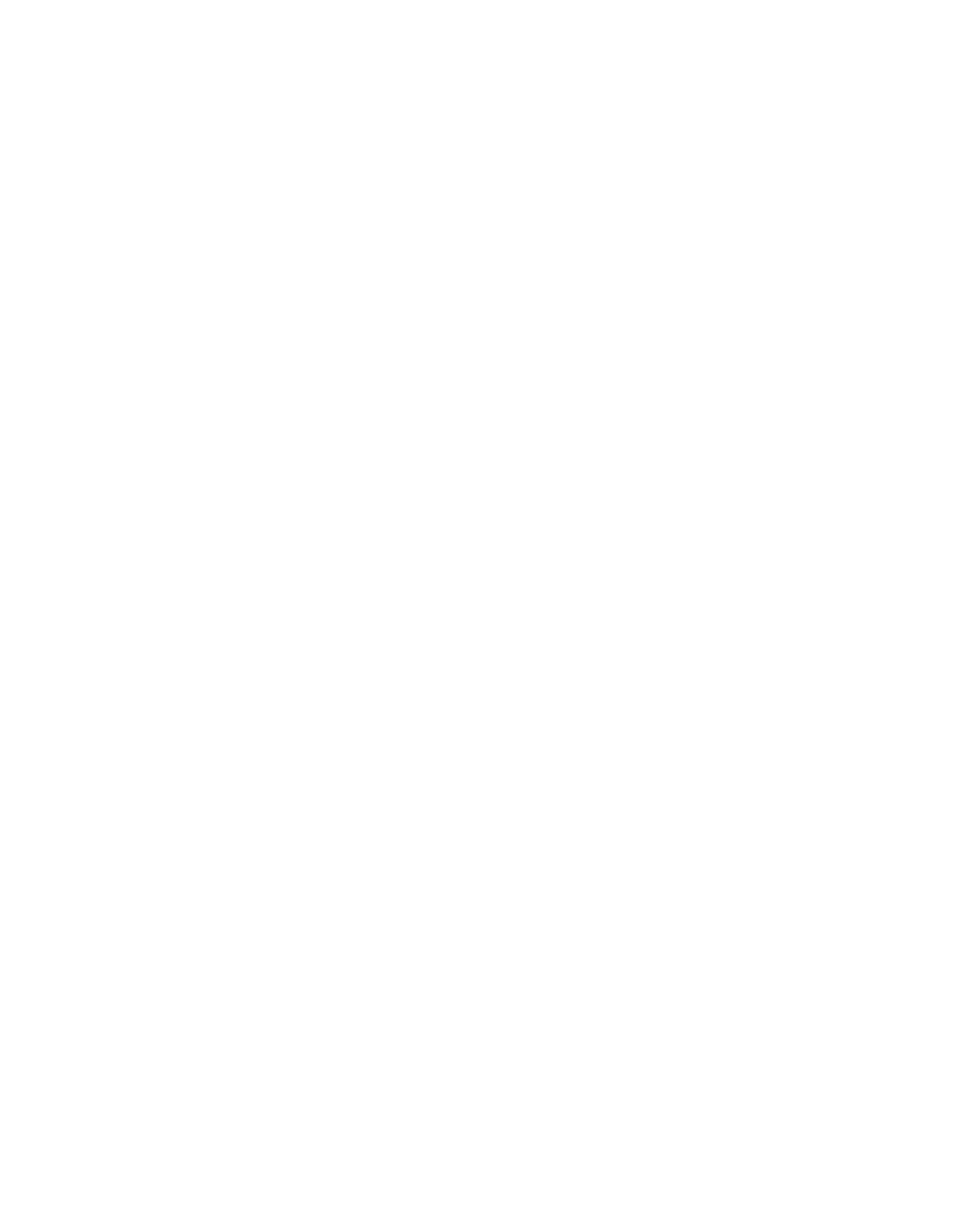References | 33

#### **References**

- Anderson, E. (1999). *Code of the Street: Decency, Violence, and the Moral Life of the Inner City.* New York: Norton and Company.
- Boston Police Department (1998). "Operation Ceasefire. Deterring Youth Firearm Violence." Submission to the Herman Goldstein Award for Excellence in Problem-Oriented Policing. Accessible at www.popcenter.org/Library/Goldstein/1998/98- 08(W).pdf
- Bourgois, P. (1995). *In Search of Respect: Selling Crack in El Barrio.* New York: Cambridge University Press.
- Buffalo Police Department (2001). "Workable Solutions to the Problem of Street Prostitution in Buffalo, N.Y." Submission to the Herman Goldstein Award for Excellence in Problem-Oriented Policing. Accessible at www.popcenter.org/Library/Goldstein/2001/2001.pdf
- Chula Vista Police Department (2001). "The Chula Vista Residential Burglary Reduction Project." Submission to the Herman Goldstein Award for Excellence in Problem-Oriented Policing. Accessible at www.popcenter.org/Library/Goldstein/2001/2001.pdf
- Cromwell, P., J. Olson, and D. Avery (1991). *Breaking and Entering: An Ethnographic Analysis of Burglary.* Newbury Park, California: Sage.
- Decker, S., and B. Van Winkle (1996). *Life in the Gang: Family, Friends and Violence.* New York: Cambridge University Press.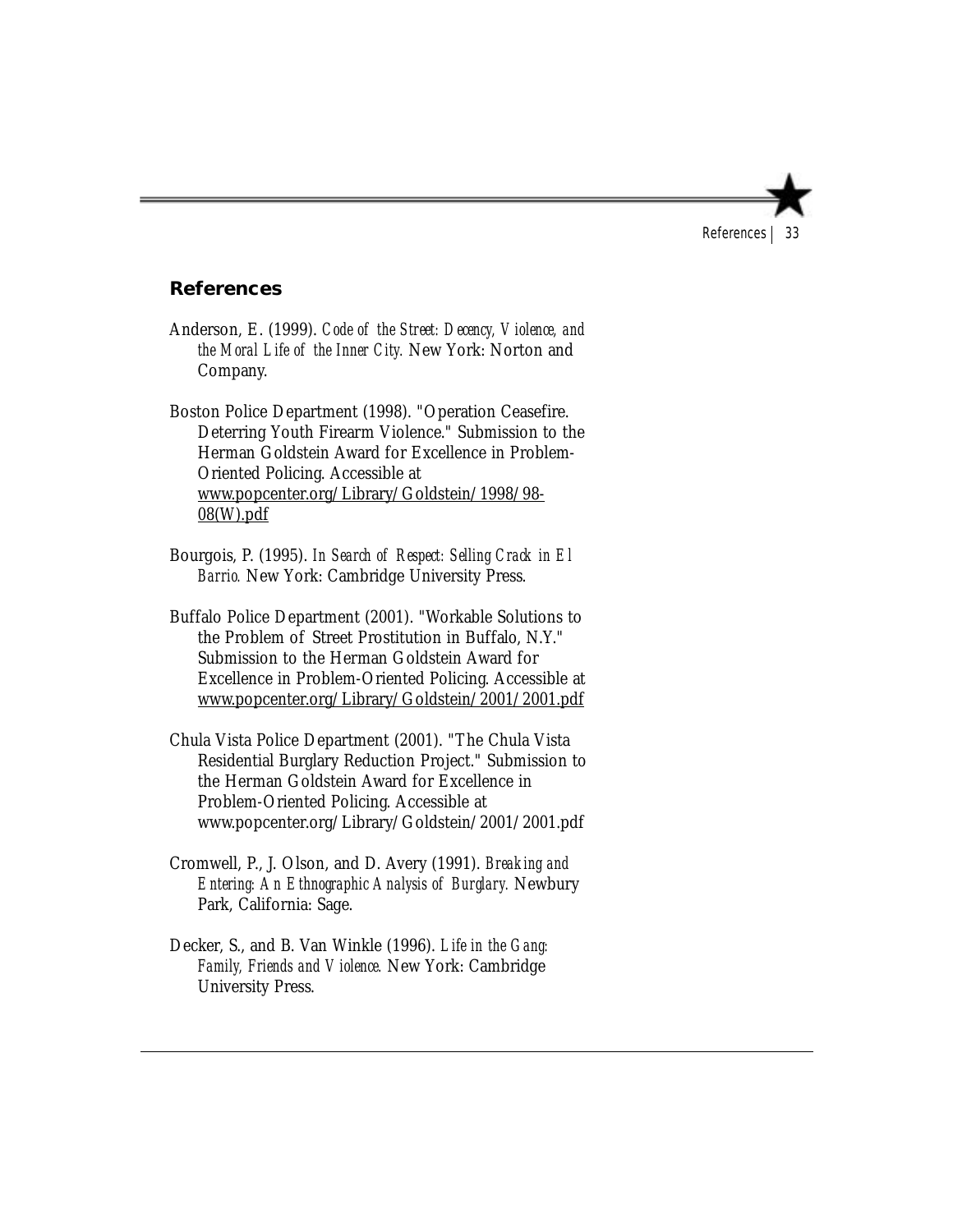- Jacobs, B. (1999). *Dealing Crack: The Social World of Streetcorner Selling.* Boston: Northeastern University **Press** 
	- (2000). *Robbing Drug Dealers.* Boston: Northeastern University Press.
- Johnson, B., P. Goldstein, E. Preble, J. Schmeidler, D. Lipton, B. Spunt, and T. Miller (1985). *Taking Care of Business: The Economics of Crime by Heroin Abusers.*  Lexington, Massachusetts: Lexington Books.
- Klein, M. (1995). *The American Street Gang.* New York: Oxford.
- Lancashire Constabulary (2003a). "The Tower Project. Blackpool Community Safety Project." Submission to the Herman Goldstein Award for Excellence in Problem-Oriented Policing. Accessible at www.popcenter.org/Library/Goldstein/2003/03- 59%20(F).pdf
- (2003b). "Operation Kerb: Multi-Agency Problem Solving Approach to Street Prostitution in Preston." Submission to the Herman Goldstein Award for Excellence in Problem-Oriented Policing. Accessible at www.popcenter.org/Library/Goldstein/2003/03- 56%20(F).pdf
- Miller, J. (2001). *One of the Guys: Girls, Gangs, and Gender.*  New York: Oxford University Press.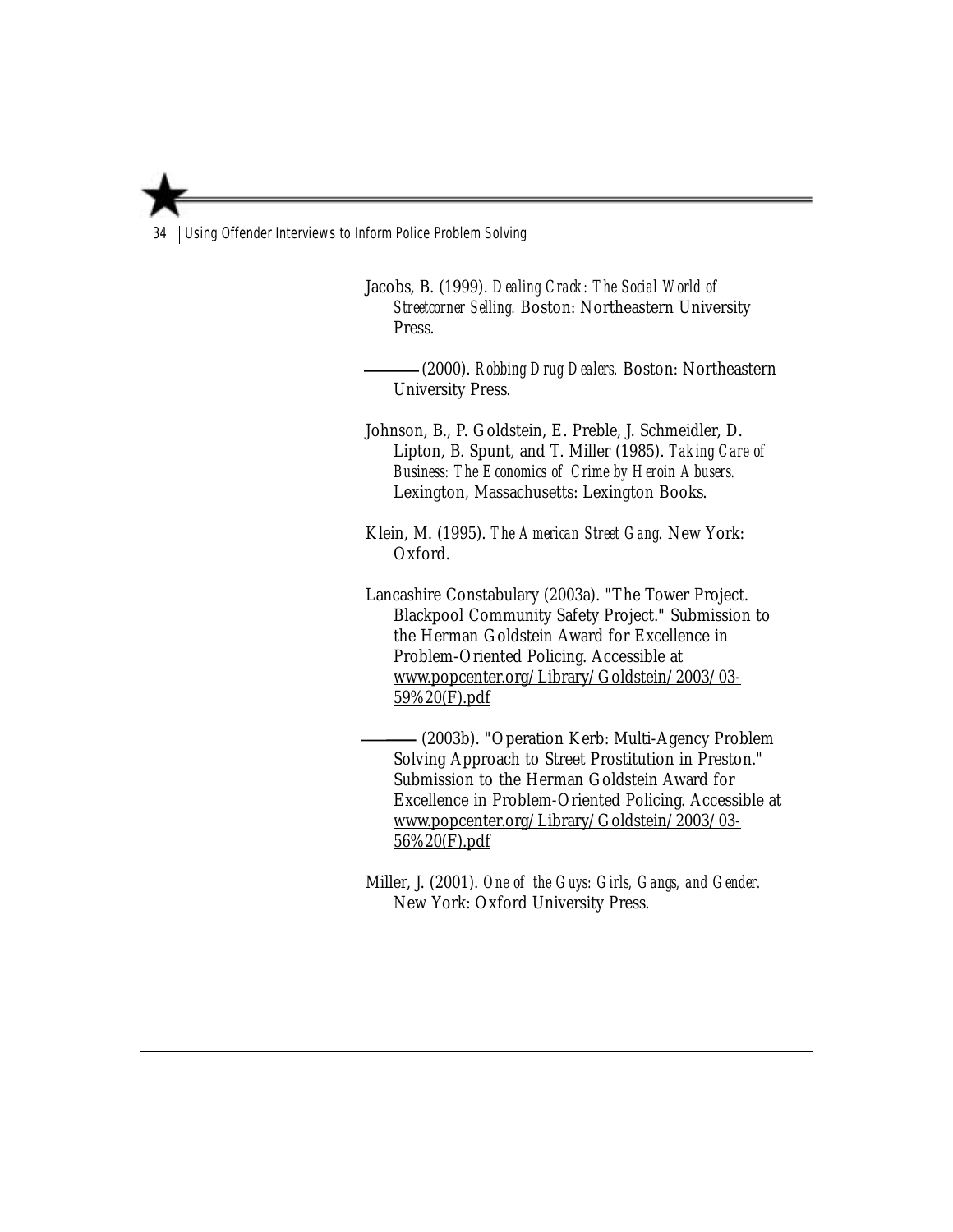Appendix | 35

Plano Police Department (2003). "Underage Drinking: More Than a Minor Issue." Submission to the Herman Goldstein Award for Excellence in Problem-Oriented Policing. Accessible at www.popcenter.org/Library/Goldstein/2003/03- 27%20(F).pdf

- Rengert, G., and J. Wasilchick (2000). *Suburban Burglary: A Tale of Two Suburbs.* Springfield, Illinois: Charles C. Thomas.
- Sheley, J., and J. Wright. (1995). *In the Line of Fire.* New York: Aldine.
- Waldorf, D., C. Reinarman, and S. Murphy (1991). *Cocaine Changes: The Experience of Using and Quitting.*  Philadelphia: Temple University Press.
- Wellford, C., J. MacDonald, and J. Weiss (1997). *Multistate Study of Convenience Store Robberies: Summary of Findings.*  Washington, D.C.: Justice Research and Statistics Association.
- Wiles, P., and A. Costello (2000). *The Road to Nowhere: The Evidence for Traveling Criminals.* U.K. Research Study 207. U.K. Home Office Briefing Note. April.
- Wright, R., and S. Decker (1994). *Burglars on the Job: Streetlife Culture and Residential Break-ins.* Boston: Northeastern University Press.
	- (1997). *Armed Robbers in Action: Stickups and Streetlife Culture.* Boston: Northeastern University Press.
- Wright, J., and P. Rossi (1986). *Armed and Considered Dangerous.* New York: Aldine.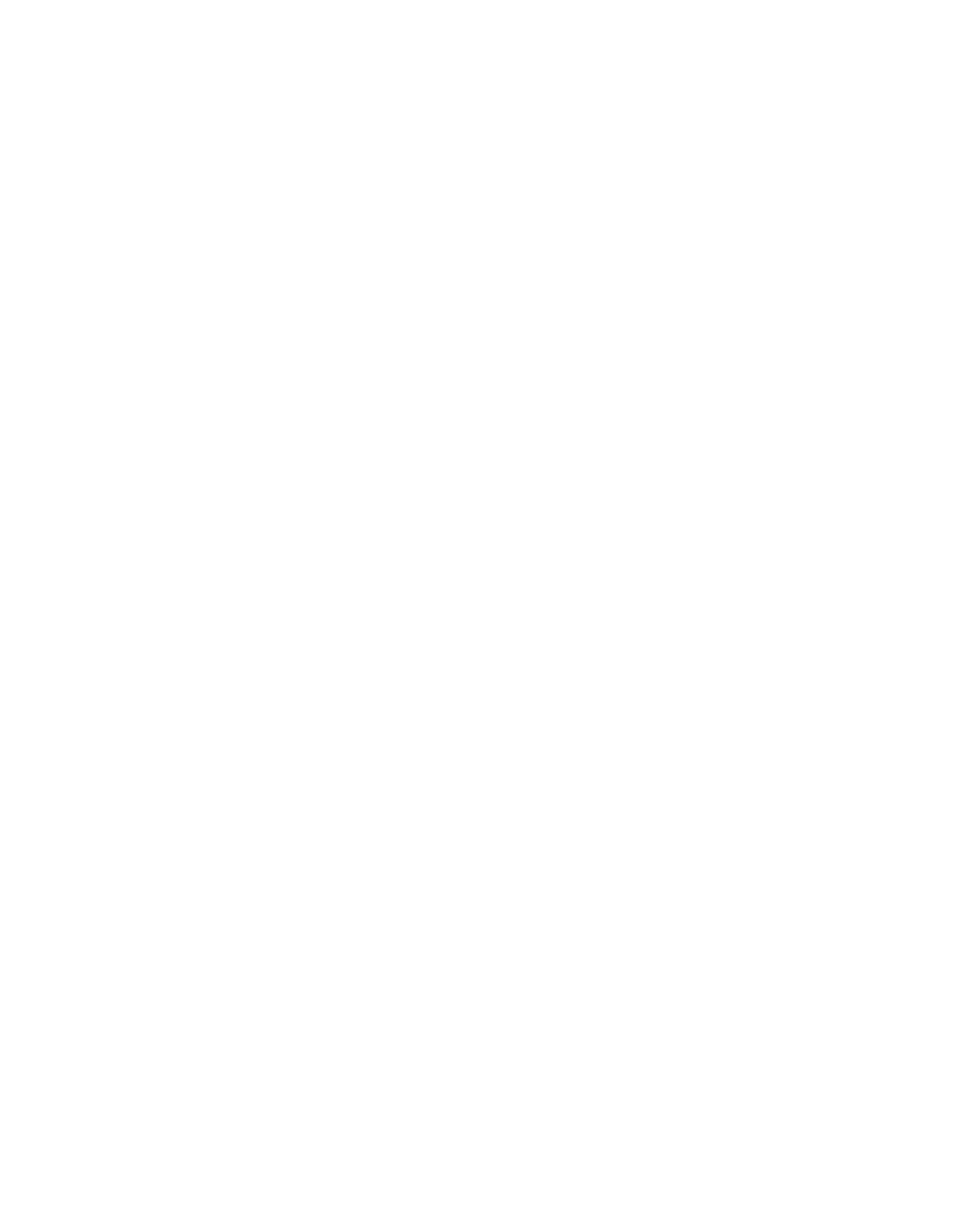Appendix | 37

#### **About the Author**

Scott H. Decker

Scott H. Decker is Curator's Professor of Criminology and Criminal Justice and Fellow, Center for International Studies at the University of Missouri-St. Louis. His main research interests are in the areas of gangs, juvenile justice, criminal justice policy, and the offender's perspective. He is the research partner for Project Safe Neighborhoods in the Eastern District of Missouri and the Southern District of Illinois. He is completing an evaluation of the Juvenile Accountability Incentives Block Grant and SafeFutures programs in St. Louis. His most recent books include *Life in the Gang* (Cambridge), *Confronting Gangs* (Roxbury), *Policing Gangs and Youth Violence* (Wadsworth), *Responding to Gangs* (National Institute of Justice), and *European Street Gangs and Troublesome Youth Groups* (Alta Mira Press). Decker received a bachelor's degree in social justice from DePauw University, and a master's and doctorate in criminology from Florida State University.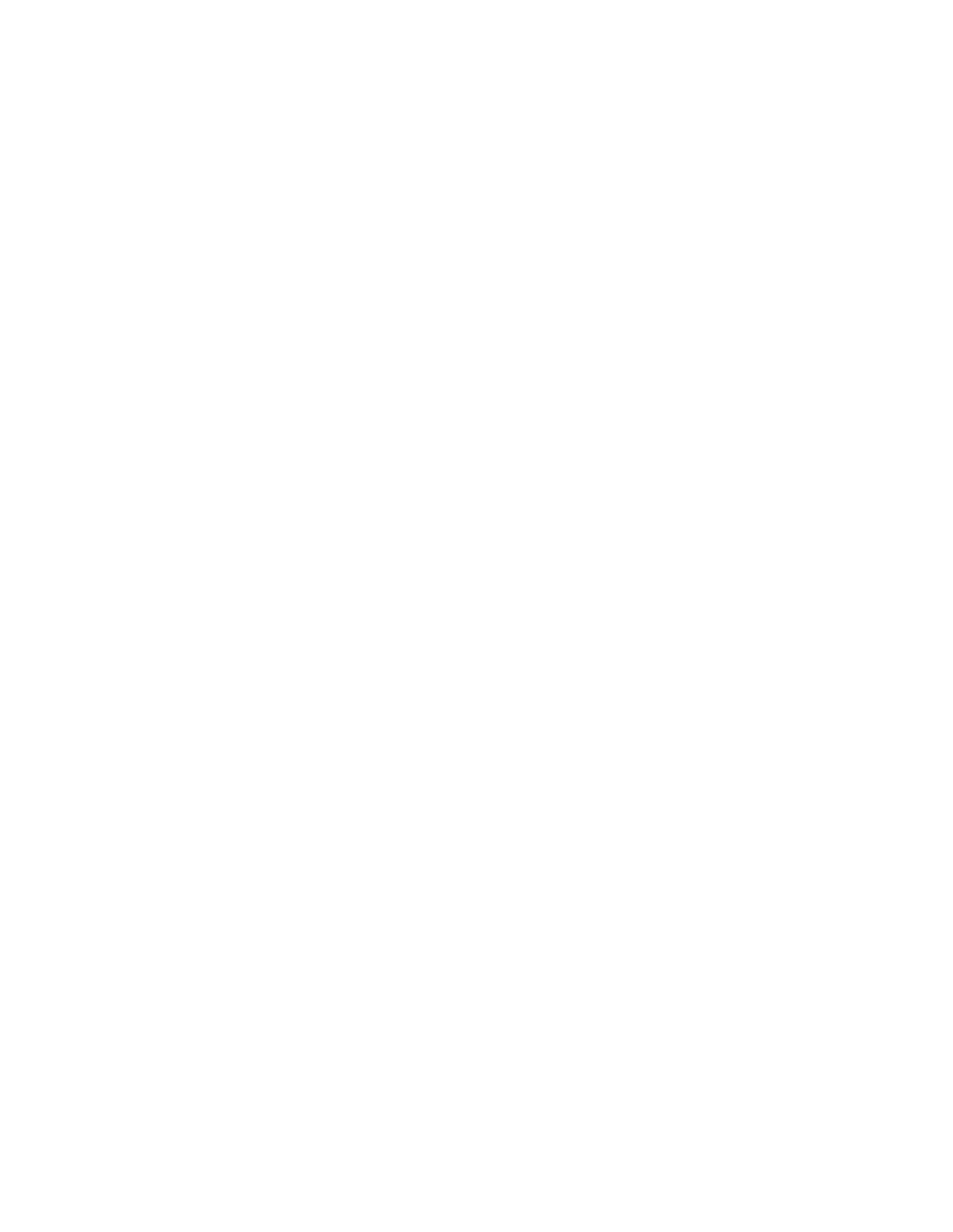#### **Recommended Readings**

- **A Police Guide to Surveying Citizens and Their Environments**, Bureau of Justice Assistance, 1993. This guide offers a practical introduction for police practitioners to two types of surveys that police find useful: surveying public opinion and surveying the physical environment. It provides guidance on whether and how to conduct costeffective surveys.
- **Assessing Responses to Problems: An Introductory Guide for Police Problem-Solvers**, by John E. Eck (U.S. Department of Justice, Office of Community Oriented Policing Services, 2001). This guide is a companion to the *Problem-Oriented Guides for Police* series. It provides basic guidance to measuring and assessing problem-oriented policing efforts.
- **Conducting Community Surveys**, by Deborah Weisel (Bureau of Justice Statistics and Office of Community Oriented Policing Services, 1999). This guide, along with accompanying computer software, provides practical, basic pointers for police in conducting community surveys. The document is also available at www.ojp.usdoj.gov/bjs.
- **Crime Prevention Studies**, edited by Ronald V. Clarke (Criminal Justice Press, 1993, et seq.). This is a series of volumes of applied and theoretical research on reducing opportunities for crime. Many chapters are evaluations of initiatives to reduce specific crime and disorder problems.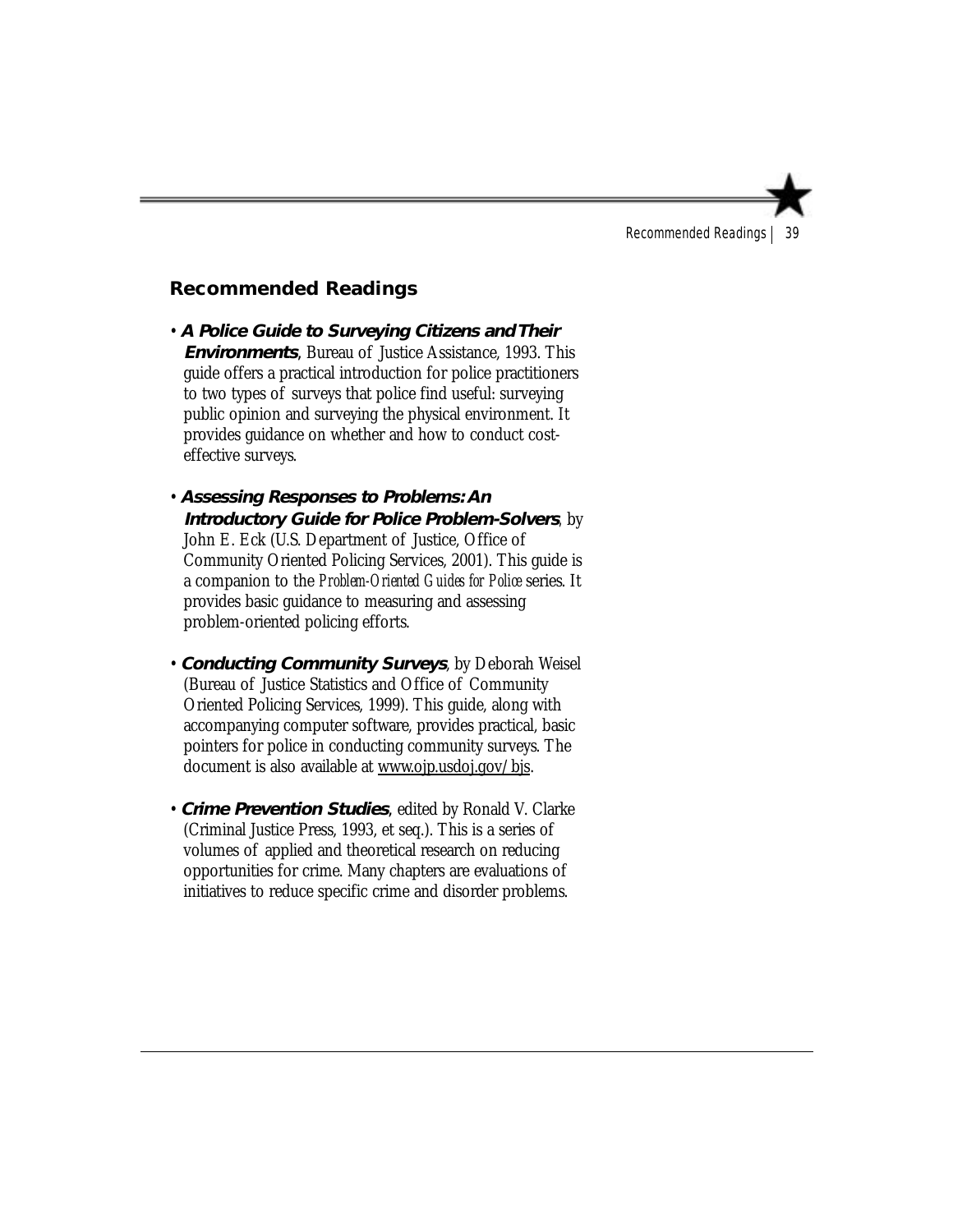- **Excellence in Problem-Oriented Policing: The 1999 Herman Goldstein Award Winners.** This document produced by the National Institute of Justice in collaboration with the Office of Community Oriented Policing Services and the Police Executive Research Forum provides detailed reports of the best submissions to the annual award program that recognizes exemplary problem-oriented responses to various community problems. A similar publication is available for the award winners from subsequent years. The documents are also available at www.ojp.usdoj.gov/nij.
- **Not Rocket Science? Problem-Solving and Crime Reduction**, by Tim Read and Nick Tilley (Home Office Crime Reduction Research Series, 2000). Identifies and describes the factors that make problem-solving effective or ineffective as it is being practiced in police forces in England and Wales.
- **Opportunity Makes the Thief: Practical Theory for Crime Prevention**, by Marcus Felson and Ronald V. Clarke (Home Office Police Research Series, Paper No. 98, 1998). Explains how crime theories such as routine activity theory, rational choice theory and crime pattern theory have practical implications for the police in their efforts to prevent crime.
- **Problem Analysis in Policing**, by Rachel Boba (Police Foundation, 2003). Introduces and defines problem analysis and provides guidance on how problem analysis can be integrated and institutionalized into modern policing practices.
- **Problem-Oriented Policing**, by Herman Goldstein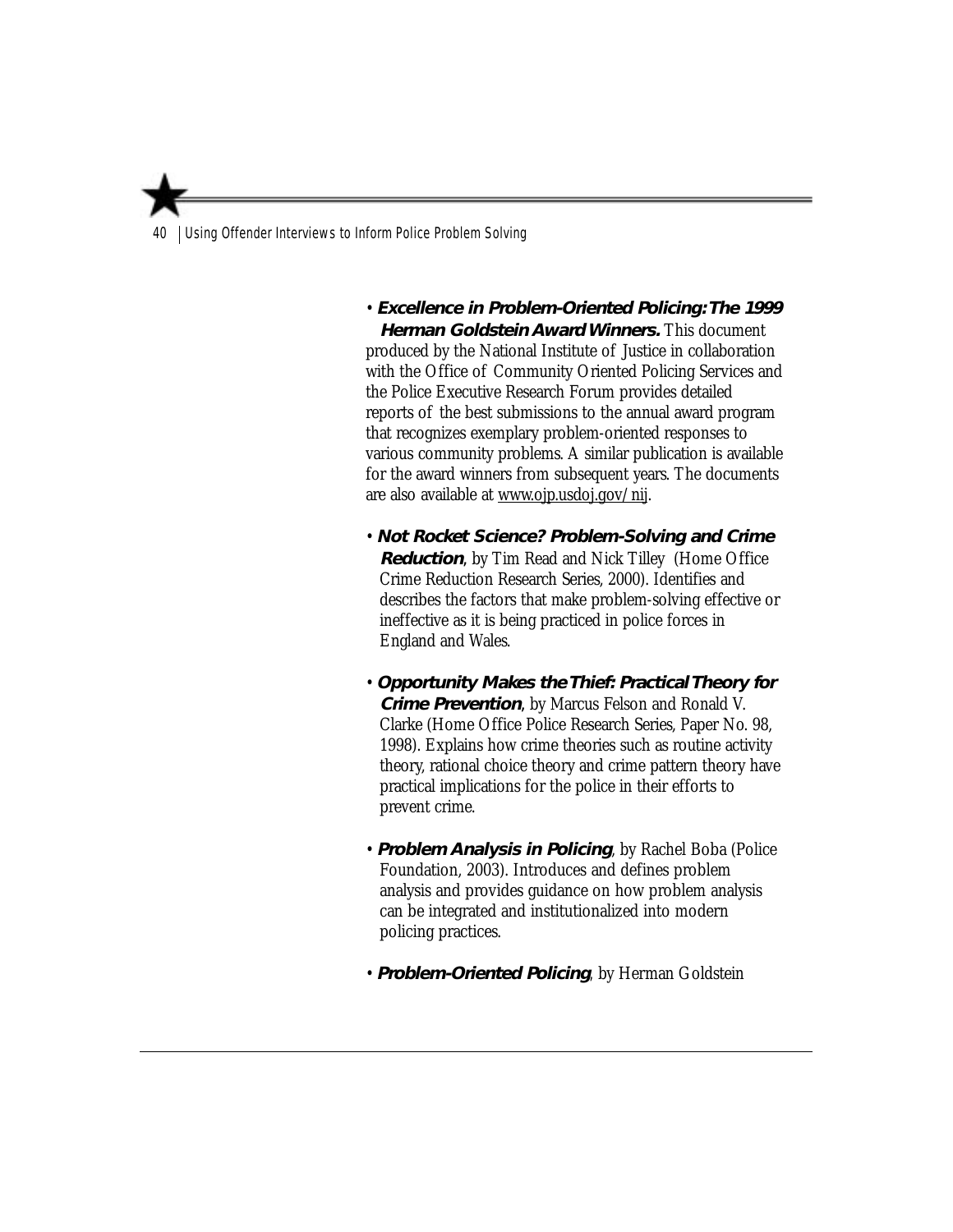Recommended Readings |

(McGraw-Hill, 1990, and Temple University Press, 1990). Explains the principles and methods of problem-oriented policing, provides examples of it in practice, and discusses how a police agency can implement the concept.

• **Problem-Oriented Policing and Crime Prevention**, by Anthony A. Braga (Criminal Justice Press, 2003). Provides a thorough review of significant policing research about problem places, high-activity offenders, and repeat victims, with a focus on the applicability of those findings to problem-oriented policing. Explains how police departments can facilitate problem-oriented policing by improving crime analysis, measuring performance, and securing productive partnerships.

- **Problem-Oriented Policing: Reflections on the First 20 Years**, by Michael S. Scott (U.S. Department of Justice, Office of Community Oriented Policing Services, 2000). Describes how the most critical elements of Herman Goldstein's problem-oriented policing model have developed in practice over its 20-year history, and proposes future directions for problem-oriented policing. The report is also available at www.cops.usdoj.gov.
- **Problem-Solving: Problem-Oriented Policing in Newport News,** by John E. Eck and William Spelman (Police Executive Research Forum, 1987). Explains the rationale behind problem-oriented policing and the problem-solving process, and provides examples of effective problem-solving in one agency.
- **Problem-Solving Tips: A Guide to Reducing Crime**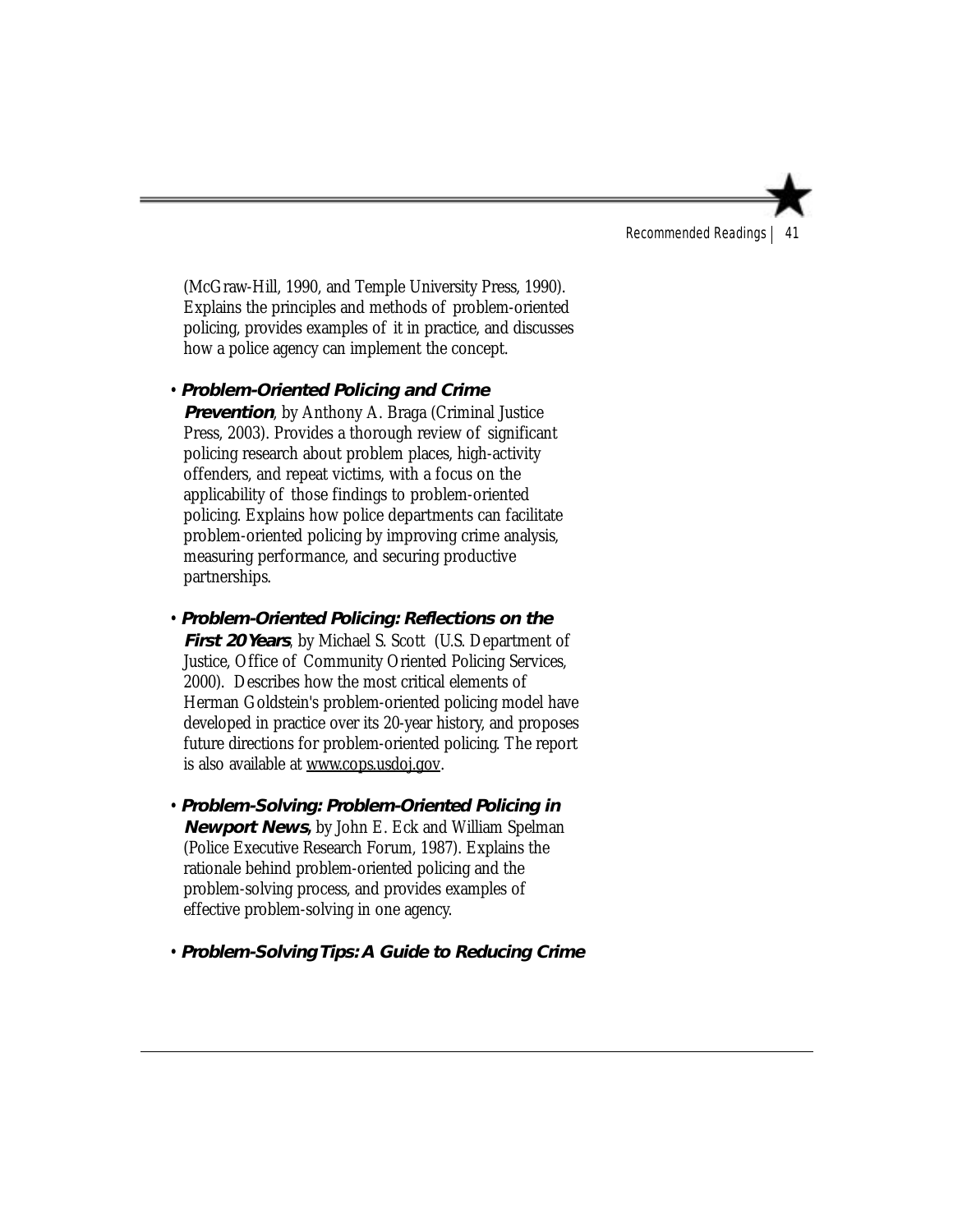**and Disorder Through Problem-Solving Partnerships** by Karin Schmerler, Matt Perkins, Scott Phillips, Tammy Rinehart and Meg Townsend. (U.S. Department of Justice, Office of Community Oriented Policing Services, 1998) (also available at www.cops.usdoj.gov). Provides a brief introduction to problem-solving, basic information on the SARA model and detailed suggestions about the problem-solving process.

- **Situational Crime Prevention: Successful Case Studies**, Second Edition, edited by Ronald V. Clarke (Harrow and Heston, 1997). Explains the principles and methods of situational crime prevention, and presents over 20 case studies of effective crime prevention initiatives.
- **Tackling Crime and Other Public-Safety Problems: Case Studies in Problem-Solving**, by Rana Sampson and Michael S. Scott (U.S. Department of Justice, Office of Community Oriented Policing Services, 2000) (also available at www.cops.usdoj.gov). Presents case studies of effective police problem-solving on 18 types of crime and disorder problems.
- **Using Analysis for Problem-Solving: A Guidebook for Law Enforcement**, by Timothy S. Bynum (U.S. Department of Justice, Office of Community Oriented Policing Services, 2001). Provides an introduction for police to analyzing problems within the context of problem-oriented policing.
- **Using Research: A Primer for Law Enforcement Managers**, Second Edition, by John E. Eck and Nancy G. LaVigne (Police Executive Research Forum, 1994). Explains many of the basics of research as it applies to police management and problem-solving.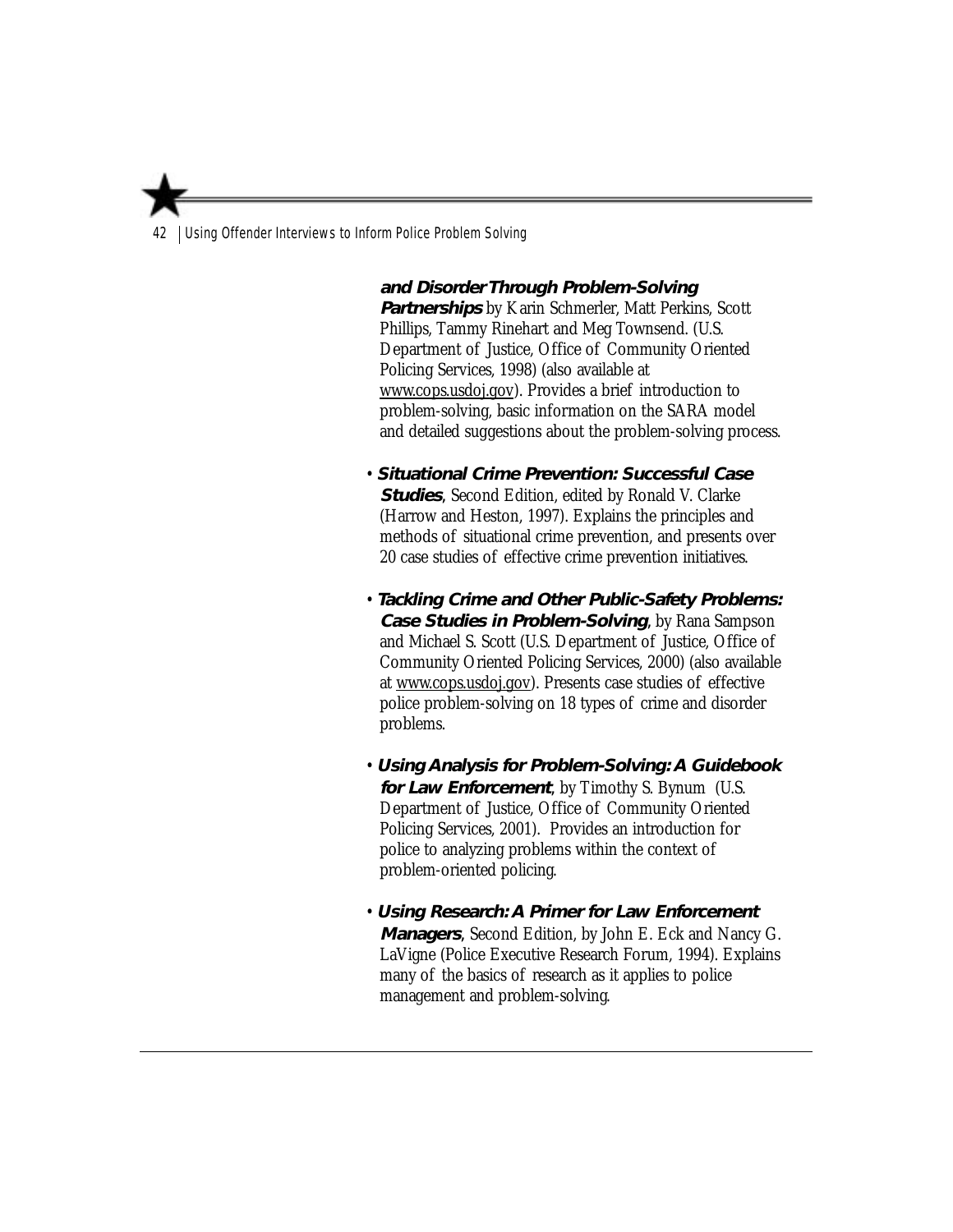Other Problem-Oriented Guides for Police | 43

#### **Other Problem-Oriented Guides for Police**

#### **Problem-Specific Guides series:**

- **1. Assaults in and Around Bars.** Michael S. Scott. 2001. ISBN: 1-932582-00-2
- **2. Street Prostitution.** Michael S. Scott. 2001. ISBN: 1-932582-01-0
- **3. Speeding in Residential Areas.** Michael S. Scott. 2001. ISBN: 1-932582-02-9
- **4. Drug Dealing in Privately Owned Apartment Complexes**. Rana Sampson. 2001. ISBN: 1-932582-03-7
- **5. False Burglar Alarms.** Rana Sampson. 2001. ISBN: 1-932582-04-5
- **6. Disorderly Youth in Public Places.** Michael S. Scott. 2001. ISBN: 1-932582-05-3
- **7. Loud Car Stereos.** Michael S. Scott. 2001. ISBN: 1-932582-06-1
- **8. Robbery at Automated Teller Machines.** Michael S. Scott. 2001. ISBN: 1-932582-07-X
- **9. Graffiti.** Deborah Lamm Weisel. 2002. ISBN: 1-932582-08-8
- **10. Thefts Of and From Cars in Parking Facilities.** Ronald V. Clarke. 2002. ISBN: 1-932582-09-6
- **11. Shoplifting.** Ronald V. Clarke. 2002. ISBN: 1-932582-10-X
- **12. Bullying in Schools.** Rana Sampson. 2002. ISBN: 1-932582-11-8
- **13. Panhandling.** Michael S. Scott. 2002. ISBN: 1-932582-12-6
- **14. Rave Parties.** Michael S. Scott. 2002. ISBN: 1-932582-13-4
- **15. Burglary of Retail Establishments.** Ronald V. Clarke. 2002. ISBN: 1-932582-14-2
- **16. Clandestine Drug Labs.** Michael S. Scott. 2002. ISBN: 1-932582-15-0
- **17. Acquaintance Rape of College Students.** Rana Sampson. 2002. ISBN: 1-932582-16-9
- **18. Burglary of Single-Family Houses.** Deborah Lamm Weisel. 2002. ISBN: 1-932582-17-7
- **19. Misuse and Abuse of 911.** Rana Sampson. 2002. ISBN: 1-932582-18-5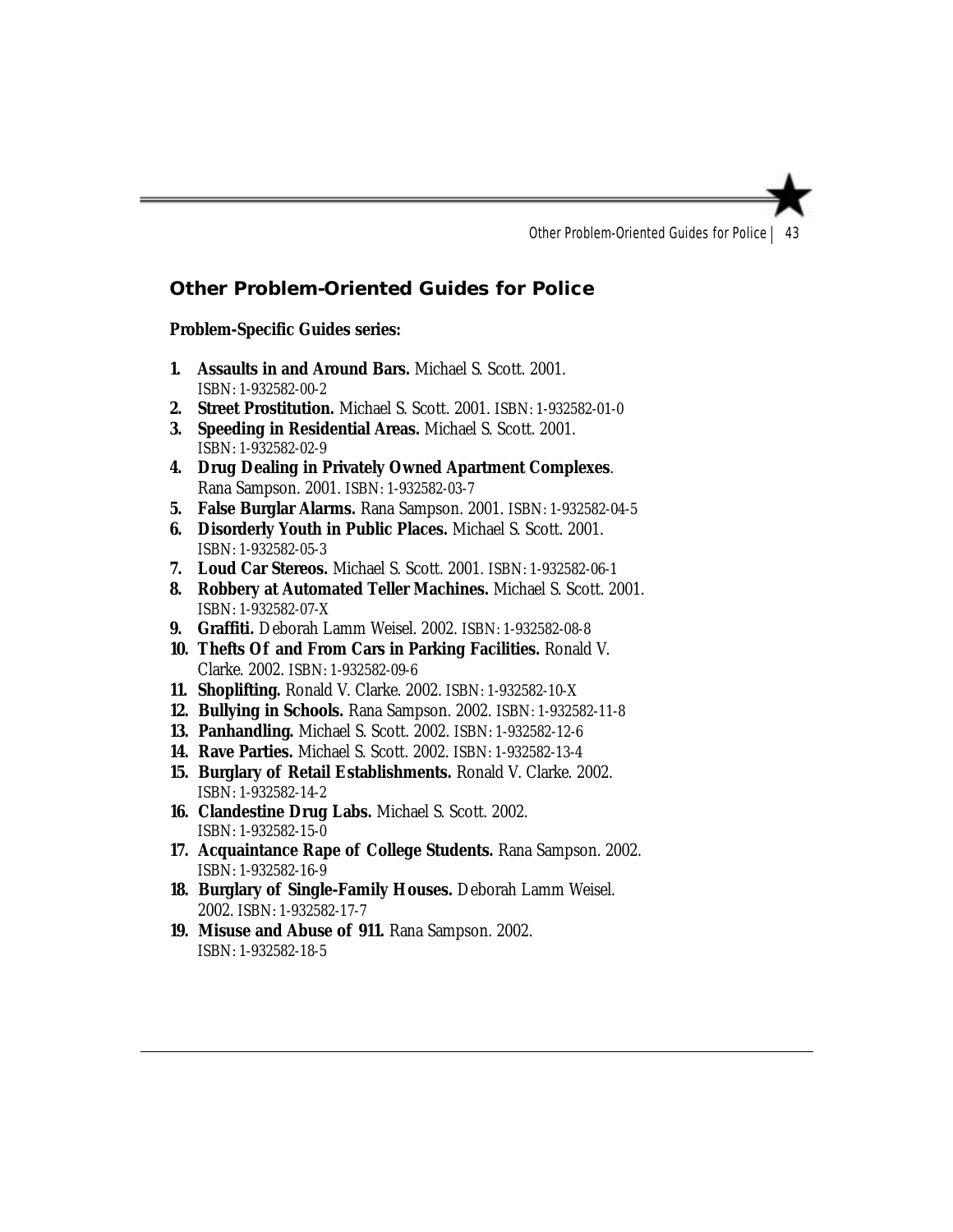- **20. Financial Crimes Against the Elderly.**  Kelly Dedel Johnson. 2003. ISBN: 1-932582-22-3
- **21. Check and Card Fraud.** Graeme R. Newman. 2003. ISBN: 1-932582-27-4
- **22. Stalking.** The National Center for Victims of Crime. 2004. ISBN: 1-932582-30-4
- **23. Gun Violence Among Serious Young Offenders.** Anthony A. Braga. 2004. ISBN: 1-932582-31-2
- **24. Prescription Fraud.** Julie Wartell and Nancy G. La Vigne. 2004. ISBN: 1-932582-33-9
- **25. Identity Theft**. Graeme R. Newman. 2004. ISBN: 1-932582-35-3
- **26. Crimes Against Tourists.** Ronald W. Glensor and Kenneth J. Peak. 2004. ISBN: 1-932582-36-3
- **27. Underage Drinking.** Kelly Dedel Johnson. 2004. ISBN: 1-932582-39-8
- **28. Street Racing.** Kenneth J. Peak and Ronald W. Glensor. 2004. ISBN: 1-932582-42-8
- **29. Cruising.** Kenneth J. Peak and Ronald W. Glensor. 2004. ISBN: 1-932582-43-6
- **30. Disorder at Budget Motels**. Karin Schmerler. 2005. ISBN: 1-932582-41-X
- **31. Drug Dealing in Open-Air Markets.** Alex Harocopos and Mike Hough. 2005. ISBN: 1-932582-45-2
- **32. Bomb Threats in Schools.** Graeme R. Newman. 2005. ISBN: 1-932582-46-0
- **33. Illicit Sexual Activity in Public Places.** Kelly Dedel Johnson. 2005. ISBN: 1-932582-47-9
- **34. Robbery of Taxi Drivers.** Martha J. Smith. 2005. ISBN: 1-932582-50-9

#### **Response Guides series:**

- **The Benefits and Consequences of Police Crackdowns.**  Michael S. Scott. 2003. ISBN: 1-932582-24-X
- **Closing Streets and Alleys to Reduce Crime: Should You Go Down This Road?** Ronald V. Clarke. 2004. ISBN: 1-932582-41-X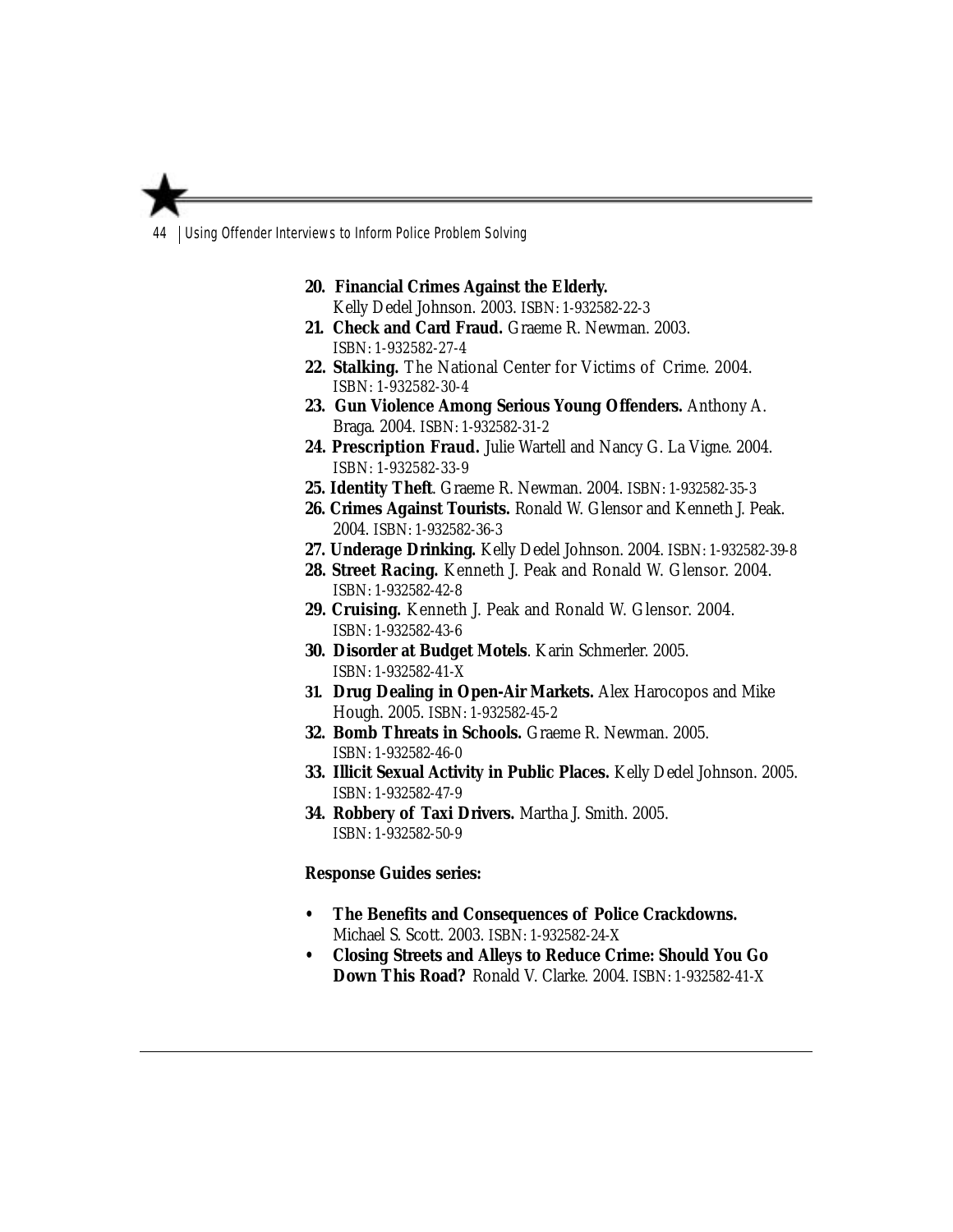Other Problem-Oriented Guides for Police | 45

#### **Problem-Solving Tools series:**

- **Assessing Responses to Problems: An Introductory Guide for Police Problem-Solvers.** John E. Eck. 2002. ISBN: 1-932582-19-3
- **Researching a Problem.** Ronald V. Clarke and Phyllis A. Schultze. 2005. ISBN: 1-932582-48-7
- **Using Offender Interviews to Inform Police Problem Solving.** Scott H. Decker. 2005. ISBN: 1-932582-49-5

#### **Upcoming Problem-Oriented Guides for Police**

Problem-Specific Guides Domestic Violence Mentally Ill Persons Student Party Disturbances on College Campuses Vandalism and Break-Ins at Schools Drunk Driving Bank Robbery Witness Intimidation Drive-by Shootings Runaway Juveniles Exploitation of Trafficked Women Disorderly Day Laborers in Public Places Child Pornography Crowd Control at Stadiums and Other Entertainment Venues Traffic Congestion Around Schools

Problem-Solving Tools Analyzing Repeat Victimization Forming and Sustaining Problem-Solving Partnerships with **Businesses** Risky Facilities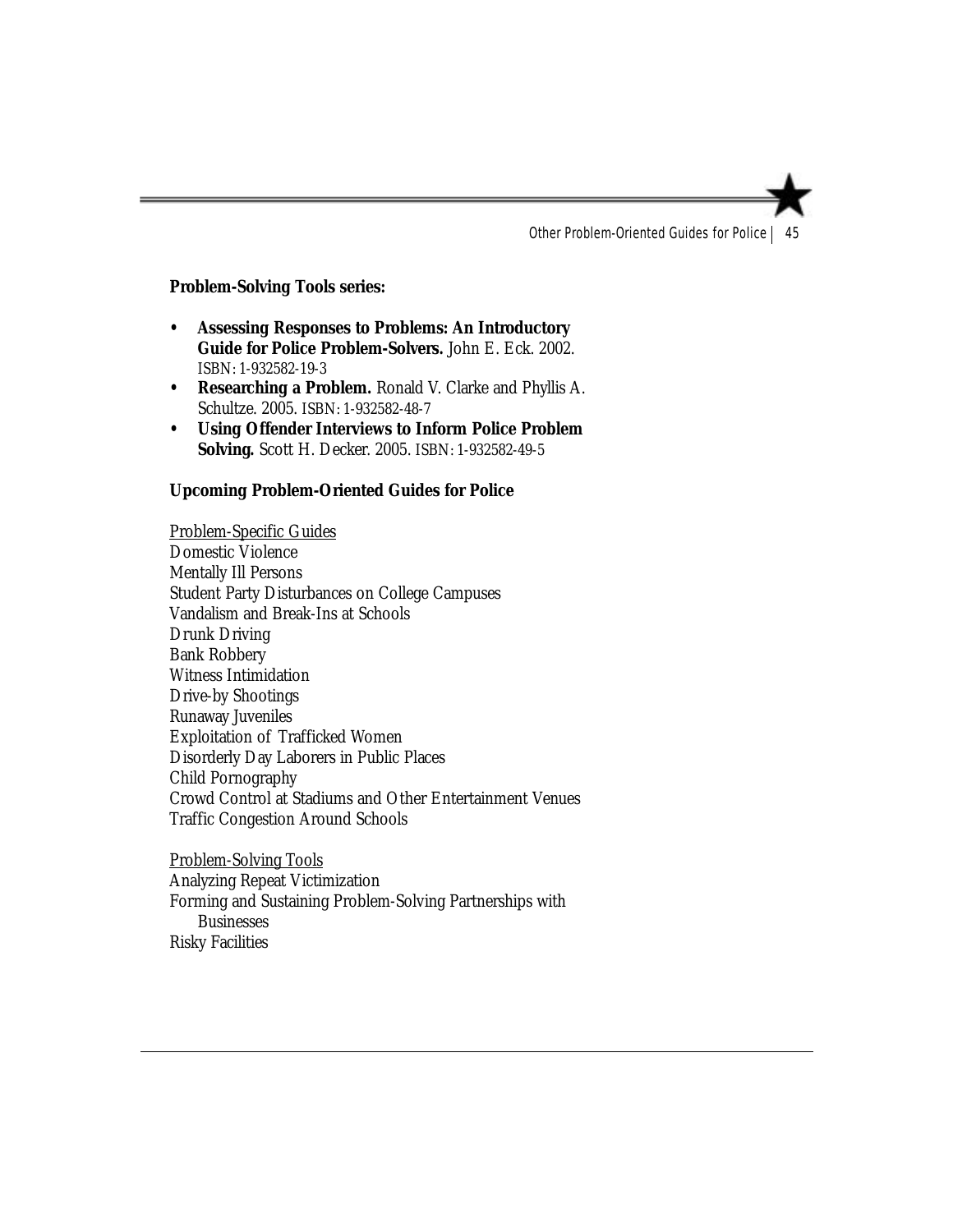#### Response Guides

Crime Prevention Publicity Campaigns Crime Prevention Through Environmental Design Shifting and Sharing Responsibility for Public Safety Problems Video Surveillance of Public Places

#### **Other Related COPS Office Publications**

- **Using Analysis for Problem-Solving: A Guidebook for Law Enforcement.** Timothy S. Bynum.
- **Problem-Oriented Policing: Reflections on the First 20 Years.** Michael S. Scott. 2001.
- **Tackling Crime and Other Public-Safety Problems: Case Studies in Problem-Solving.** Rana Sampson and Michael S. Scott. 2000.
- **Community Policing, Community Justice, and Restorative Justice: Exploring the Links for the Delivery of a Balanced Approach to Public Safety.**  Caroline G. Nicholl. 1999.
- **Toolbox for Implementing Restorative Justice and Advancing Community Policing.** Caroline G. Nicholl. 2000.
- **• Problem-Solving Tips: A Guide to Reducing Crime and Disorder Through Problem-Solving Partnerships.** Karin Schmerler, Matt Perkins, Scott Phillips, Tammy Rinehart and Meg Townsend. 1998.
- **Bringing Victims into Community Policing.** The National Center for Victims of Crime and the Police Foundation. 2002.
- **• Call Management and Community Policing.** Tom McEwen, Deborah Spence, Russell Wolff, Julie Wartell and Barbara Webster. 2003.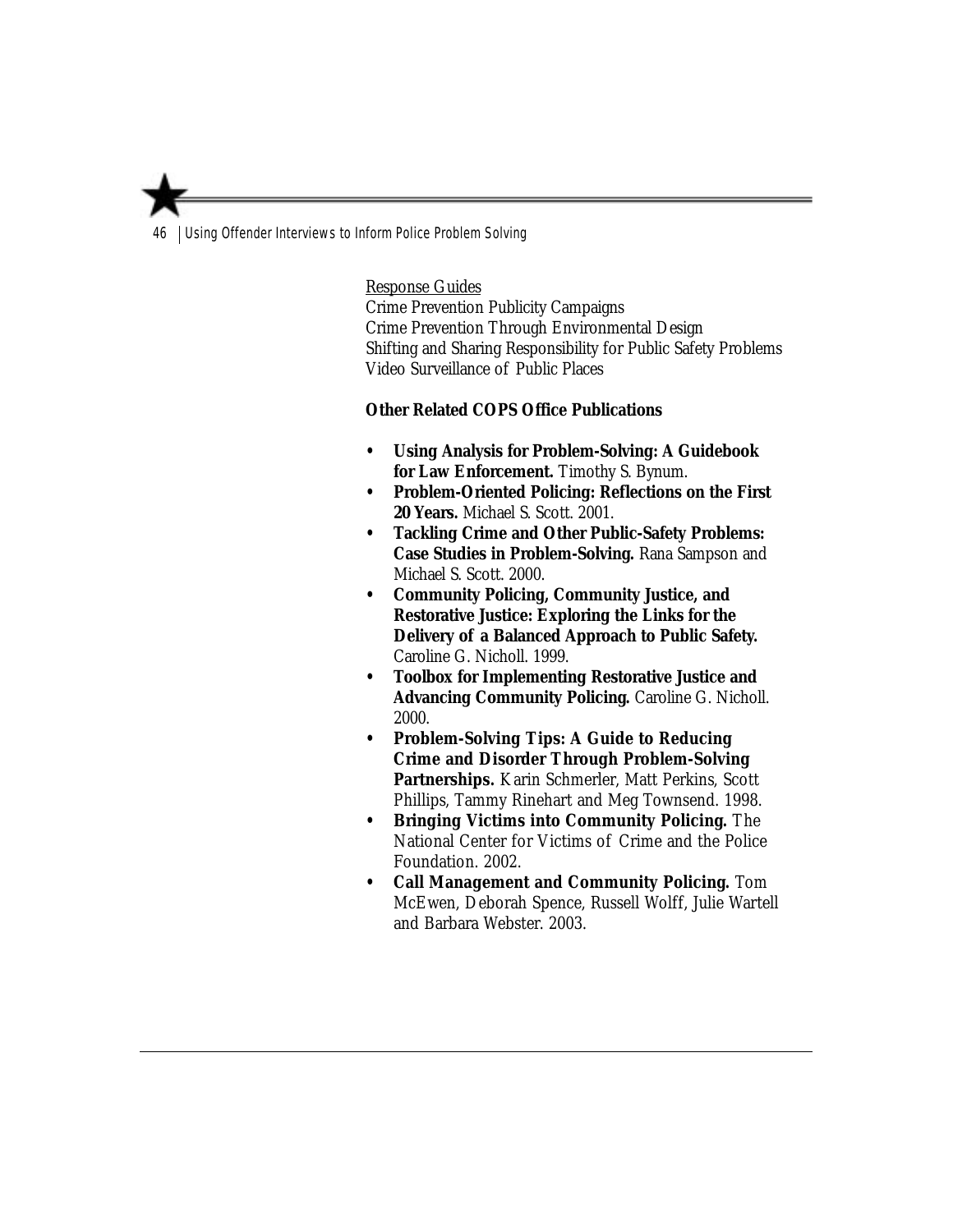Other Problem-Oriented Guides for Police | 47

- **• Crime Analysis in America.** Timothy C. O'Shea and Keith Nicholls. 2003.
- **Problem Analysis in Policing.** Rachel Boba. 2003.
- **Reducing Theft at Construction Sites: Lessons From a Problem-Oriented Project.** Ronald V. Clarke and Herman Goldstein. 2003.
- **• The COPS Collaboration Toolkit: How to Build, Fix, and Sustain Productive Partnerships.** Gwen O. Briscoe, Anna T. Laszlo and Tammy A. Rinehart. 2001.
- **• The Law Enforcement Tech Guide: How to plan, purchase and manage technology (successfully!).** Kelly J. Harris and William H. Romesburg. 2002.
- **• Theft From Cars in Center City Parking Facilities - A Case Study.** Ronald V. Clarke and Herman Goldstein. 2003.

For more information about the *Problem-Oriented Guides for Police* series and other COPS Office publications, please call the COPS Office Response Center at 800.421.6770 or visit COPS Online at www.cops.usdoj.gov.